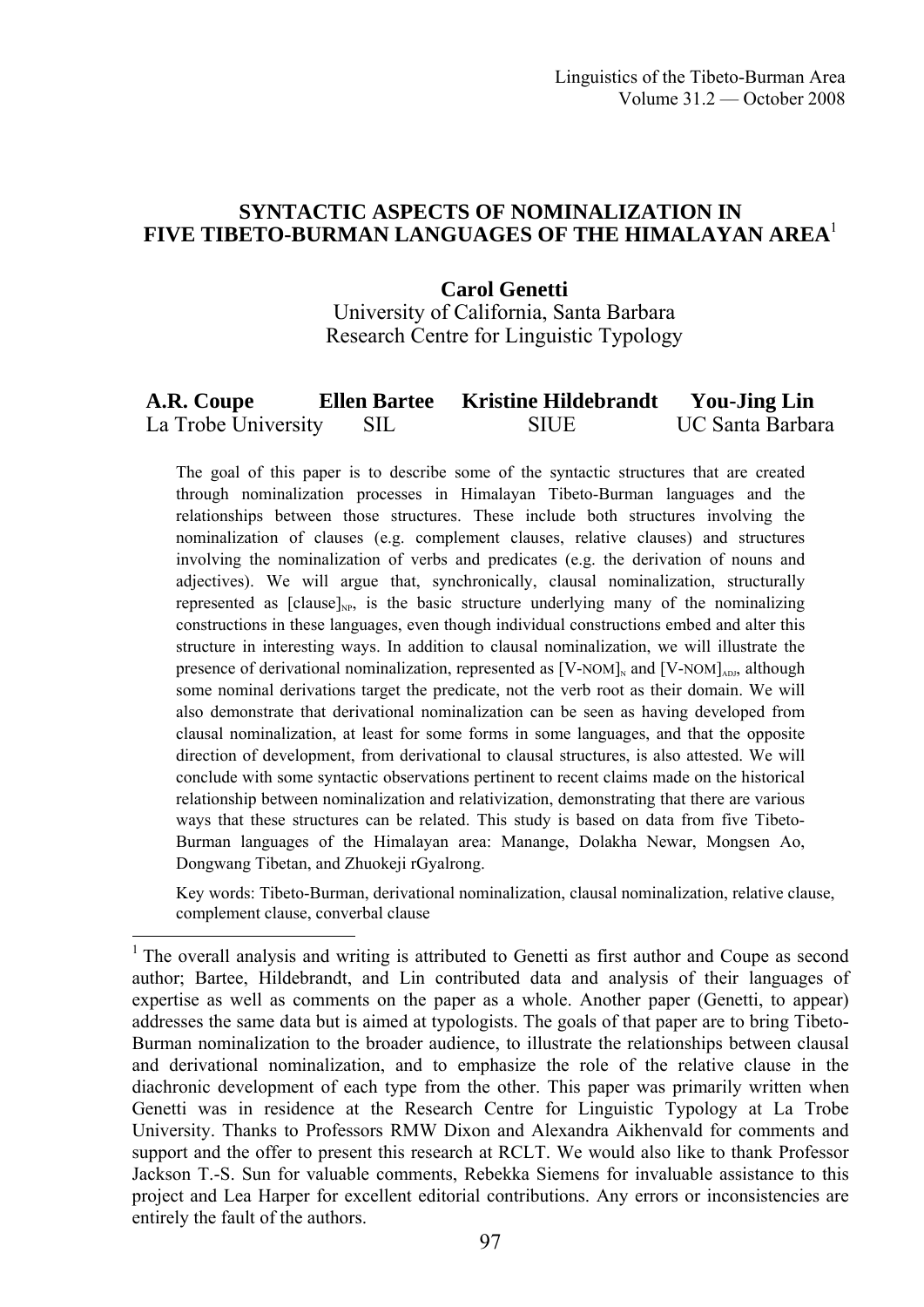## **1. TERMINOLOGICAL PREREQUISITES**

We will use the term **nominalization** to refer to a general process by which nonnominal elements become grammatical nominals. Comrie and Thompson (1985: 349) define nominalization more narrowly as "turning something into a noun", thus invoking a derivational process which references both the notion of wordhood and the lexical category of noun. This narrowly-defined notion of nominalization, essentially as a derivational process which creates lexical nouns from words of other lexical categories, we will refer to as **derivational nominalization**. Tibeto-Burman languages, however, are well known for their extensive use of **clausal nominalization**, a syntactic process which allows a clause to function as a noun phrase within a broader syntactic context. The two levels of nominalization differ both in terms of the domains to which they apply (lexical root versus clause) and in terms of the syntactic category of the resultant structures (single word versus noun phrase). These differences are summarized in Table  $1<sup>2</sup>$ 

| <i>Nominalization</i>   |                                       |                                            |                                                        |  |
|-------------------------|---------------------------------------|--------------------------------------------|--------------------------------------------------------|--|
| Derivational<br>Clausal | Applies to:<br>Lexical root<br>Clause | Results in:<br>Lexical noun<br>Noun phrase | Structure:<br>$[V-NOM]_{NOUN}^3$<br>$[(NP)V-NOM]_{NP}$ |  |

*Table 1: Two types of nominalization* 

It is important to note that clausal nominalizations do not always result in an entire clause appearing intact in a larger structure. As demonstrated below, particular syntactic environments often require the modification of these nominalized clauses in order to meet the functional needs of the construction. Thus the basic structure  $\lceil \text{clause} \rceil_{\text{NP}}$  gives rise to a variety of more specialized structures in the syntax of these languages.

Most of the general linguistic literature on nominalization has focused on derivational nominalization. Semantically, derivational nominalizations either refer to the action or state denoted by the verb ("action nominalizations") or to an entity involved in that action or state ("participant nominalizations"). Syntactically, derivational nominalizations function as heads of noun phrases. This can be seen in the following example of derivational nominalization in Dongwang Tibetan. Here the derived noun  $k^{55}$  mo<sup>53</sup> [steal-NOM] 'thief' co-occurs with a preceding demonstrative and a following numeral. The noun phrase as a whole carries the ergative clitic in accordance with the transitive verb:

<sup>&</sup>lt;sup>2</sup> This two-way distinction is, in fact, idealized. In some cases the predicate appears to be the domain of derivational nominalization, and in one case the derivational structure appears to apply to a whole clause.

<sup>&</sup>lt;sup>3</sup> It should also be noted that not all derivational "nominalization" in Tibeto-Burman actually derives lexical nouns, but may also derive lexical adjectives. This is exemplified in §5.2.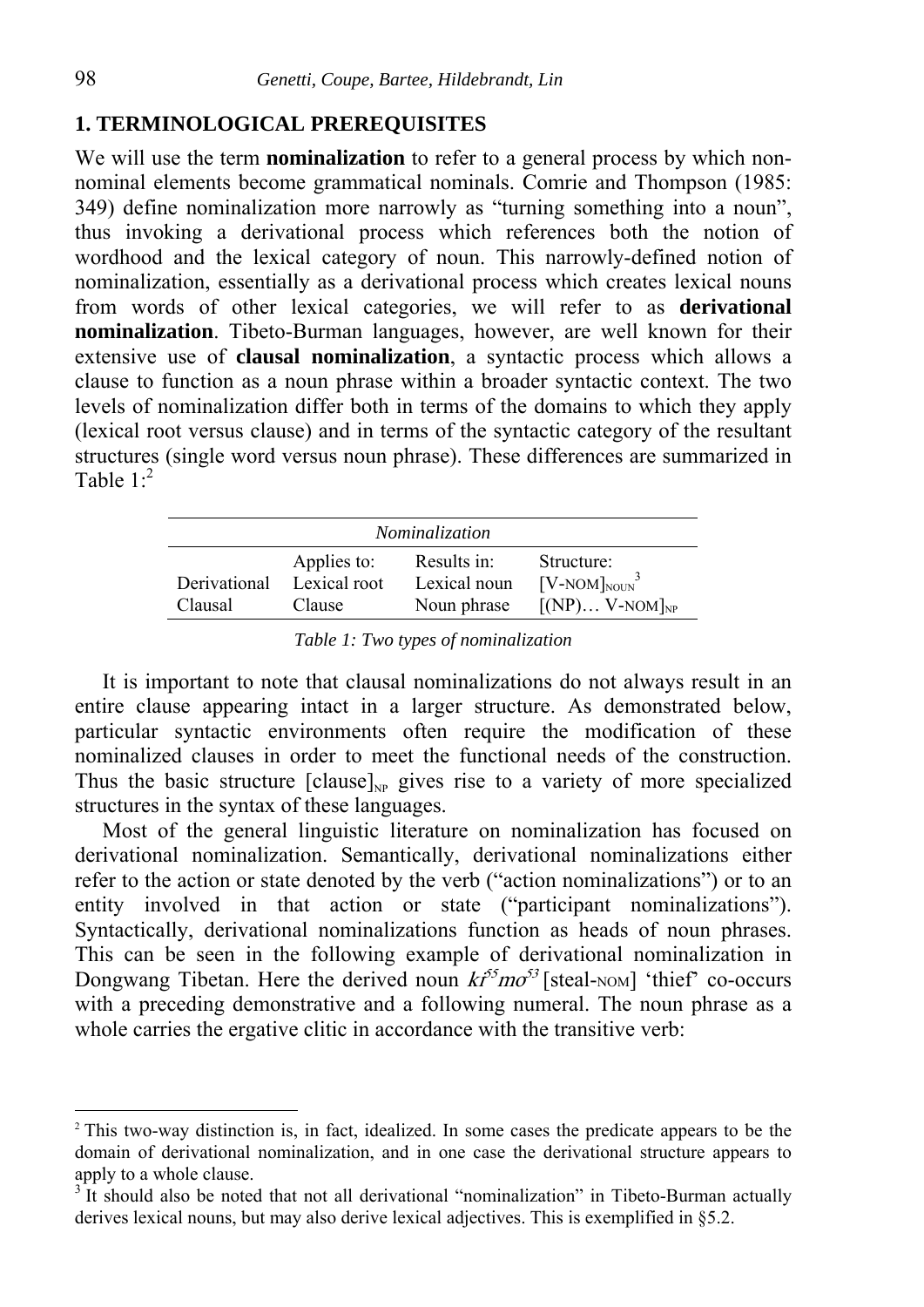(1) Dongwang Tibetan<sup>4</sup>

<u>.</u>

 $[wo^{55} \text{ta } \text{ki}^{55} \text{mo}^{53} \text{ so}^{53}]_{\text{NP}} = \text{ji } \text{np}^{13} \text{ dzy}^{13} \text{ ki}^{55} \text{mo}^{53}$ that thief three =ERG 1SGEN purse thief  $ie^{13}$  tshi thi VBZR.do lead VIS.PFV 'Those three thieves stole my purse.'

Note that this is a participant nominalization as it designates a participant involved in the action of the verb 'steal'.

It is important to contrast clausal nominalizations with **action nominal constructions**. The latter contain "in addition to a noun derived from a verb, one or more reflexes of a proposition or predicate" (Comrie and Thompson 1985: 358). Action nominal constructions are thus multi-word phrases that have a derived noun as the head and that contain arguments or adjuncts associated with the proposition. There is considerable variation in the morphosyntactic mechanisms that languages employ to represent arguments within these constructions (Koptjevskaja-Tamm 1993, Comrie and Thompson 1985). Action nominal constructions are not attested in any of the five languages of this study. They are, however, found in other Tibeto-Burman languages of the Himalayas, such as Galo (Post 2007).

By contrast, **clausal nominalizations** are structures where nominalization targets an entire clause *without creating a derived noun as the head*. In the words of Comrie and Thompson, "the verb in such clauses typically has no nominal characteristics and often has such verbal characteristics as person and number, though it may be lacking in tense-aspect marking" (1985: 392). The difference between clausal nominalizations and action nominal constructions is the lexical category of the head and the concomitant categorial features of the dependents (this will be illustrated in (2) below). In action nominalizations, the head is a derived noun; in clausal nominalization the head is notionally a verb. In both structures, the clause as a whole functions as a noun phrase within a broader syntactic structure. These characteristics are summarized in Table 2:<sup>5</sup>

<sup>&</sup>lt;sup>4</sup> The Dongwang examples have been provided by Ellen Bartee. They follow the transcription conventions of Bartee 2007. Note that clitics and most particles are toneless, as are "secondary verbs" such as *tshi* 'lead' in this example.

<sup>&</sup>lt;sup>5</sup> Koptjevskaja-Tamm warns that one needs to be careful in distinguishing clause-like action nominal constructions from clausal nominalizations. She cites cases in the literature where some constructions described as clausal nominalizations are, by her criteria, action nominal constructions. She writes: "there is probably no sharp boundary between clausal nominalizations and [action nominal constructions]. Some languages have clausal nominalizations, some have both types, and finally, some do not distinguish between the two types" (1993: 52).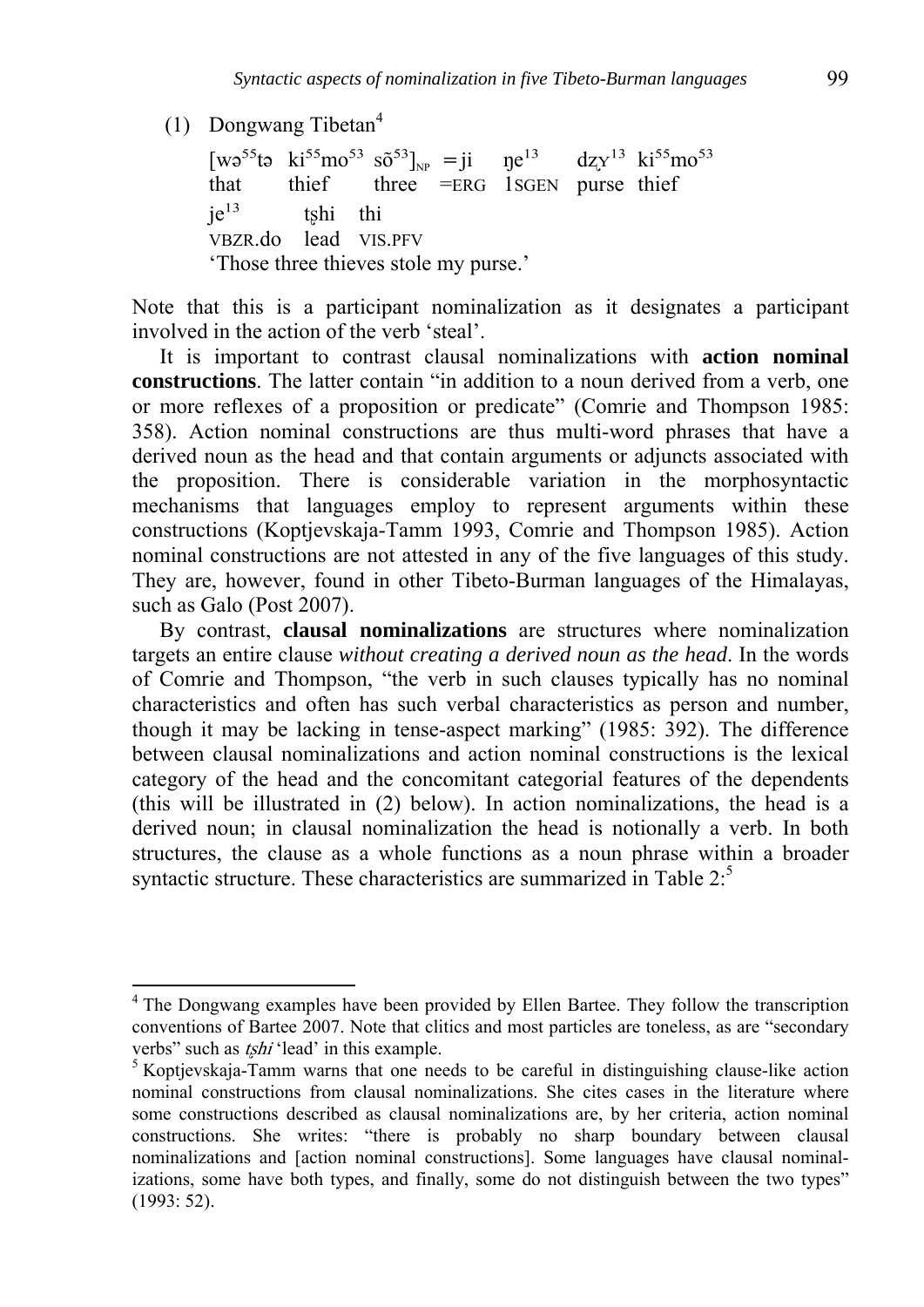|       | Action Nominal Construction Clausal Nominalization |                    |
|-------|----------------------------------------------------|--------------------|
| Head: | derived noun                                       | verb               |
|       | Internal syntax: from NP-like to clause-like       | clause-like        |
|       | External syntax: functions as an NP                | functions as an NP |

*Table 2: Action nominal constructions and clausal nominalizations contrasted* 

The following example from Dolakha Newar exemplifies clausal nominalization. In this example a nominalized clause functions as a subject complement of the lexicalized expression *ju-en con-a*, which expresses some surprise at the state of affairs expressed in the nominalized clause:

(2) Dolakha Newar clausal nominalization with full clausal structure (Genetti 2007: 410)

 $[dh\tilde{u}=n$  ānthi ānthi balyen-an con-gu $]_{NP}$ tiger=ERG that.manner that.manner stalk-PART stay-NOM ju-en con-a be-PART stay-3sPST 'It turns out a tiger was stalking me in that manner.'

The only way in which the nominalized clause differs from an independent clause is in the verb morphology; Dolakha Newar nominalized verbs are non-finite, the nominalizing suffix replacing the complex of tense, person, and number marking that is found on finite verbs. The verb, however, could still be negated or carry the causative affix. Note that the subject of the clause carries the ergative case marker reflective of the transitive verb *balyet*- 'stalk', and that the clause contains the repeated adverbial *anthi* 'in that manner'. There is no sense in which the nominalized verb is acting like a noun in this example; it cannot take nominal morphology and it functions as the head of a clause, not the head of a noun phrase.

While this example may be considered "highly clausal" in that it contains a number of morphosyntactic features of an independent clause, examples such as (1) above from Dongwang Tibetan may be considered "highly derivational" in that they contain a number of features of nominal heads. Some examples will be intermediate between the two.

It should be noted that although we will be discussing "clausal nominalization", it is not unusual for the nominalized constituents to contain more than one clause. In the following example from Dolakha Newar, the nominalized constituent is a chain of three clauses linked by the converbal "participial construction" (Genetti 2005):

(3) Dolakha Newar clause chain inside a complement clause (Genetti 2007: 431)

```
[th\tilde{o}si=e kawāph dak-e hā-en ta-e]<sub>NP</sub> khon-ai.
meat=GEN ball make-PART bring-PART put-NOM see-3sPR
'He saw that she had made, brought, and put meatballs.'
```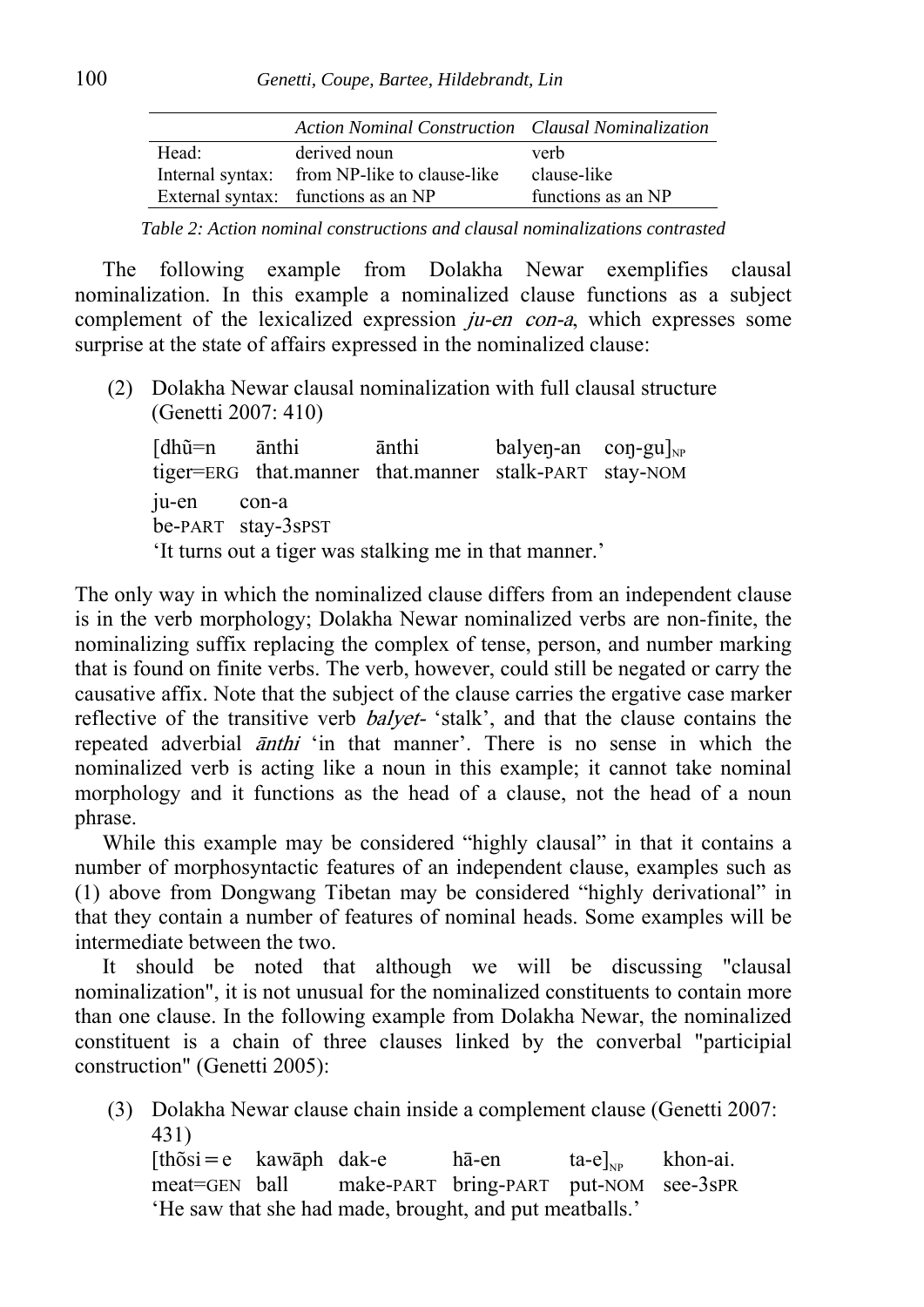Such examples clearly indicate that nominalization is a syntactic, as opposed to a derivational, operation in this language.

# **2. NOMINALIZATION STUDIES IN TIBETO-BURMAN**

Clausal nominalization functions as a core element of the syntax of most, if not all, Tibeto-Burman languages. In addition, nominalization in Tibeto-Burman appears to be always plurifunctional, making for complex and interesting patterns well worthy of description. For these reasons, the number of papers on nominalization in Tibeto-Burman languages is remarkable, and continues to grow by the year. The following list of articles (which excludes descriptions in reference grammars) is extensive, but is unlikely to be complete: Bickel 1995, 1999, Chalise 2005, DeLancey 1986, 1999, 2002, Ebert 1994, Genetti 1992, Herring 1991, Kölver 1977, Lahaussois 2002, 2003, LaPolla 2006, Matisoff 1972, Noonan 1997, 2005, O'Rourke 2000, Regmi 2005, Watters, this volume.

These papers, taken together, attest to both the pervasiveness and the complexity of clausal nominalizations in Tibeto-Burman. The most commonly noted structures in which nominalized clauses are found are the following (cf. Noonan 1997, 2005):

- (Verbal) complement clauses
- Converbal clauses
- Relative (sometimes called participial) clauses
- Nominal complement clauses (gapless adnominal clauses)
- Non-embedded, independent clauses

In addition, some degree of derivational nominalization is also attested in most (perhaps all) Tibeto-Burman languages. This is especially true of participant nominalizations. Interestingly, some languages also use nominalization to derive lexical adjectives (as described below), while other languages suffix nominalizers to other dependent elements of the noun phrase (e.g. demonstratives and time words [Watters, this volume]).

Most of the studies, following the seminal work of Matisoff (1972), are especially focused on the use of nominalization for the production of relative clauses. The very strong tendency to form relative clauses with nominalizations has been termed the "nominalization-relativization syncretism" by DeLancey (2002). In addition to this ubiquitous structural correlation, some Tibeto-Burman languages also show an interesting axis between nominalization and genitivization. In some languages, such as Lahu, the nominalizer itself functions as the genitive morpheme. In others, such as some dialects of Tibetan, the nominalizer co-occurs with the genitive morpheme in some constructions. Finally, the ability for nominalized clauses to occur as independent utterances has also been widely discussed in the literature (yet it is still poorly understood; Watters this volume provides a useful discussion). Bickel (1999: 272) gives the label "Standard Sino-Tibetan Nominalization" to "the morphological convergence of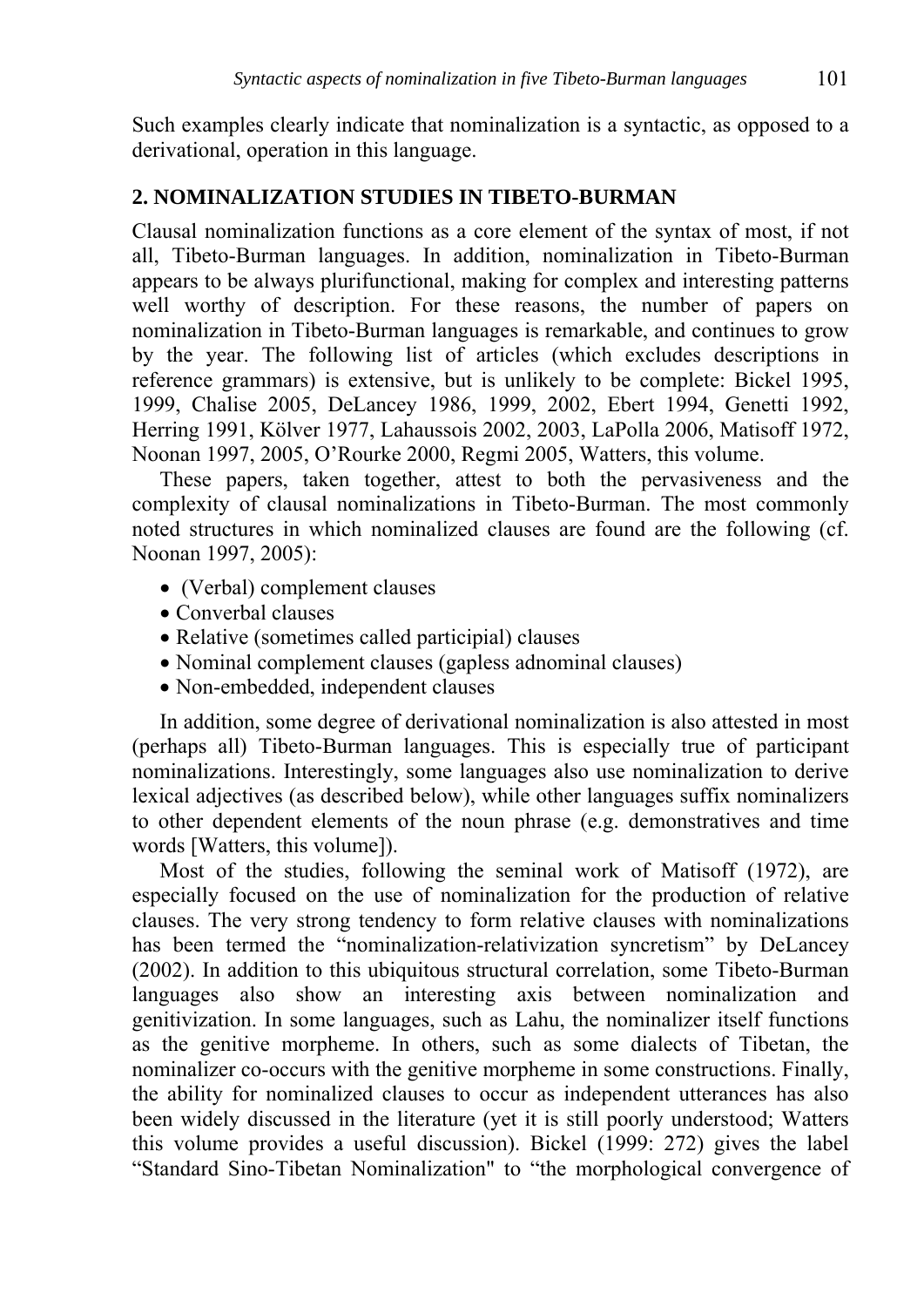[these] syntactic functions" (i.e. nominalization, relativization, genitivization, and non-embedded nominalization).

Most of the studies on nominalization in Tibeto-Burman have been descriptions of the phenomenon in a single language. The papers that have taken a comparative approach (Herring 1991, Genetti 1992, Bickel 1995, DeLancey 2002, Watters this volume, Noonan 2005) have primarily been focused on comparing and contrasting the forms and structures, often with an eye to the historical reconstruction of particular nominalizers and/or the postulation of a historical scenario that sheds light on the how these particular patterns are related.

Our goals here are somewhat different. First, by presenting data on five geographically and genetically distant Tibeto-Burman languages, we hope to illustrate the diversity of structures and sets of structures that are found across Tibeto-Burman. Second, we hope to show that despite this diversity there are certain syntactic commonalities and we will discuss these with respect to the synchronic and historical literature on nominalization in Tibeto-Burman. Specifically, we will present a syntactic analysis of various structures in which nominalizers are found in these languages and demonstrate how they are related synchronically. We will then provide evidence that derivational nominalization can arise out of clausal nominalization structures, but that the opposite is also true. We will close by considering recent claims about the historical relationship of nominalization and relativization, and show that an explicit characterization of the syntax allows us to see more clearly relationships among patterns and possible avenues of development.

#### **3. LANGUAGE SAMPLE**

The five languages chosen for this study, listed from east to west, are Zhuokeji rGyalrong, Dongwang Tibetan, Mongsen Ao, Dolakha Newar, and Manange. Each co-author has actively conducted research on one of these five languages: Kristine Hildebrandt for Manange, Carol Genetti for Dolakha Newar, Alec Coupe for Mongsen Ao, Ellen Bartee for Dongwang Tibetan, and You-Jing Lin for Zhuokeji rGyalrong.

The five languages are well distributed as regards geographic and genetic distinctness, and were chosen with this in mind. Geographically, the languages for this study range from central Nepal to north-eastern India to Yunnan and Sichuan provinces in China, as shown in Figure 1.

 $6$  Also referred to as Cogtse Gyarong by Nagano (2003).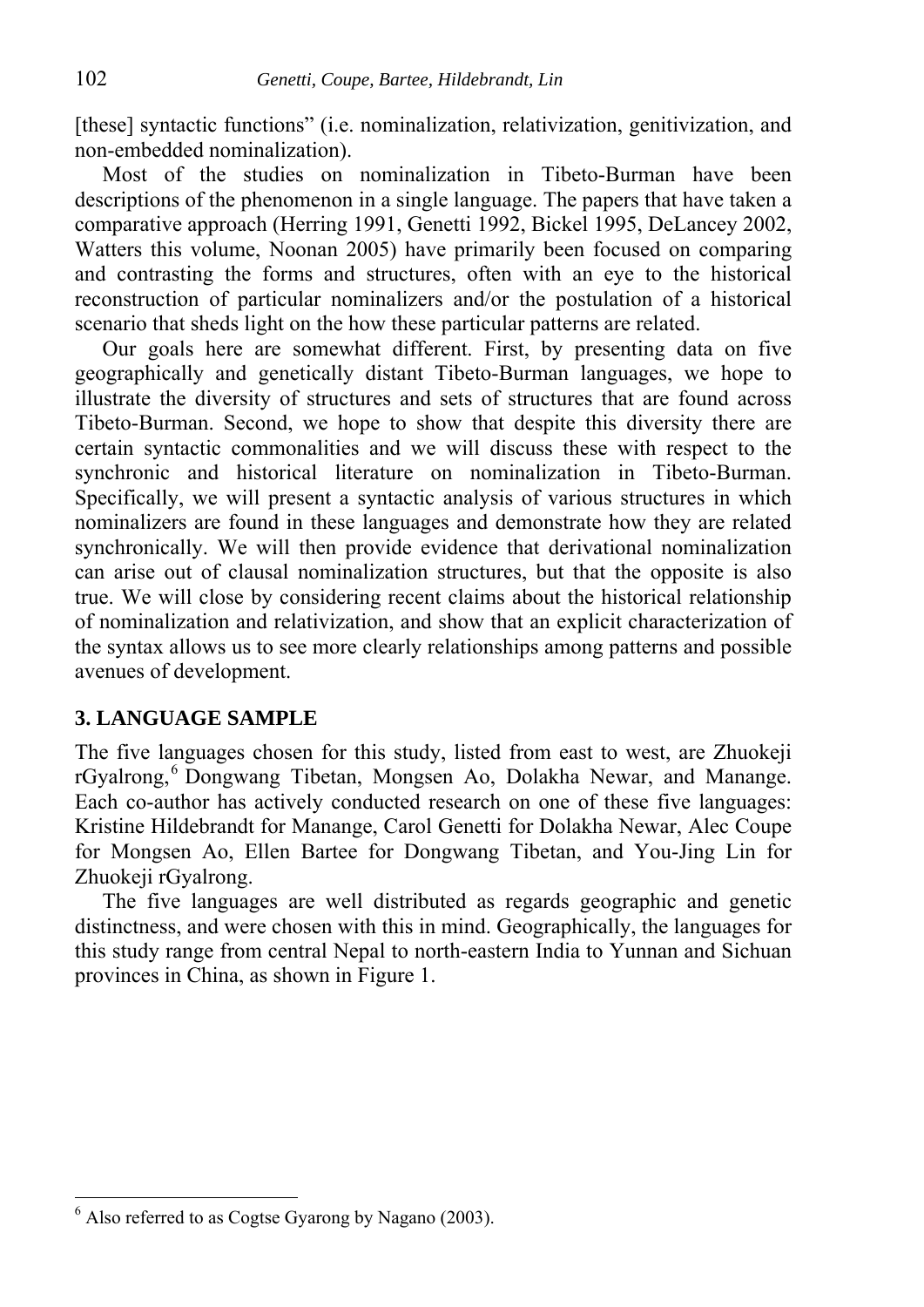

*Figure 1: Geographic positions of the five languages of this study* 

Genetically, the five languages belong to at least three, if not four, distinct branches of Tibeto-Burman.<sup>7</sup> The higher-level subgrouping of Tibeto-Burman languages remains largely controversial. While there are some tight clusters and well-defined genetic groupings (e.g. Lolo-Burmese and Tamangic), scholars have not yet reached consensus on the structure of the family at the higher level, the relations between branches (or even the names of the branches), or the affiliation of certain languages. The positions of the five languages of the study within two models of the family are given in Figures 2 and  $3$ .<sup>8</sup>

1

 $<sup>7</sup>$  Noonan (2005) places Newar, Tibetan, Manange, and rGyalrong under a single branch, Bodic.</sup> However, footnote 1 of that paper refers to a great lack of certainty about this classification and illustrates the general confusion that currently permeates the discussion of sub-grouping of Himalayan Tibeto-Burman languages. If all five of these languages are to be put together into a "super-branch" of Tibeto-Burman, the relationships would still be distant and the language which gave rise to them spoken thousands of years in the past.

<sup>&</sup>lt;sup>8</sup> LaPolla (2000, 2005) places rGyalrong under a "Rung" subgroup, which, in addition to Qiangic, contains the Kiranti languages, Dulong-Rawang-Anong, the Kham varieties, and Western Himalayish. He does not address the position of Newar with respect to this group, but it would be a possible candidate. Nevertheless, both the temporal, areal, and genetic distance between Newar and rGyalrong would be great.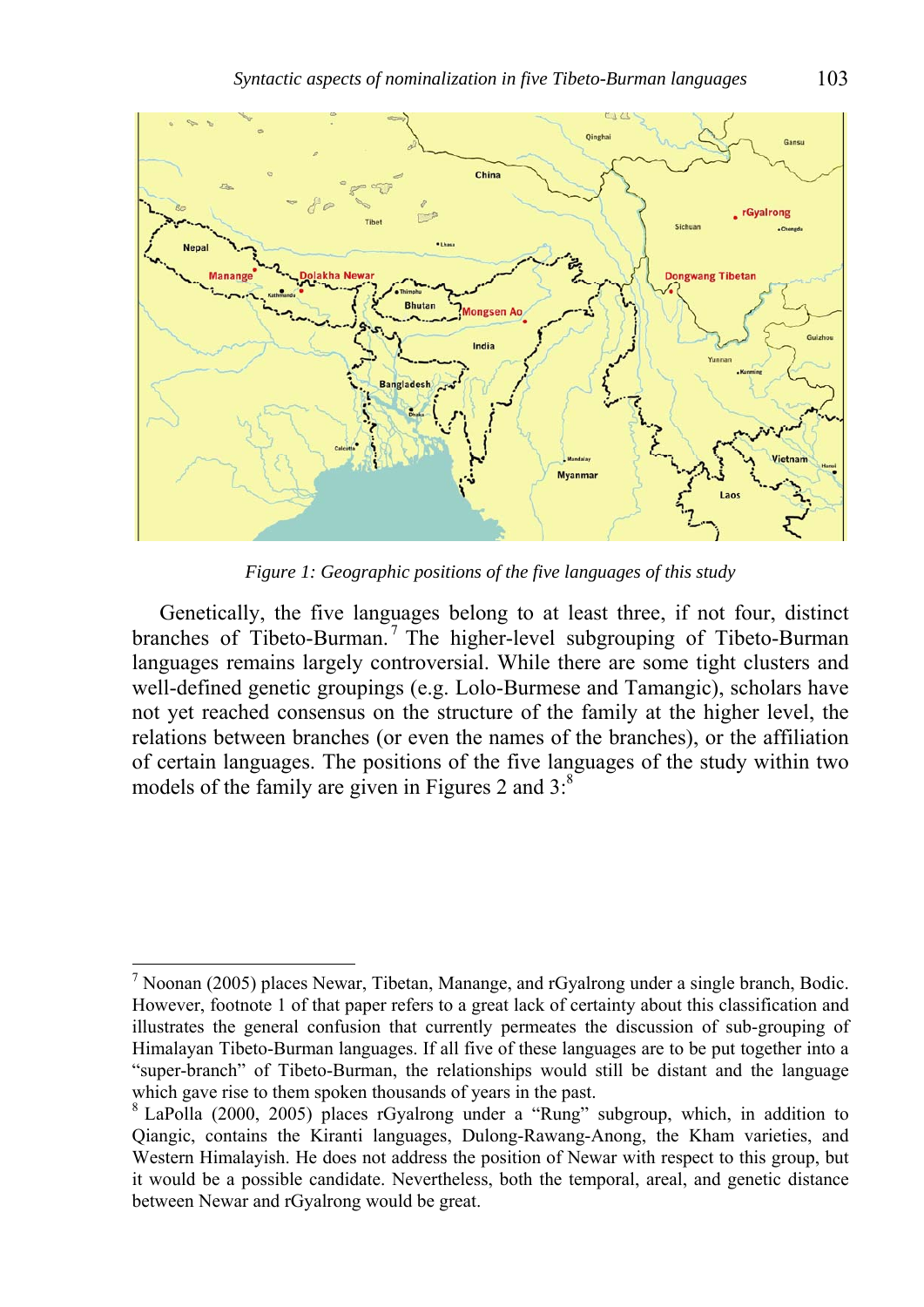

Dongwang Tibetan

*Figure 2: Genetic affiliation of five languages of this study according to Matisoff (2003)* 



*Figure 3: Genetic affiliation of five languages of this study according to Bradley (1997)* 

The grouping given in Matisoff (2003) assigns the five languages to three distinct branches of the family: Himalayish, a very large and complex branch, with Manange, Dolakha Newar, and rGyalrong assigned to distinct sub-branches; Kamarupan, with the Naga languages including Mongsen Ao under Naga; and Tangut-Qiang, with rGyalrong.

By contrast, Bradley (1997) assigns the five languages to four distinct branches: Bodish, with Manange and Dongwang Tibetan placed in distinct branches; Himalayan, under which Newar is an isolate; Kuki-Chin, with Mongsen Ao; and North-Eastern Tibeto-Burman, with rGyalrong under the sub-branch of Qiangic.

The important point to note is that under either system, none of the languages shows a close genetic relationship to any of the others. The two languages that are placed together in both classifications are Manange and Dongwang Tibetan, yet even these two come from branches which have been separated for at least fifteen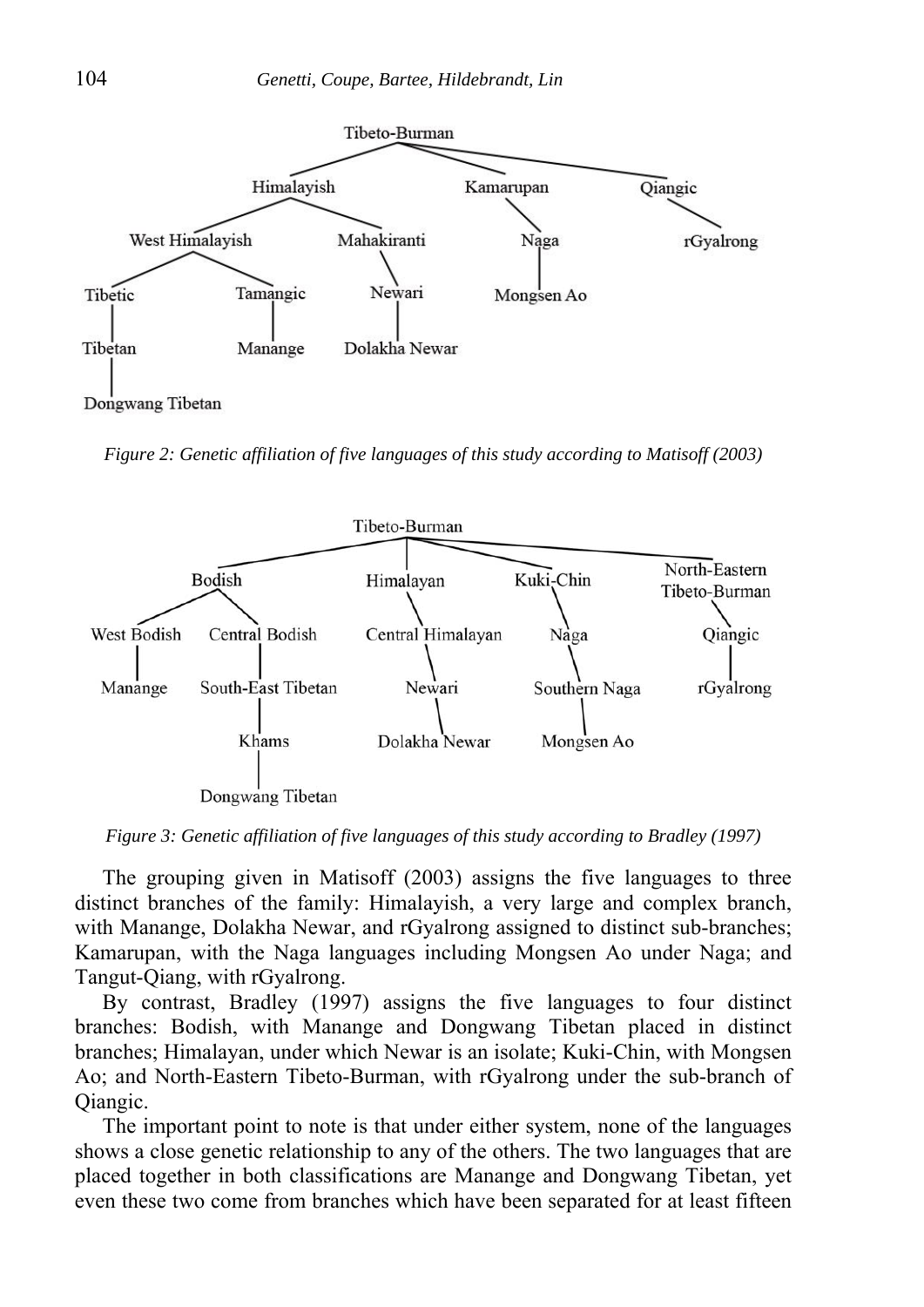hundred years and probably considerably longer. They are also distant geographically and have had entirely distinct histories of contact (cf. Hildebrandt 2004, Bartee 2007).

# **4. BACKGROUND INFORMATION ON MORPHOSYNTACTIC STRUCTURES**

As one would expect of Tibeto-Burman languages outside of Karenic and Bai, the languages of this study are quite strongly verb-final. Dependent clauses (including adverbial, converbal, and complement clauses) in these languages typically precede the matrix, or final, clause. Complex sentences are usually formed by one or more non-final clauses with non-finite morphology followed by a final clause with finite morphology.

For this paper, we will use the term "finite" to refer to verbs which have marking typical of that of a sentence-final declarative clause in an unmarked context. Finite verbs in the five languages under discussion are characterized either by distinct morphology that marks tense-aspect-modality or person and number, or by their ability to be directly followed by auxiliary verbs or particles that indicate aspect, evidentiality, or related semantic dimensions. "Non-finite" verbs will refer to those found in sentence-medial contexts; they typically carry suffixes that indicate the nature of the syntactic and/or interpropositional relationship between clauses. These usually include nominalizers, converbs (general and specific, e.g. purposive), and infinitives.

Noun-phrase elements in the five languages include numerals (sometimes with classifiers), demonstratives, quantifiers, adjectives, and relative clauses. Headless noun phrases are possible in each of the languages studied. The relative ordering of noun phrase elements varies across the languages. An important point is that in all five languages, case markers (and in some languages, number markers) are not suffixes bound to a lexical noun, but are clitics, phonologically bound to the last element of the noun phrase (see Genetti 2007: 103-104, Bartee 2007: 257ff, Coupe 2007: 213, Hildebrandt 2004: 98, 66-67). If the noun phrase is headless, the final element may be a member of any number of lexical classes, e.g. a demonstrative, a numeral, or an adjective. This morphosyntactic characteristic of the five languages means that *we cannot use case or number morphology to argue that a given word is a lexical nominal*.

The languages of this study differ in the number of morphemes they have which can be used for nominalization. For languages with more than one nominalizer, they also differ in their range of uses and in the independent categories that they index (cf. Genetti 1992). Table 3 lists the nominalizers found in each language: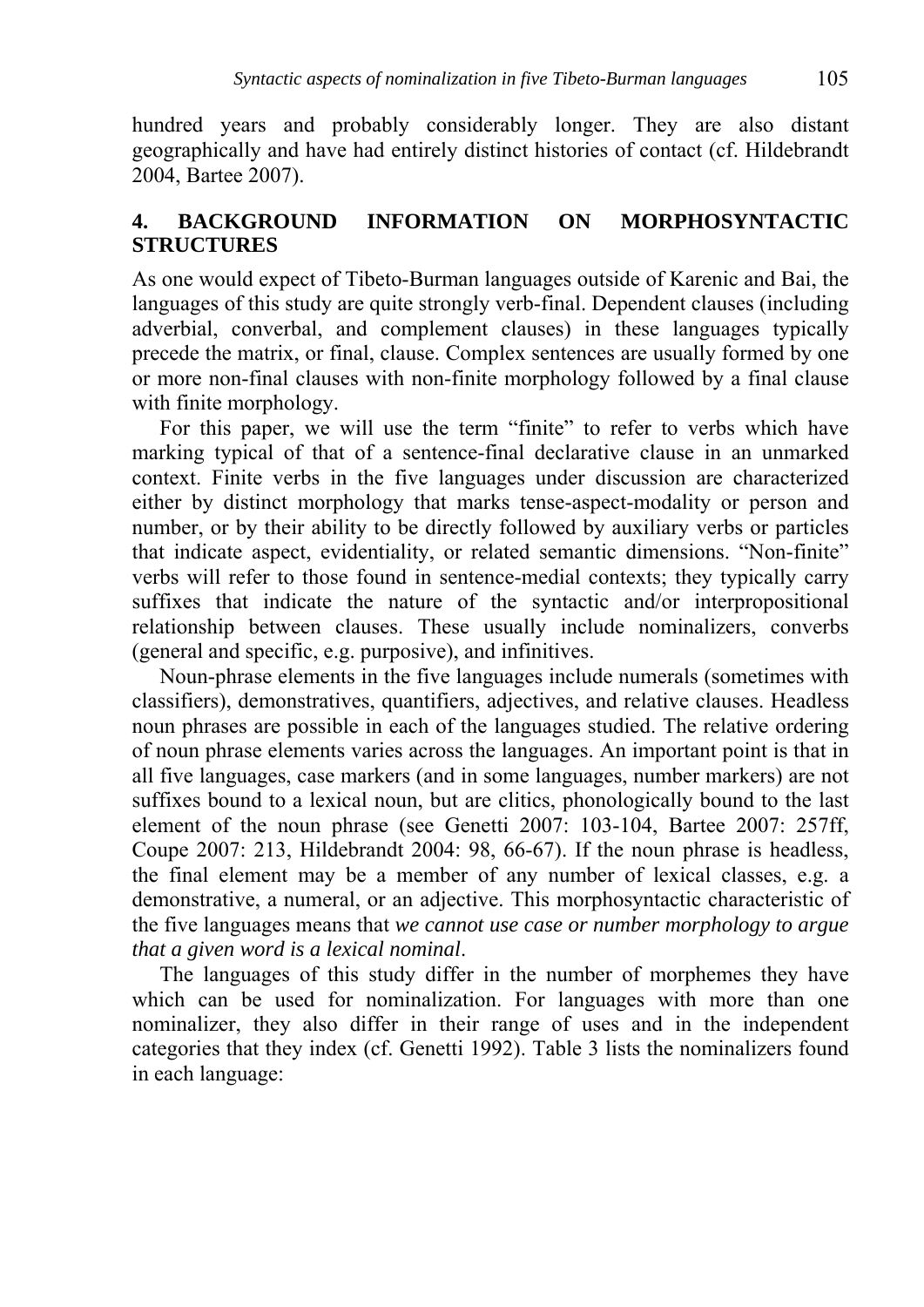| Language           | Forms                                                                                                                                                                                                                                         | <b>Comments</b>                                                                                                                                                                                                                                                                                                                        |
|--------------------|-----------------------------------------------------------------------------------------------------------------------------------------------------------------------------------------------------------------------------------------------|----------------------------------------------------------------------------------------------------------------------------------------------------------------------------------------------------------------------------------------------------------------------------------------------------------------------------------------|
| Manange            | 1. $-p_1$                                                                                                                                                                                                                                     | Used in all environments                                                                                                                                                                                                                                                                                                               |
| Dolakha Newar      | 1. $-ku$ -gu~u<br>2. $-a \sim e$<br>$3. -iuri$                                                                                                                                                                                                | The nominalizer <i>-iuri</i> is used with<br>irrealis predicates in limited<br>environments; the other two have<br>complicated distributions related to<br>transitivity (Genetti 2007: 403-407).                                                                                                                                       |
| Zhuokeji rGyalrong | $1.$ ka~kv-<br>$2.$ $k$ $\theta$ -<br>3. $sa - \sim se$                                                                                                                                                                                       | The morpheme sa-, sv- functions<br>only in the formation of place and<br>instrument nominalizations and<br>locational and temporal relatives;<br>$ka \sim k\mathbf{r}$ - is used in the derivation of<br>patientive nouns, as well as in<br>infinitive citation forms (if the verb<br>takes a human subject), and in<br>converb forms. |
| Mongsen Ao         | 1. t $\theta$ -<br>2. $t_2$ $-pa^2$ ?<br>3. $(t2)$ -21<br>4. $-p\hat{a}$ ?<br>$5. -\partial J$<br>$6. -tfan$<br>$7. - \vec{u}$<br>$8. -t$ fhan                                                                                                | All forms are plurifunctional.<br>Functions will be discussed below<br>where relevant.                                                                                                                                                                                                                                                 |
| Dongwang Tibetan   | 1. <p>po<br/>2. <math>&lt;</math>ba<math>&gt;</math><br/><math>3. \leq m</math>o&gt;<br/><math>4.</math> <pa><br/>5. &lt; ma<br/><math>6. &lt;</math>sa&gt;<br/><math>7. \leq m</math>yi<math>&gt;</math><br/><math>8. -mi-na</math></pa></p> | Forms in angled brackets represent<br>Written Tibetan orthography;<br>phonetic forms vary considerably.<br>The nominalizers vary in their<br>productivity and range of functions.                                                                                                                                                      |

*Table 3: List of nominalizers in the five languages of the study* 

Manange is parsimonious with only one nominalizer. Dolakha Newar has three; the irrealis nominalizer is quite restricted in distribution and will not be further discussed. rGyalrong also has three, with the prefix  $k\vartheta$ - being the most general. Mongsen Ao has six distinct nominalizing morphemes, two pairs of which can combine to make two additional nominalizing strategies. Dongwang Tibetan has eight nominalizers; however, five have quite limited productivity.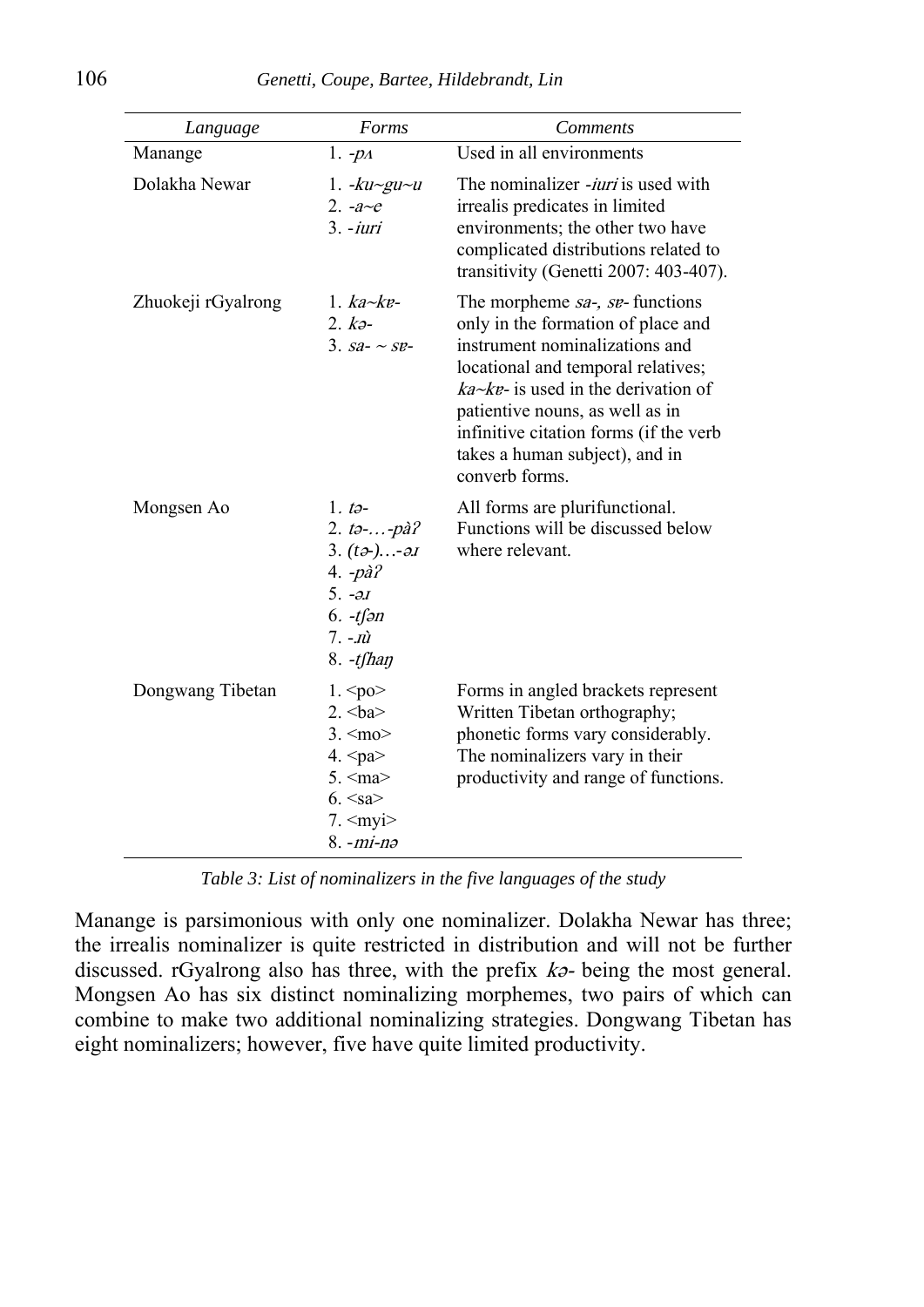## **5. DERIVATIONAL NOMINALIZATION: THE DERIVATION OF ADJECTIVES AND NOUNS**

### *5.1. The derivation of nouns*

The five languages of this study differ noticeably in the extent to which nominalization is used derivationally, that is, to derive lexical nouns which can function as heads of noun phrases.

The language with the least evidence of derivational nominalization is Manange, which has only a handful of examples. Hildebrandt lists only the following in her grammar:  $kyo-pA^{22}$  [mourn-NOM] 'lungs' (place from which mourning/melancholy comes);  $phol-p<sup>42</sup>$  [roll-NOM] 'frog'(one who rolls/jumps in a rolling fashion);  $n_A$ - $p_A$ <sup>44</sup> [sick-NOM] 'sickness/disease'. Hildebrandt notes (2004: 44) that such nouns are unanalyzable to most speakers.

In connected Manange discourse, nominalized verbs can only be used in referential noun phrases if accompanied by a head noun.<sup>9</sup> Often the noun chosen is the generic *mi* 'person' (e.g.  $\text{se-}p_A^{22}$   $\text{m}^{32}$  [kill-NOM person] 'murderer'), but other nouns are also attested (e.g.  $\textit{se-pa}^{22}$   $\textit{nakyu}^{22}$ ) [kill-NOM dog] 'dog that kills'; 'killer dog'). Thus we cannot say that  $m<sup>52</sup>$  'man' is functioning as a nominalizer in this construction; it is simply heading a noun phrase. Syntactically, this construction is that of a relative clause modifying a head, which we will represent for the moment as  $[[\text{clause}]_{\text{REL}}]_{\text{NP}}$ ; a more detailed syntactic analysis will be given in §6.3. Thus the nominalizer is not used productively for the derivation of lexical nouns in Manange.

A relationship between relative clause constructions and derivational nominalization is also found in Dolakha Newar. In that language occupational terms appear to involve a noun-verb compound where the noun represents the semantic patient and the verb is nominalized:

(4) Dolakha Newar derived occupational terms

1

|             |                  | <i>hāluwā chuk-u</i> 'haluwa cook' < hāluwā 'haluwa' chut-'cook' |
|-------------|------------------|------------------------------------------------------------------|
| wāsti hi-u  | 'laundress'      | $\langle w\bar{a}sti'\text{clothes'} + hir\text{-}'wash'\rangle$ |
| tisā dake-u | 'jeweler'        | $\langle$ <i>tisa</i> 'jewelry' + <i>daker</i> - 'make'          |
| jā chu      | 'cook'           | $\langle i\bar{a} \text{ 'rice'} + \text{chur- 'cook'}\rangle$   |
| doli bu     | 'litter carrier' | $\leq$ <i>doli</i> 'litter' + <i>bur</i> - 'carry'               |

All of these are participant nominalizations, representing the agent of the nominalized predicate. Interestingly, it is always possible with such terms to follow them with a head noun, e.g, *wāsti hi-u misāmi* 'the woman who washes clothes', which suggests that such terms are, in fact, lexicalized headless relative clauses. Consider the three syntactic structures in (5):

<sup>&</sup>lt;sup>9</sup> Hildebrandt notes that while she was able to elicit some examples from some speakers of referential nominalized verbs without a head noun, such examples were not attested in connected speech and other speakers downright disapprove of such constructions.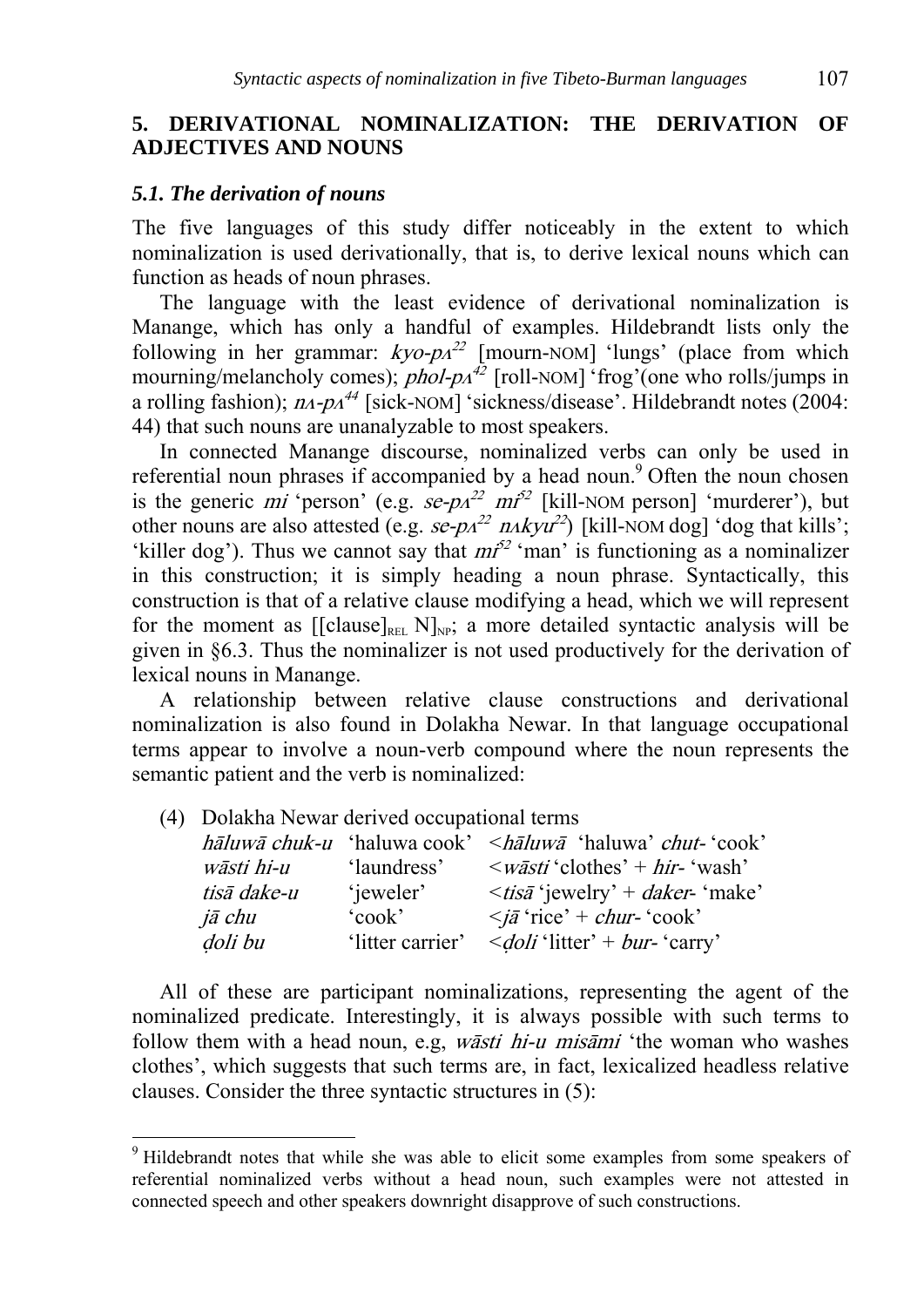(5) a.  $[(\emptyset \text{ NP } V\text{-}\text{NOM}]_{\text{REL}}]_{\text{NP}}$  Noun phrase with head and subject relative clause b. [[Ø NP V-NOM]<sub>REL</sub> Ø]<sub>NP</sub> Headless noun phrase with subject relative clause c.  $[(\emptyset \text{ NP } V\text{-NOM}]_{N}]_{NP}$  Compound N-V expression with verb nominalized

The structure in (5a) represents a noun phrase with a simple head noun and an embedded relative clause containing a nominalized verb and another NP. The unexpressed argument in the relative clause is coreferential with the head noun, and so has been "gapped". The structure in (5b) is identical, but with an unexpressed head noun, hence the relative clause is "headless". The structure in (5c) illustrates a single compounded expression created from a patient noun and a nominalized verb. The fact that this type of structure can be analyzed as either a headless relative clause or a compound noun-verb nominalization creates the very conditions under which a headless relative clause structure can be simultaneously viewed as a lexical nominalization. Such structural ambiguities pave the way for a reanalysis of function.

Interestingly, the phonologically instantiated elements of the compound in (5c) are identical to those in (5b), with the headless relative clause. To our knowledge, there is no evidence to argue on purely structural grounds that a given use of these terms uniquely instantiates one or the other syntactic structure. Instead, sequences such as wāsti hi-u are bistructural (Genetti 2005, 2007: 375 *inter alia*) and allow both structural interpretations simultaneously. The extent to which particular collocations are considered to be derived nouns is connected to their degree of lexicalization, stemming from their frequency of use.

In Mongsen Ao there is considerably more evidence for derivational nominalization as a process distinct from relativization or other structures based on clausal nominalization. First, the nominalizing prefix <sup>t</sup>ə- is found on a handful of verbs creating abstract nouns:

(6) Mongsen deverbal nouns (Coupe 2007: 256)

| $S\mathcal{O}$       | 'die'                      | tə-sə                                 | death <sup>'</sup> |
|----------------------|----------------------------|---------------------------------------|--------------------|
|                      | <i>tfàsi</i> be distressed | tə-tfàsi                              | 'anger, distress'  |
|                      | <i>them</i> 'finish'       | tə-thəm                               | 'end               |
| <i>tsapha</i> 'fear' |                            | tə-tsəpha 'fear'                      |                    |
| <i>mə.tak</i> 'lie'  |                            | $t\rightarrow m\rightarrow zak$ 'lie' |                    |

Coupe (2007: 256) notes that this strategy is not fully productive and cannot be used to derive nouns from all verbs. He states that "these derivations, based on rather disparate verb classes, are all used as heads of noun phrases in texts" (2007: 256); he thus confirms that  $t_{2}$ - prefixation is a derivational process which created a limited number of lexical nouns from verb stems. The only type of clausal nominalization that can be formed by just the nominalizing prefix on a verb stem is the purposive complement (Coupe 2007: 265–266); prefixation is otherwise limited to the process of lexical derivation.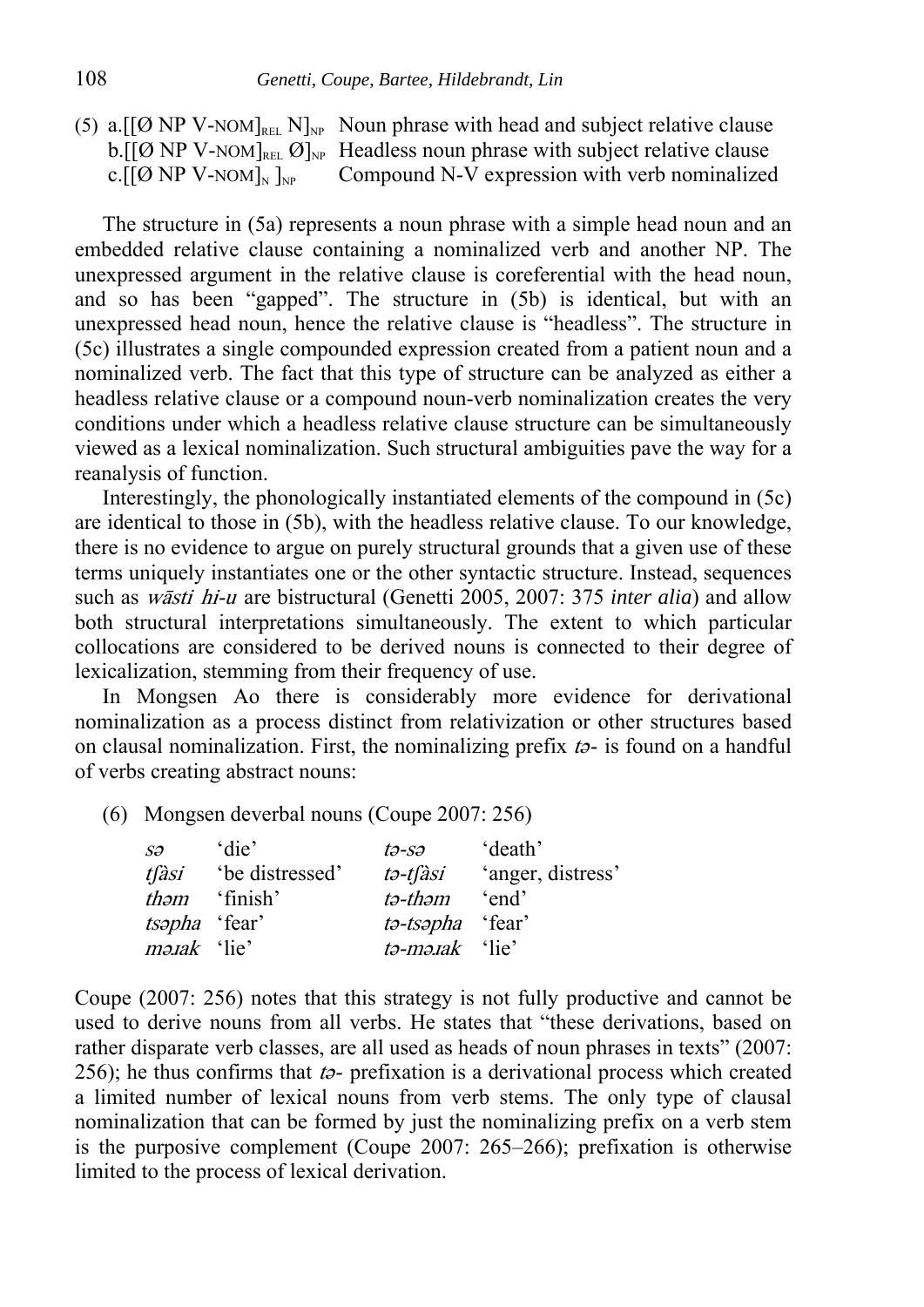There are four common types of participant nominalizations in Mongsen. These are: agentive nominalization, constructed with the suffix  $-a<sub>1</sub>$ <sup>10</sup> instrumental nominalization, constructed with the prefix  $t_{\theta}$ - plus the general nominalizer -pà?, patientive nominalization, constructed with the prefix  $t_{0}$ -and the irrealis suffix  $-\lambda$ , and locative nominalization, constructed with the suffix -tspn. These are exemplified in (7):

(7) Mongsen participant nominalizations (Coupe 2007: 257–265)

| Agentive: <i>ni-si</i>                          |     | 'lead'  | tə-ni-si-ə.ı                             | 'leader'           |
|-------------------------------------------------|-----|---------|------------------------------------------|--------------------|
| Patientive: tfà?                                |     | 'eat'   | tə-mə-tfà?-ì                             | 'that which is not |
|                                                 |     |         |                                          | to be eaten'       |
| Instrument: <i>n<sub>o</sub>mphan</i> 'covered' |     |         | $t\rightarrow$ -nəmphán-pà? 'cover' (n.) |                    |
| Locative:                                       | jip | 'sleep' | jip-tfən                                 | 'bed'              |

The fact that the derived lexemes can function as heads of noun phrases is amply attested by a variety of behaviors, including their ability to take determiners and to occur as head nouns of compounds. Derived nouns are syntactically distinguishable from relative clauses by a number of criteria, including their inability to co-occur with a head noun. A detailed discussion of these constructions can be found in Coupe (2007: 256–259; 263–265).

Dongwang Tibetan has eight different nominalizing affixes, seven of which are used to derive lexical nouns. Of these, five have little or no productivity and are not found with nominalizing functions outside of lexical derivation. Examples are given in (8); Written Tibetan forms in Romanized orthography are given in angled brackets:

(8) Dongwang examples of lexical nominalizations (Bartee 2007: 100ff)

| $po$          | $\langle$ rgyal.po>         | $dzx^{11}bu^{55}$        | 'king'              |
|---------------|-----------------------------|--------------------------|---------------------|
| $a$           | $\langle$ kha.ba>           | $k^h a^{\prime}{}^{13}$  | 'snow'              |
| $\leq$ mo $>$ | $\langle$ zhwa.mo $\rangle$ | $SO^{11}WA^{55}$         | 'hat'               |
| $<$ pa $>$    | $\le$ sman.pa $>$           | $m\tilde{x}^{35}ba^{55}$ | doctor <sup>'</sup> |
| $\leq$ ma $>$ | $\langle$ rku.ma $\rangle$  | $ki^{55}mo^{53}$         | 'thief              |

1

The first three of these five nominalizers are the least productive and the resulting lexemes are often unanalyzable to all but the historical linguist. Bartee (2007: 100) describes the last two nominalizers of this group ( $\langle pa \rangle$  and  $\langle ma \rangle$ ) as "marginally productive", stating that they only occur with a small handful of words, but all are found on fully analyzable and modern verb stems.<sup>11</sup>

 $10$  Participant nominalizations formed with the agentive nominalizer are found to occur both with and without the nominalizing prefix, e.g. si 'know' > ta-si-(a)x 'knowledgeable person,' and *mətəm* 'be like' > *mətəm-əx* 'friend'. The former possibly reflects a derivation from a derived adjective, and the latter a derivation from a verb root.

 $<sup>11</sup>$  All of these words are found elsewhere in Tibetan, which raises the possibility that they were</sup> all borrowings. We do not know of any Dongwang-unique words with these morphemes which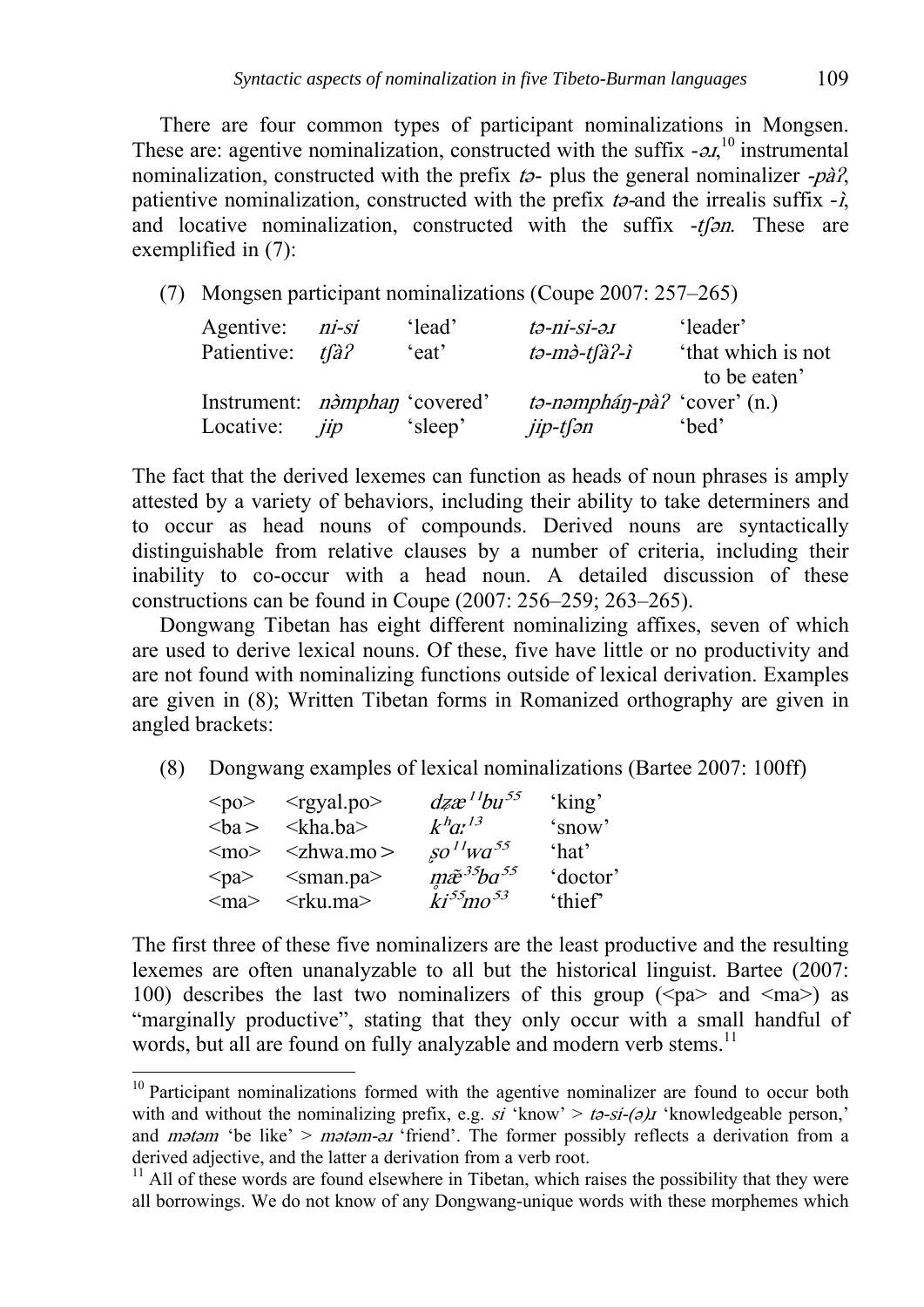All five of these nominalizers are fully derivational, creating true lexical nouns which co-occur with dependent noun-phrase elements, as demonstrated in example (1), repeated here for convenience:

(9) Dongwang Tibetan

 $[wo^{55}to\ ki^{55}mo^{53}\ s\tilde{0}^{53}]_{NP} = ji\ n e^{13} \frac{dz}{Y}^{13} \ ki^{55}mo^{53}$ that thief three =ERG 1SGEN purse thief  $ie^{13}$  tshi thi VBZR.do V2lead VIS.PFV 'Those three thieves stole my purse.'

Further evidence that the five nominalizers in (8) derive true lexical nouns is that these nouns "have one primary stress per word *and can function as any other noun*" (Bartee 2007: 100; emphasis added).

Dongwang has two other nominalizers which are used productively for lexical nominalization and which are also found in other syntactic environments. One is  $\langle$ sa $>$  -sa, which is used for either place or instrument nominalization, and the other is <myi> *-*n<sup>ǝ</sup>, which is used for agentive nominalizations. Bartee provides the following examples:

(10) Dongwang place/instrument and agentive nominalizations (Bartee 2007: chapter 3)

Place/instrument nominalizations with -sa.

| $s\tilde{e}^{13}zu^{353}$ (to cook food)           |                                                               | $s\tilde{e}^{13}zu^{22}so^{11}$                                                                          | 'kitchen, cooking<br>utensil' |
|----------------------------------------------------|---------------------------------------------------------------|----------------------------------------------------------------------------------------------------------|-------------------------------|
| $tc^h\sigma^{55}px^{53}$ 'to take a<br>tə $o^{53}$ | photo'                                                        | $t\mathcal{C}^{h} \mathcal{D}^{55} p x^{53} t \mathcal{D} \mathcal{O}^{33} s \mathcal{O}^{11}$           | 'camera'                      |
| $\int \int a^{13} k^h c^{13}$                      | to catch <sup>*</sup><br>fish'                                | $na^{13}k^h o^{33}sa^{11}$                                                                               | 'fishnet, fishing<br>tool'    |
|                                                    | $s^{h} \tilde{\jmath}^{55} m \tilde{\jmath}^{53}$ 'to plough' | $m\tilde{\sigma}^{53}$ je $l^3$ sa $l^1 \sim s^h\tilde{\sigma}^{33}$ m $\tilde{\sigma}^{53}$ sa 'plough' |                               |

Agentive nominalizations with -n<sup>ə</sup>:

| $s\tilde{e}^{13}$ zu <sup>353</sup>                                  | 'to cook food'         | $s\tilde{e}^{13}$ zu <sup>22</sup> nə <sup>11</sup>                                | 'cook'         |
|----------------------------------------------------------------------|------------------------|------------------------------------------------------------------------------------|----------------|
| $t\mathcal{C}^{h} \mathcal{P}^{55} p x^{53}$<br>$t$ 20 <sup>53</sup> | 'to take a photo'      | $t\mathcal{C}^h$ ə $^{55}$ pæ $^{53}$ təo $^{33}$ nə $^{11}$                       | 'photographer' |
| $na^{13}k^h$ o <sup>53</sup>                                         | 'to catch fish'        | $na^{13}k^h o^{22}n o^{11}$                                                        | 'fisherman'    |
| $\tilde{\mathfrak{so}}^{55}$ m $\tilde{\mathfrak{so}}^{53}$          | 'to plough a<br>field' | $\tilde{\mathfrak{so}}^{55}$ m $\tilde{\mathfrak{so}}^{53}$ n $\mathfrak{so}^{11}$ | 'ploughman'    |

would indicate productivity. However, Dongwang speakers still readily analyze the last two words (and others like them) as consisting of the  $\langle pa \rangle$  and  $\langle ma \rangle$  affixes and independent stems.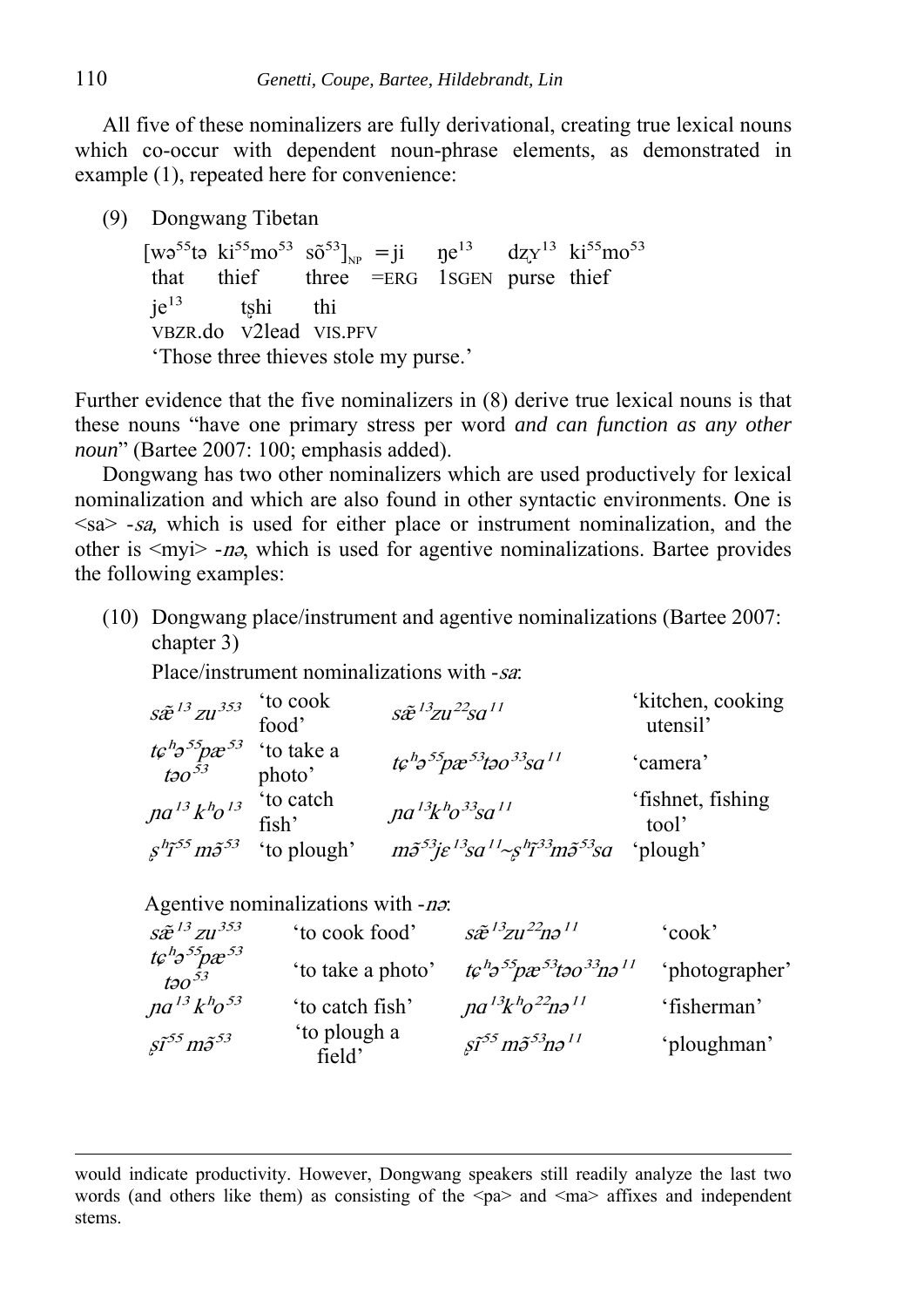One thing to note is that while the other five nominalizers have as their domain single verb roots, these two nominalizers frequently have a target domain of a two-word phrase, including a verb and its semantic patient, presumably in a compound structure (similar to *letter carrier* in English). Thus the domain of nominalization here appears to be the predicate, not the verb root.<sup>12</sup>

The fact that these nominalizations are indeed derivational (not clausal), creating nominal heads of noun phrases, can be seen by their ability to co-occur with noun-phrase elements, as demonstrated in  $(11)$ :  $^{13}$ 

(11) Dongwang derived patient/locative noun as noun-phrase head

 $[t555 t6h555pæ53t5033s611n511n253]_{NP}$   $p135r25$   $zT$  that camera<br>hack 1SGEN CC 1SGEN COP.SELF 'That black camera is mine'

In addition, these lexemes may not co-occur with a head noun, thus they are clearly distinct from the constructions found in Manange and Dolakha Newar.

Finally we turn to the case of Zhuokeji. In this language, there are three nominalizers which are used in the derivation of lexical nouns. As in Dongwang Tibetan, the nominalizer sv- can be used for either place or instrument nominalization:

(12) Zhuokeji rGyalrong place/instrument nominalization

1

|                   | $ka-rtfi$ 'to wash'      | <i>se-rtfi</i> 'somewhere to wash';<br>'something used to wash'                         |
|-------------------|--------------------------|-----------------------------------------------------------------------------------------|
| $ka$ -za 'to eat' |                          | $s\mathbf{e}$ - $z\hat{\mathbf{e}}^{14}$ 'somewhere to eat';<br>'something used to eat' |
|                   | <i>ka-mot</i> 'to drink' | <i>sa-môt</i> 'somewhere to drink';<br>'something used to drink'                        |

 $12$  Nominalized two-word phrases are also found in some lexicalized Mongsen examples, e.g. a-jim ku li-ə1 (NRL-village LOC stay-ANOM 'villager', and tsəhni tfhuwa-tfən (sun emerge-LNOM) 'east' (Coupe 2007: 245). In the latter case, the domain of nominalization is not just a predicate, as it includes the S argument of the verb.

<sup>13</sup> One of the reviewers of this paper suggested that these may be relative clauses, with *-*sa or *-*mi functioning as relative-clause heads. To our view, the significant restriction of the "heads" to only two morphemes suggests that this is not a periphrastic construction. Relative clause structures can typically occur with any number of lexical heads. The restriction to two possible morphemes suggests that the construction has grammaticalized into one of nominal derivation.

 $14$  The Zhuokeji rGyalrong tone system shows a binary contrast between falling tone and zero. Lexically, a word is either prelinked with a falling tone (to the final syllable in most cases) or toneless. In this paper, toneless words in Zhuokeji rGyalrong are left unmarked, while falling tone is marked with a circumflex  $($   $\hat{ }$   $)$  on the falling-toned syllable.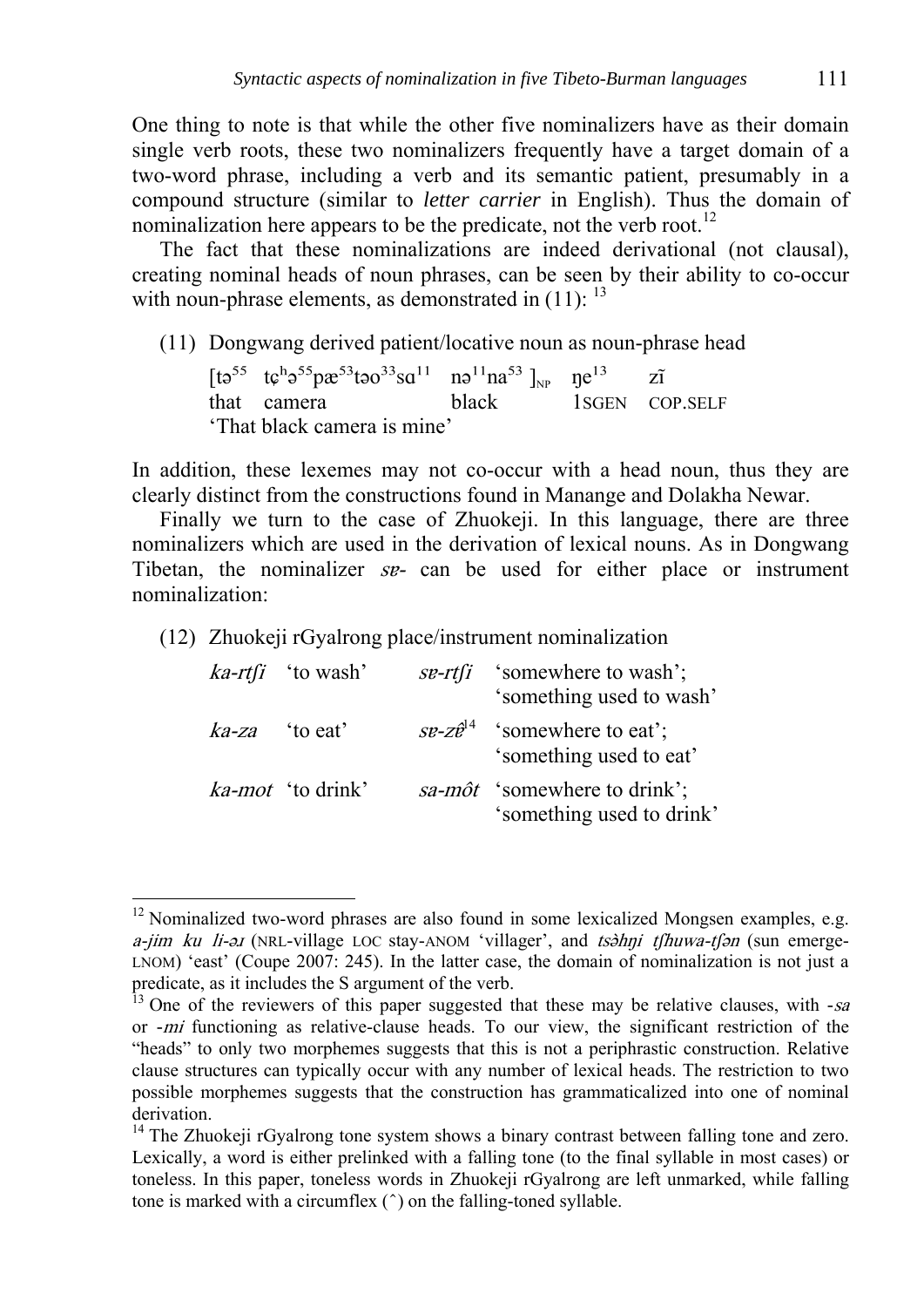The nominalizers  $k\vartheta$ - and  $ka$ - are used for agentive and patientive nominalizations respectively:<sup>15</sup>

(13) Zhuokeji rGyalrong participant nominalization

 $k\partial -r\hat{\mu}$  'the runner' <sup>k</sup>ǝ-dʐêk 'the chaser' ka-dʐêk *'*the chased'

Interestingly, when the nominalized verb is transitive, the derived nouns usually occur with an overt noun referring to the other argument of the transitive verb. This argument is indexed on the derived noun by a possessive prefix which indexes a dependent element. Again we see that  $k\ddot{\sigma}$ - indexes the agentive noun phrase in (14), while  $ka$ - indexes the patientive morpheme in (15):

(14) Zhuokeji rGyalrong agentive nominalization with attendant nominal argument

rɟalpô wǝ-kǝ-nǝmʃi  $\text{king}$  3S.POS-NOM-know<sub>1</sub><sup>16</sup> 'the one who knows the king'

(15) Zhuokeji rGyalrong patientive nominalization with attendant nominal argument

r<sub>t</sub>alpô wǝ-ka-nǝmſi king 3S.POS-NOM-know1 'the one whom the king knows'

The prefixes are also found occurring with oblique nominalizations; again they index verbal arguments, the notional subject in (16) and the agentive argument in (17):

(16) Zhuokeji rGyalrong locative nominalization with possessive prefix indicating subject

ŋə-sɐ-rmɐ 1S.POS-NOM-sleep1 'The place where I sleep; my sleeping place'

<sup>&</sup>lt;sup>15</sup> Note that the nominalizer  $ka$ - is also used for infinitival citation forms of dynamic verbs that take human subjects. When used for patientive nominalization, the form always occurs with a possessive prefix that indexes the agent of the verb; thus the infinitival and nominalization uses can be distinguished.

<sup>&</sup>lt;sup>16</sup> Most Zhuokeji rGyalrong verbs distinguish Stem<sub>1</sub> and Stem<sub>2</sub>, employing segmental and/or tonal devices. Stem<sub>2</sub> co-occurs with modally unmarked perfective, past imperfective (imperfect) and self-person present imperfective prefixes, as opposed to stem<sub>1</sub>, which occurs elsewhere.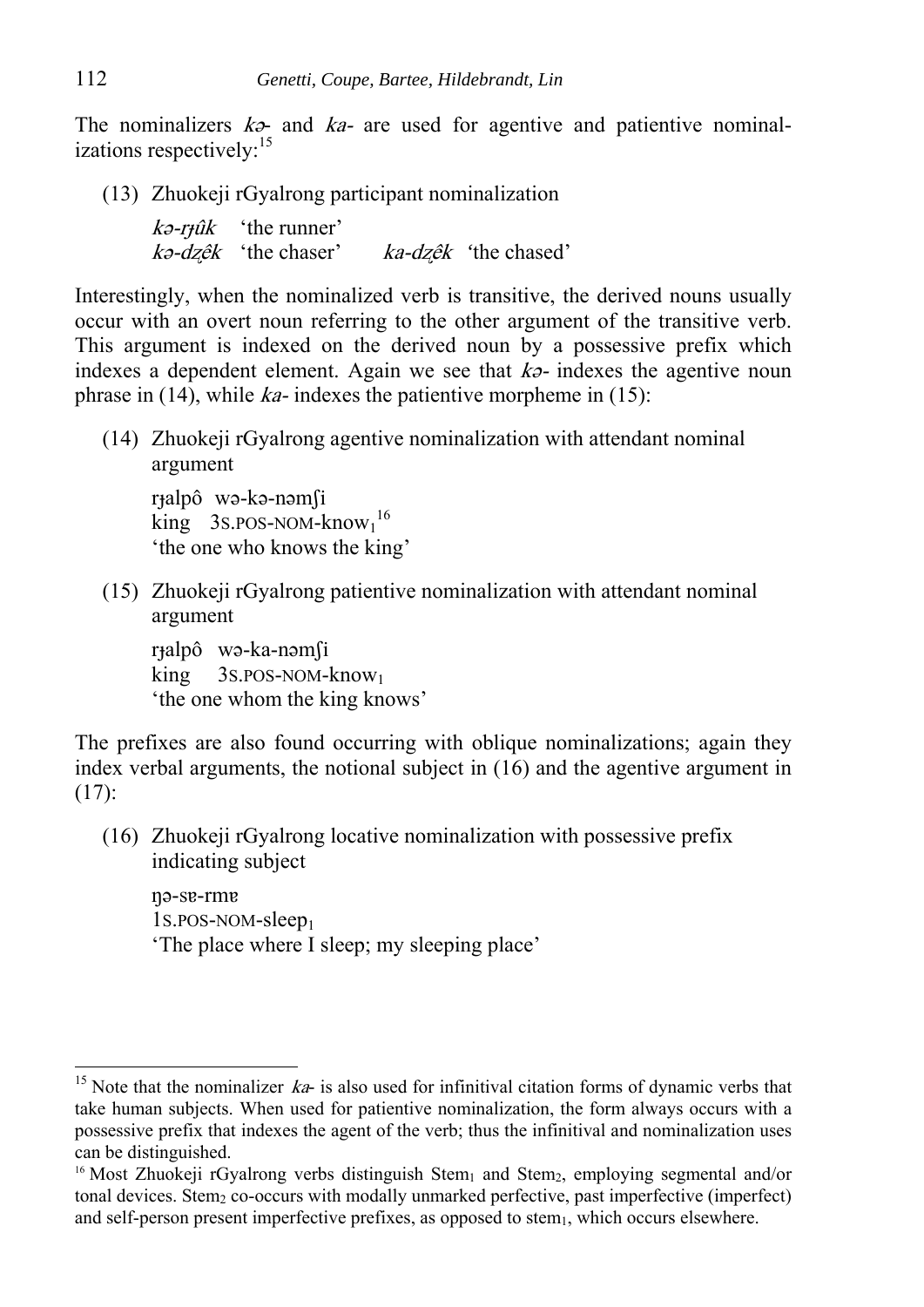(17) Zhuokeji rGyalrong locative nominalization with possessive prefix indicating arguments

 $4amo = k$ ə t $safi = ndz\hat{e}s$  wə-se-mtô Lamo=ERG Trashi=DUAL 3SPOS-NOM-see 'Where Lamo saw Trashi (and the other one).'

The clearest evidence that the nominalized element is a derived noun is the presence of the  $w\vartheta$ - prefix, which is commonly found on nominals. However, this construction is clearly transitional between derivational nominalization and clausal nominalization, as it incorporates arguments of the verb. This is reminiscent of action nominalizations, such as *his sleeping* in English; however, semantically it is clearly a participant nominalization. Syntactically, these constructions are similar to but still distinct from the primary relative clause construction, which uses different morphology and does not involve possessive affixes (see below).<sup>17</sup> Sun and Lin (2007) analyze (17) as a headless nominalized non-finite relative, but acknowledge (personal communication) its transitional nature.

In sum, the five languages of this study vary considerably in the extent to which nominalization is used to derive lexical nouns. We can see a cline, from languages like Manange and Dolakha Newar where derivational nominalization seems a subspecies of relativization, to languages like Mongsen and Dongwang, where multiple derivational nominalizers create nouns that function fully as heads, to Zhuokeji, where the derived forms carry nominal morphology, but still co-occur with clausal arguments. In the latter case, as in the former, the domain of nominalization can vary from a single verbal root, to a verb plus notional arguments, to an entire clause.

We have also shown that headless relative clause structures can underlie the lexicalization of collocations and lead to the interpretation of such forms as derivational nominalizations. Thus derivational nominalization, the creation of lexical nouns that can serve as heads of noun phrases, can arise from clausal nominalizations through the mechanism of relativization. The opposite direction of development, from derivational nominalization to clausal nominalization will be illustrated in §7.

#### *5.2. The derivation of adjectives*

<u>.</u>

We now turn to a commonly cited function of nominalizers in Tibeto-Burman, the derivation of words which denote attributes of nouns. These are sometimes referred to as "attributive nominalizations" or "participles" (Watters this volume). The domain of nominalization here is the verb root, and not the predicate or the clause.

 $17$  There are some cases where these nominalizations can be used to modify nouns in relative clauses. See §7 for exemplification and discussion.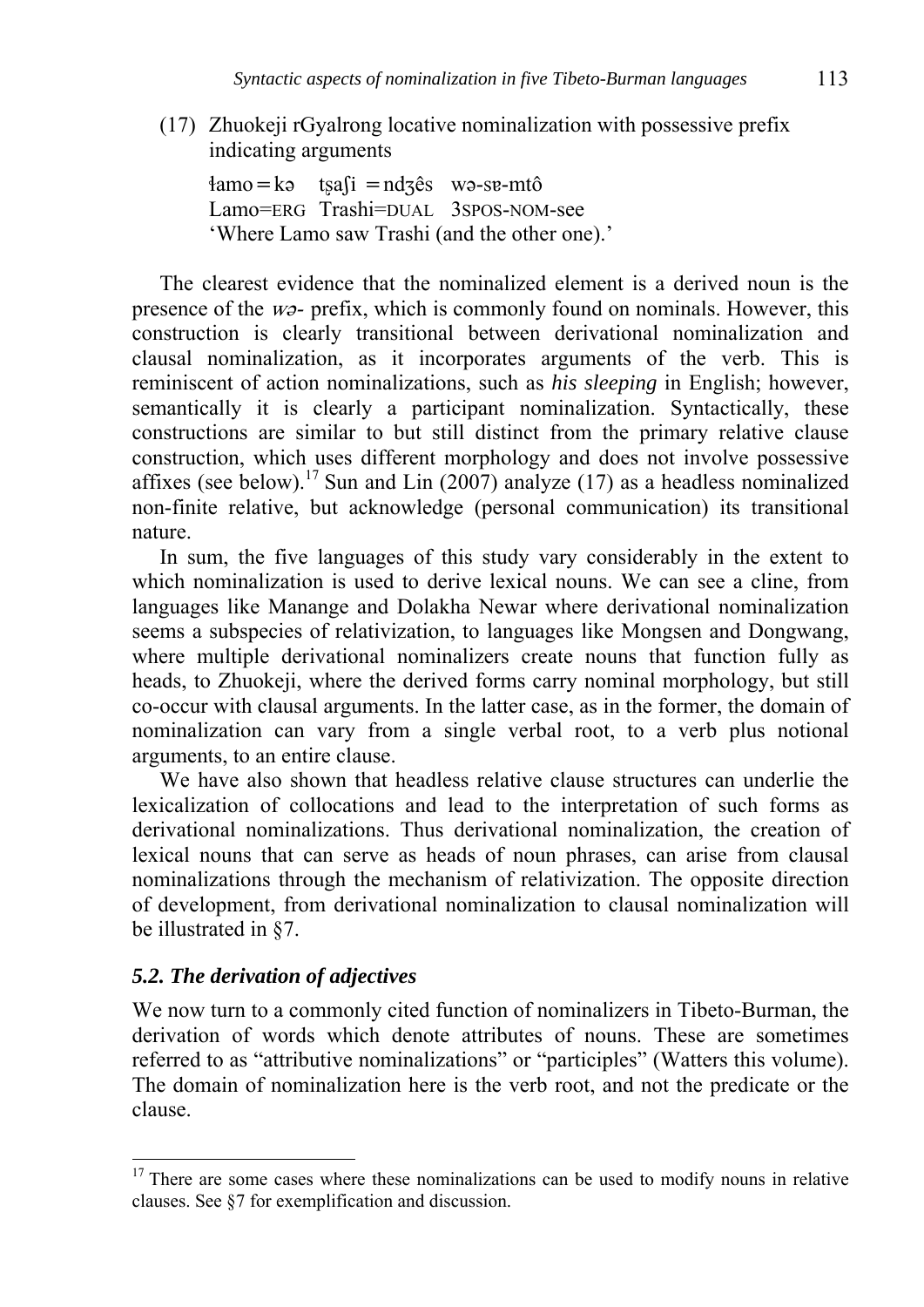Genetti and Hildebrandt (2004) and Genetti (2007) have demonstrated that nominalized adjectival verbs in Manange and Dolakha Newar respectively have unique morphosyntactic behavior which is clearly distinct from that of nouns, partially shared with that of verbs, and partially shared with that of non-derived adjectives. In addition, in Dongwang Tibetan (Bartee 2007: 150), some members of the distinct lexical class of adjectives derive historically from nominalized verbs, although all traces of the connection to the lexical verb is lost in the modern language. This piece of evidence, with others, suggests that nominalized verbs that function as adjectives in these languages can be lexicalized as such, in other words, that nominalization can derive adjectives. It is the unique morphological, syntactic, and semantic properties of this class of terms that make this possible.

In all five languages of this study, deverbal adjectives have distinct morphosyntactic behavior when compared to members of other classes, especially non-adjectival verbs. A full description of the behavior of deverbal adjectives in each language is beyond the scope of this paper. Here we will demonstrate the types of argument that can be used to show that adjectival predicates have behavior which is distinct from that of other verbs, and the types of argument that can be used to show that nominalized adjectival verbs function as lexical adjectives.18 For further discussion of this topic in each language, see Genetti and Hildebrandt (2004), Genetti (2007: Chapter 7), Coupe (2007: 208ff.), and Bartee (2007:148ff).

In Manange, Mongsen Ao, Dongwang Tibetan, and Zhuokeji rGyalrong, when adjectival verbs carry a nominalizer and are used attributively, they must be positioned directly after the noun within the noun phrase. In all four languages, this positioning is unique to verbs with adjectival meanings. Other verbs can only be used attributively through the construction of relative clauses, which are either strictly pre-head (Manange), or have variable positioning (Mongsen Ao, Dongwang Tibetan, Zhuokeji rGyalrong). Critically, attributive adjectival verbs cannot be placed in pre-head position. This shows that adjectival verbs have distinct syntactic behavior from other verbs.

Both Manange and Dongwang Tibetan have a separate class of lexical adjectives which are not derived from verbs synchronically. These adjectives are obligatorily positioned after the noun, just like the derived adjectives. We thus see that derived adjectives and non-derived adjectives share this syntactic behavior. This point can be illustrated with examples from Manange: (18) shows the postverbal positioning of a simple (non-derived) adjective; (19) shows the obligatory post-head ordering of a deverbal adjective; and (20) shows how this contrasts with the ordering of a relativized non-adjectival verb, which must be pre-verbal even though it is a single word and attributive in function:

<sup>&</sup>lt;sup>18</sup> As noted by Genetti and Hildebrandt (2004: 95), whether this is considered a subclass of verbs, a subclass of adjectives, or a class on its own depends upon one's theoretical perspective and is in some ways immaterial. The important point is to recognize and describe the distinct morphosyntactic behavior which is unique to these terms.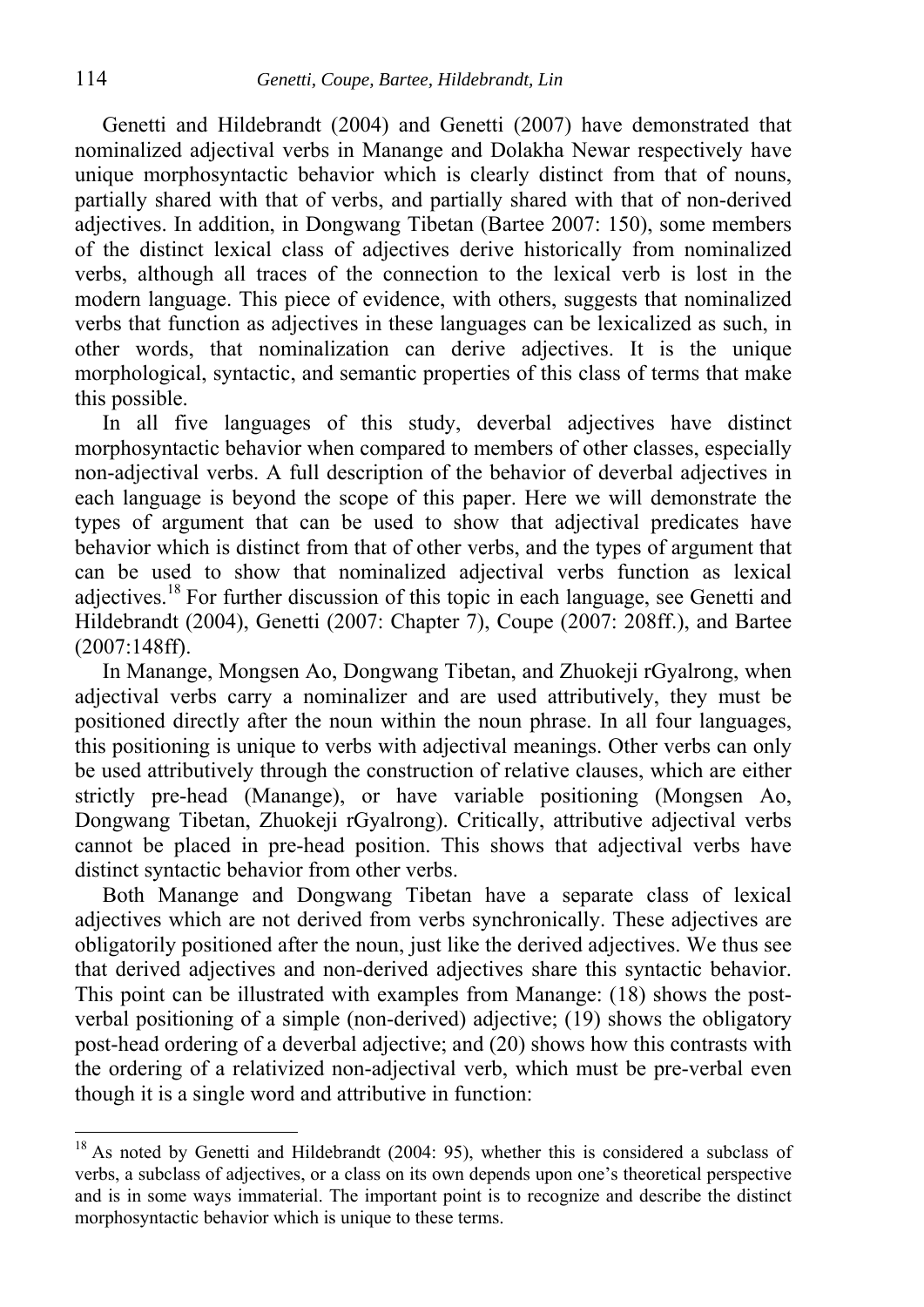(18) Manange simple adjective with post-nominal positioning (Hildebrandt 2004: 60)

khy $e^{42}$  tarky $\Delta=ri^{22}$ road white=LOC 'on the white road'

(19) Manange deverbal adjective with post-nominal positioning (Hildebrandt 2004: 60)

```
kyu<sup>44</sup> thy\Lambda-p\Lambda=ri<sup>22</sup>
water big=NOM=LOC 
 'in the big water'
```
(20) Manange pre-verbal relative clause with non-adjectival verb (Hildebrandt 2004: 60)

 $\eta$ wo-p $\Lambda^{52}$  sh $\Lambda^{22}$  fry-NOM meat 'fried meat'

<u>.</u>

There are several ways to show that deverbal adjectives are not lexical nouns. Their ability to occur attributively within the noun phrase is an obvious one; such ordering is not typically found with other nouns.<sup>19</sup> In Dolakha Newar, we can show that deverbal adjectives are distinct from nouns in the fact that deverbal adjectives cannot function referentially in the absence of further morphology; they refer to property concepts, e.g. *cica-u* 'small', *hega-u* 'red', and not to nouns denoting them. To use the terms referentially one must add the individuating clitic = (u)ri, e.g. cicā-u=ri 'the small one', hega-u=ri 'the red one'.<sup>20</sup> Thus the "nominalizer" derives deverbal adjectives and not lexical nouns.

The derivation of lexical adjectives from verb roots can be represented as  $[V-NOM]_{ADJ}$  or  $[NOM-V]_{ADJ}$ , depending on whether the nominalizer is prefixed or suffixed. As an adjective, it may modify a noun within a noun phrase, i.e.  $\rm \left[ N\left[ V\text{-NOM} \right]_{ADJ} \right]_{NP}$ .<sup>21</sup>

<sup>&</sup>lt;sup>19</sup> One might argue that compounding allows two nouns to occur together in the noun phrase. Compounding is clearly distinct, however, as both nouns must be present to create a compound, while noun phrases with attributive modifiers, such as deverbal adjectives, may be headless. In addition, compounds create a single grammatical word, which is more restricted with regard to interruptibility and scope than a phrase (Fabb 2001).

 $20$  This raises the question of whether the individuating clitic is itself a nominalizer. As with the occupational terms, such forms are ambiguous between headless relatives and derived nouns. They could always occur with an accompanying head, in which case the clitic again moves to the right, e.g. *cica-u muca = ri* 'the small child'.

 $21$  An alternative analysis might posit that the postposed nominalized verb is actually a separate noun-phrase which is in apposition to the preceding noun. However, this analysis is not tenable for two reasons: first, these deverbal adjectives share the syntactic behavior of simple adjectives (Genetti and Hildebrandt 2004), a fact that cannot easily be explained if one analyzes them as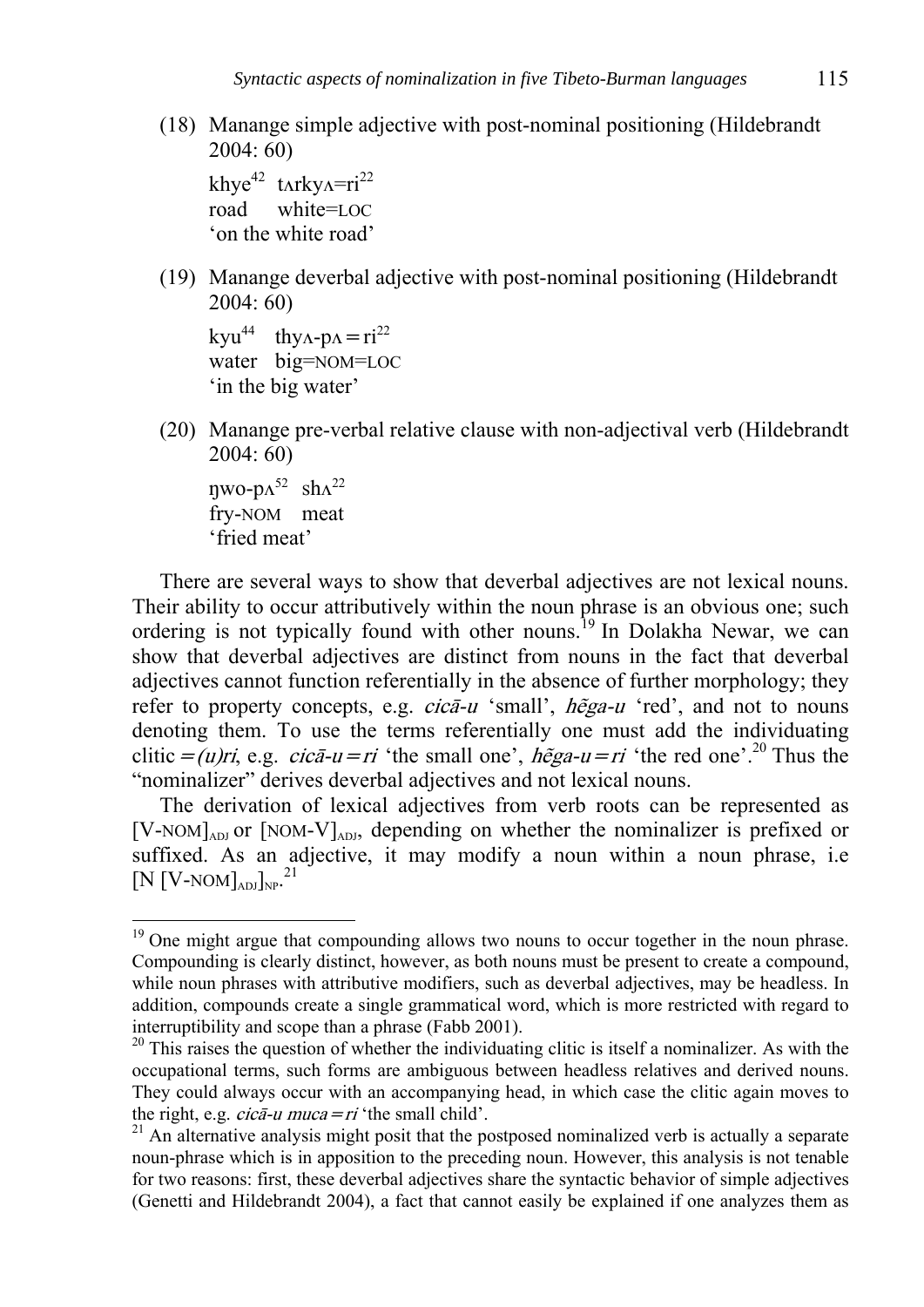When we consider other structures involving nominalization, once again we find that the closest related structure is a noun phrase containing a relative clause. A relative clause with an adjectival verb will have no expressed arguments, the argument shared with the head noun necessarily being "gapped":  $[[\mathcal{O} \ V-NOM]_{\text{REL}}]$  $N|_{NP}$ . This is due to the inherent intransitivity of adjectival verbs, which denote states as opposed to activities. Therefore, relative clauses with adjectival verbs are likely to occur as single-word phrases. This then allows for their reanalysis as deverbal adjectives and their assumption of the syntactic properties of other adjectives, if there are any.

In sum, the use of nominalizers in Tibeto-Burman languages to derive lexical adjectives shares both syntactic and functional properties with the use of nominalized relative clauses to modify nouns. Given the strong parallels between these structures, it seems likely that relative clauses were the historically prior structure that set the stage for the derivation of adjectives.

#### *5.3 Summary of derivational nominalization*

We have seen that all five languages of the study use nominalization to derive deverbal adjectives but that the languages vary in the extent to which nominalization derives lexical nouns and in the morphosyntactic and semantic details of those nominalizations. The syntactic structures underlying the derivation of adjectives and nouns are given below:

 $[V-NOM]_{ADI}$  Derivation of adjectives  $[[(NP) V- NOM]_N]$  Derivation of nouns

Both structures share syntactic features with NPs containing nominalized relative clauses. These features allow for the reanalysis of headless relative clauses as either derived nouns or derived adjectives.

### **6. SYNTACTIC ENVIRONMENTS FOR CLAUSAL NOMINALIZATION**

The syntactic essence of clausal nominalization is a clause that functions as a noun phrase in the broader syntax. This can be schematized as **[clause**]<sub>NP</sub>. We can then represent the clause-internal structure in more detail, as exemplified in (21):

(21) Syntactic schema of a nominalized clause

 $[NP_{0-n} \dots V-NOM]_{NP}$  (= CASE)

 $\overline{a}$ 

Here the internal structure of the clause is represented as having zero or more noun phrases, other elements such as adverbials or postpositional phrases

nouns; and second, the pre-nominal elements, the noun, and the post-nominal adjective together form a single coherent noun phrase that follows a set structural template and may end with an enclitic case marker.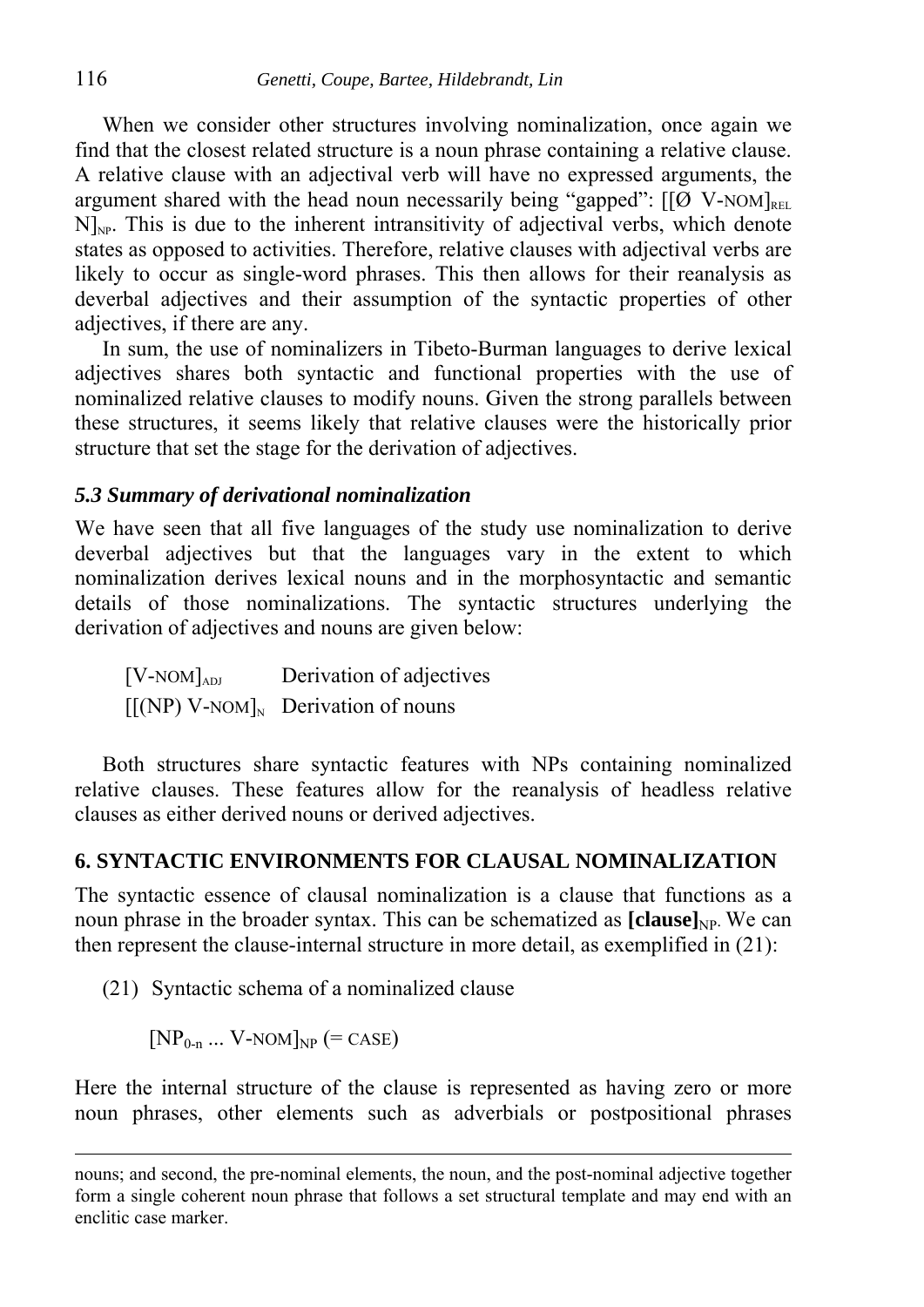(represented by ellipsis), and a verb carrying a nominalizing affix (here represented as a suffix, although prefixes are also found, e.g. in Zhuokeji rGyalrong). Since case markers in these languages are clitic on the noun phrase, they have scope over the entire noun phrase and so are represented as being external. Clitics serve to mark both the terminus of the noun phrase and its semantic and grammatical relations to the verb.

This structure can be seen as basic to all clausal nominalizations in these languages, although particular environments in which nominalized clauses are used may significantly require morphosyntactic modifications of the structure. Such modifications will be discussed in detail in the following sections.

Every language of this study uses clausal nominalization in a unique set of syntactic environments. The following environments were found for all five languages:

Complement clauses

Relative clauses

Nominal complement clauses

In addition, all the languages except Dongwang Tibetan use nominalization in the formation of adverbial or converbal clauses. The same four languages also use nominalized clauses as independent utterances. Given that this pattern is not as widely established in the sample as the others, and the fact that our understanding of this pattern in the languages in which it is attested is not thorough, it will not be fully discussed. We will note only that this is clearly a syntactic pattern that targets a clause or clause combination as a whole; such constructions are clearly felicitous with all noun phrase arguments and adjuncts. The interesting question of the external syntactic status of this construction will need to await more detailed study.

# *6.1. Complement clauses*

A clause which functions as an argument of a verb is generally called a **complement clause**. It should be noted that this term refers to a **verbal complement clause**, i.e. clauses which complement verbs, and that these are distinct from **nominal complement clauses** where verbs complement nouns (see §6.3). In the general typological literature, complementation is described as a structure involving a **complement-taking predicate**, the matrix verb, which has a clause, sometimes reduced, functioning syntactically as one of its noun-phrase arguments. Thus complement clauses conform to the  $[clause]_{NP}$  structure underlying clausal nominalization.

Given this structural congruence, it is not surprising that nominalized clauses are found as complement clauses in each of the five languages surveyed. However, it is important to note that not all complement clauses are nominalized clauses. Some complement clauses may be full finite clauses ("sentential complements" (Givón 1980, Noonan 1985), and some may be infinitival or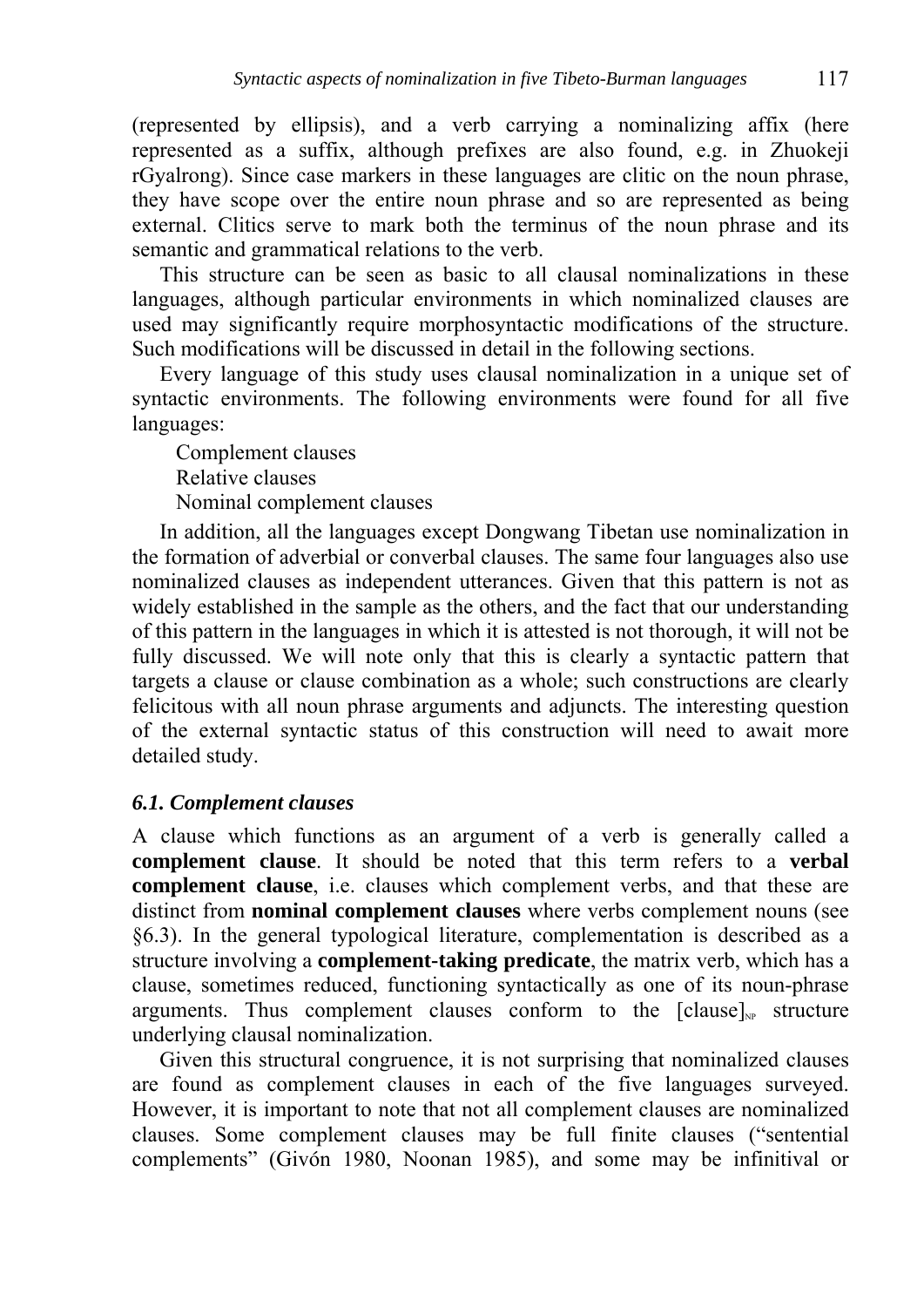reduced. (For exemplification of these structures in Dolakha Newar, see Genetti 2007: 415-420.)

The five languages of this study differ in: the range of complement-taking predicates which select nominalized complements; the argument status of the complement clause (core argument of intransitive verb (S), non-agentive argument of transitive verb (O), topic of a verbless clause (VLESS.CL,TOP), complement of a verbless clause (VLESS.CL.COMPL); and whether arguments are obligatorily shared by the complement clause and the complement-taking predicates and, if so, the syntactic repercussions of this fact.

Table 4 lists the complement-taking predicates in each language which selects nominalized complements and specifies the argument role assumed by the complement in each of the five languages: $^{22}$ 

| Language           | Complement-taking predicate                      | <b>Argument Role of Complement</b> |
|--------------------|--------------------------------------------------|------------------------------------|
| Manange            | $\sin^{52}$ kh $\lambda^{22}$ 'want'             |                                    |
| Dolakha Newar      | khon-'see', sor-'watch', tār-'hear'              |                                    |
|                    | (perception verbs)                               |                                    |
|                    | <i>khyan, ma-khe</i> 'be/not be the case         | S                                  |
|                    | that'                                            |                                    |
|                    | <i>ju-en con-a</i> 'turn out that'               | S                                  |
|                    | sa 'say'                                         |                                    |
| Dongwang Tibetan   | $ta^{53}$ 'look; watch', $th\hat{u}^{353}$ 'see' |                                    |
|                    | (verbs of visual perception)                     |                                    |
| Zhuokeji rGyalrong | mto 'see'                                        | $\left( \right)$                   |

*Table 4: Complement-taking predicates which select nominalized complements* 

We can see that these languages are quite limited in the number of complementtaking predicates that select nominalized clauses as complements, and that they vary both in the semantics of the complement-taking predicate and in the grammatical role of the complement. Examples of each type of complementation from each language are given below; the grammatical role of the complement clause in the larger syntactic structure of the sentence is indicated in the subscript following the clause:

 $22$  Mongsen Ao differs from the other languages by virtue of the fact that it has no well-defined class of complement-taking predicate. A nominalized clause functioning as an NP can fill any argument role of the predicate in verbal clauses, and can also function as a verbless clause topic or verbless clause complement in verbless clauses. Other languages differ in this; for example, in Dolakha Newar only a handful of predicates can take nominalized clauses as arguments, unless the nominalized clause is a headless relative referring to a participant.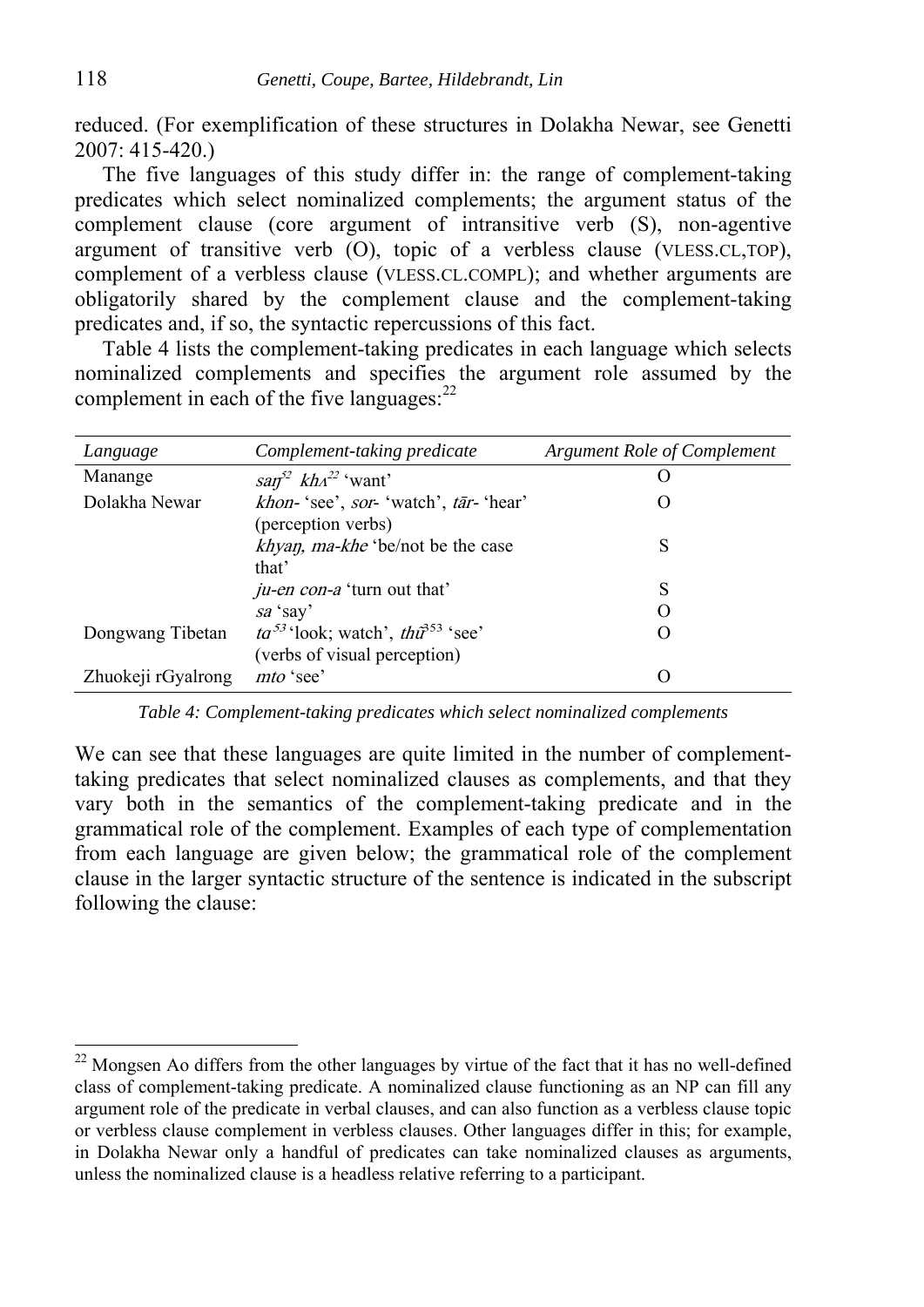- (22) Manange complement of  $\frac{2\pi}{3}$  kh<sup>22</sup> 'want' (Hildebrandt 2004: 113)<sup>23</sup>  $\eta \Lambda^{22}$  [ya<sup>52</sup> sh $\Lambda^{22}$  ts $\Lambda$ -p $\Lambda^{22}$ ]<sub>NP.STIM</sub> san<sup>52</sup> kh $\Lambda^{22}$  mo<sup>22</sup><br>1(SG) [yak flesh eat-NOM] desire come COP  $1(SG)$  [yak flesh eat-NOM] I want to eat yak meat.'
- (23) Dolakha Newar complement of tār- 'hear' (Genetti 2007: 396)

jaba jin  $[u$  jāŋal hal-gu] $_{NPO}$  tār-agi when 1 serg this bird cry.out-NOM1 hear-1spR 'When I hear this bird cry out ...'

(24) Dolakha Newar complement of *khyan/ma-khe* 'be/not be the case' (Genetti 2007: 279)

[chana nimtiŋ chuŋ-a] $_{NP.S}$  ma-khe 2sGEN benefit cook-NOM2 NEG-COP 'It is not the case that (it) was cooked for your benefit.'

(25) Dolakha Newar complement of  $ju$ -en con-a 'turns out that' (Genetti 2007: 398)

 $[\bar{a}$ mu si-ku $]_{NPS}$  ju-en con-a 3s die-NOM1 be-PART stay-3sPST 'It turns out she died.'

(26) Dongwang Tibetan complement of  $t^h \tilde{u}^{353}$  'see'

 $[k^h\text{ui}^{55} \ \text{kh}^55 \ \text{d}\tilde{\sigma}^{353} \text{-sa}]_{\text{NP},\text{O}} \ \ \text{g}^{13} \ \ \text{t}^h\tilde{\mathbf{u}}^{353} \ \ \text{s}\tilde{\mathbf{o}}$ 3sERG 3sABS hit-nom 1sERG see EGO 'I saw him hit him.'

(27) Zhuokeji rGyalrong complement of mto 'see'

1

 $\eta$ a [wətə wə-m $\eta$ ok kə-tə-z $v|_{\text{NP} s}$  $1$ SG that  $3$ SG:POS-bread NOM-2-eat<sub>2</sub>-TR na-ta-mtô-n PV-1AGENT:2PATIENT-see<sub>2</sub>-2SG 'I saw you eat the bread.'

Some complementation structures entail obligatory or optional co-reference between an argument of the complement-taking predicate and an argument of the complement clause. In this study, which limits itself to nominalized complement clauses, 24 the Manange desiderative construction is the only case where co-

 $23$  Note that this is a noun-verb compound meaning 'want' which takes an absolutive argument indicating the experiencer and a second noun phrase indicating the stimulus.

 $24$  Some infinitive complements have this requirement in Dolakha Newar; see Genetti 2007: 419-420.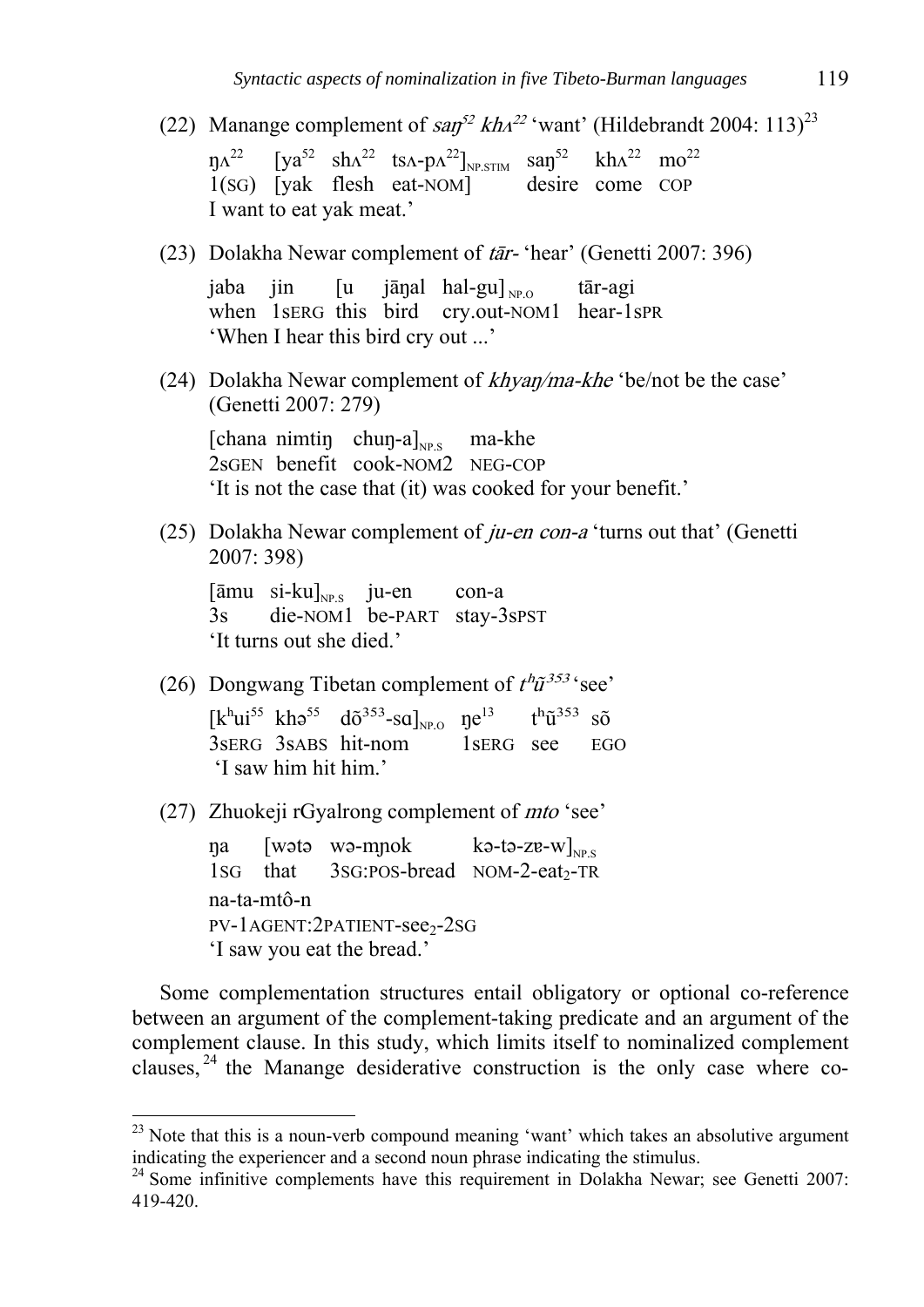reference is required between the "subjects" of the complement-taking predicate and the nominalized complement. In this construction the subject of the complement is obligatorily unexpressed in the complement clause. The fact that the unexpressed argument is the subject of the complement clause can be seen in examples (28) and (29). These differ in the transitivity of the complement verb, yet show identical case marking on the surface argument. If the surface argument was the grammatical subject of the complement clause, we would expect to see variation in the case marking between ergative and absolutive:

(28) Manange transitive complement clause

|  | khi <sup>22</sup> [siki <sup>22</sup> ts <sub>A</sub> -p <sub>A</sub> <sup>22</sup> ] <sub>NPQ</sub> san <sup>52</sup> kh <sub>A</sub> <sup>22</sup> mo <sup>22</sup> |  |  |
|--|-----------------------------------------------------------------------------------------------------------------------------------------------------------------------|--|--|
|  | 3s food eat-NOM desire come COP                                                                                                                                       |  |  |
|  | 'He likes/wants to eat food.' (transitive)                                                                                                                            |  |  |

(29) Manange intransitive complement clause

khi<sup>22</sup> [phro-p $\Lambda$ <sup>42</sup>] <sub>NP.O</sub> san<sup>52</sup> kh $\Lambda$ <sup>22</sup> mo<sup>22</sup> 3s walk-NOM desire come COP 'He likes/wants to walk.' (intransitive)

Although the embedded nominalized clause necessarily lacks the expression of one argument, it is still possible to see that the element is indeed a syntactic clause. In addition to a verb, complement clauses may take an O argument, as exemplified in (22) and (28), and may also include adverbial elements, as in (30):

(30) Manange intransitive complement clause (Hildebrandt, personal communication)

 $\eta \Lambda^{22}$  [toson<sup>52</sup> nu-p $\Lambda^{42}$ ]<sub>NP.O</sub> san<sup>52</sup> a-kh $\Lambda^{22}$ <br>1s now sleep-NOM desire NEG-co desire NEG-come 'I don't want to sleep now'

Thus we can see that while the basic structure underlying nominalized complement clauses in Tibeto-Burman is  $[clause]_{\text{S}^n}$ , the structure may be altered when used in language-particular grammatical constructions.

Another type of co-reference that one finds between complement clauses and complement-taking predicates is between the S or A (subject) of the complement clause and the object of the complement-taking predicate. In such cases, the subject of the complement clause may be grammatically represented as the object of the matrix clause in a structure commonly referred to as "raising". An example of raising in Dolakha Newar is presented in (31):

(31) Dolakha Newar complementation with raising (Genetti 2007: 409)

cilā = n ninpatti [āmta kho-en coŋ-gu]<sub>NP.O</sub> khon-ai<br>Goat = ERG daily 3sDAT cry-PART stay-NOM1 see-3sPR  $3s$ DAT Cry-PART stay-NOM1 'The goat sees her crying every day.'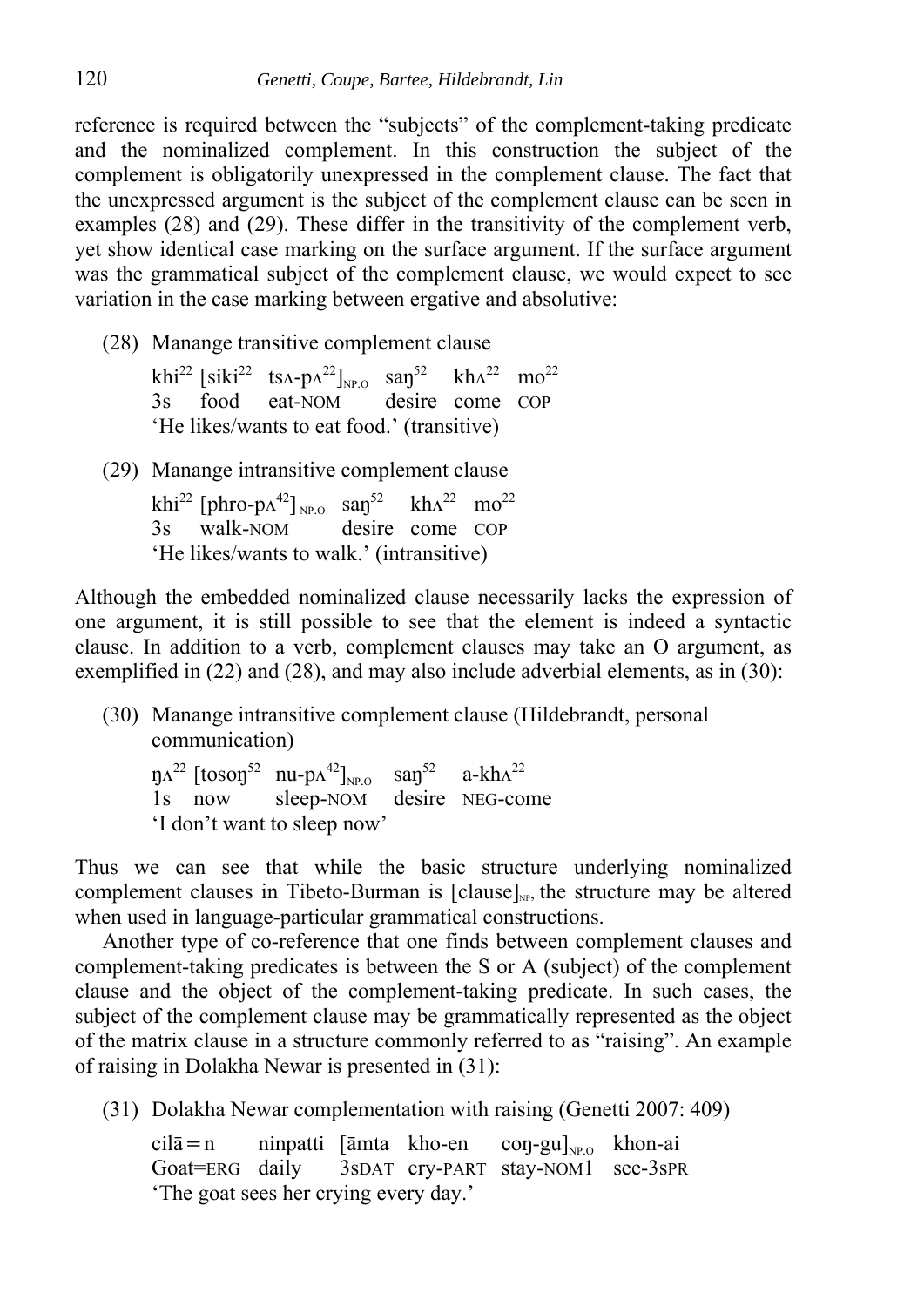Here the dative case on the third-person singular pronoun construes the referent of the pronoun as the object of the matrix verb khon-ai 'sees'. Essentially, the referent of the girl plays a double role in this sentence, simultaneously being the one who cries and the one who is seen crying. In this language raising is optional; in other words, it can index either one of the two roles by adjustments in the case marking. For a further discussion of raising in Dolakha Newar, see Genetti (2007:  $409-410$ <sup>25</sup>

Dolakha Newar appears to be the only language in the sample that allows raising. The structure serves as a further indication that language-particular grammatical constructions can alter the basic structure of a clausal nominalization.

In all of the examples exhibited to this point the nominalized complement clause consists of a single grammatical clause. However, it is possible for complement clauses to be internally complex, specifically to consist of more than one clause combined by any of a number of clause-combining strategies in a language. Thus complement clauses may contain relative clauses, converbal clauses, or even other complement clauses. The latter structure is found in the following example from Mongsen Ao:

(32) Mongsen Ao double-complementation (Coupe 2007: 238)

 [anu-tʃaŋ nǝ [wàzàʔ-sàʔ tǝ-sǝn-ú ́ ʔ]NP.O child-MAN AGT bird-meat NZP-be.sour-DEC tǝ sa-pà? tʃu] $_{NP.VLES. CLTOP}$  sitak thus say-NOM DIST correct 'The boy's saying that the bird-meat is sour is correct.'

Here the complex sentence 'the boy said that the bird-meat is sour', which contains a quotative complement 'the bird-meat is sour', is nominalized with the suffix *-*pàʔ and functions as the topic of the verbless clause 'it is correct'. Thus we find a quotative O complement structurally embedded into another comple-ment which is a verbless clause topic.

Another example of a nominalized complement with internal complexity is the following from Dolakha Newar:

1

 $25$  There are a number of interesting syntactic issues in raising structures and various syntactic analyses could be posited for this and similar examples. These go beyond the scope of the current paper. The point here is simply that the languages of the sample differ in that some allow raising and others do not.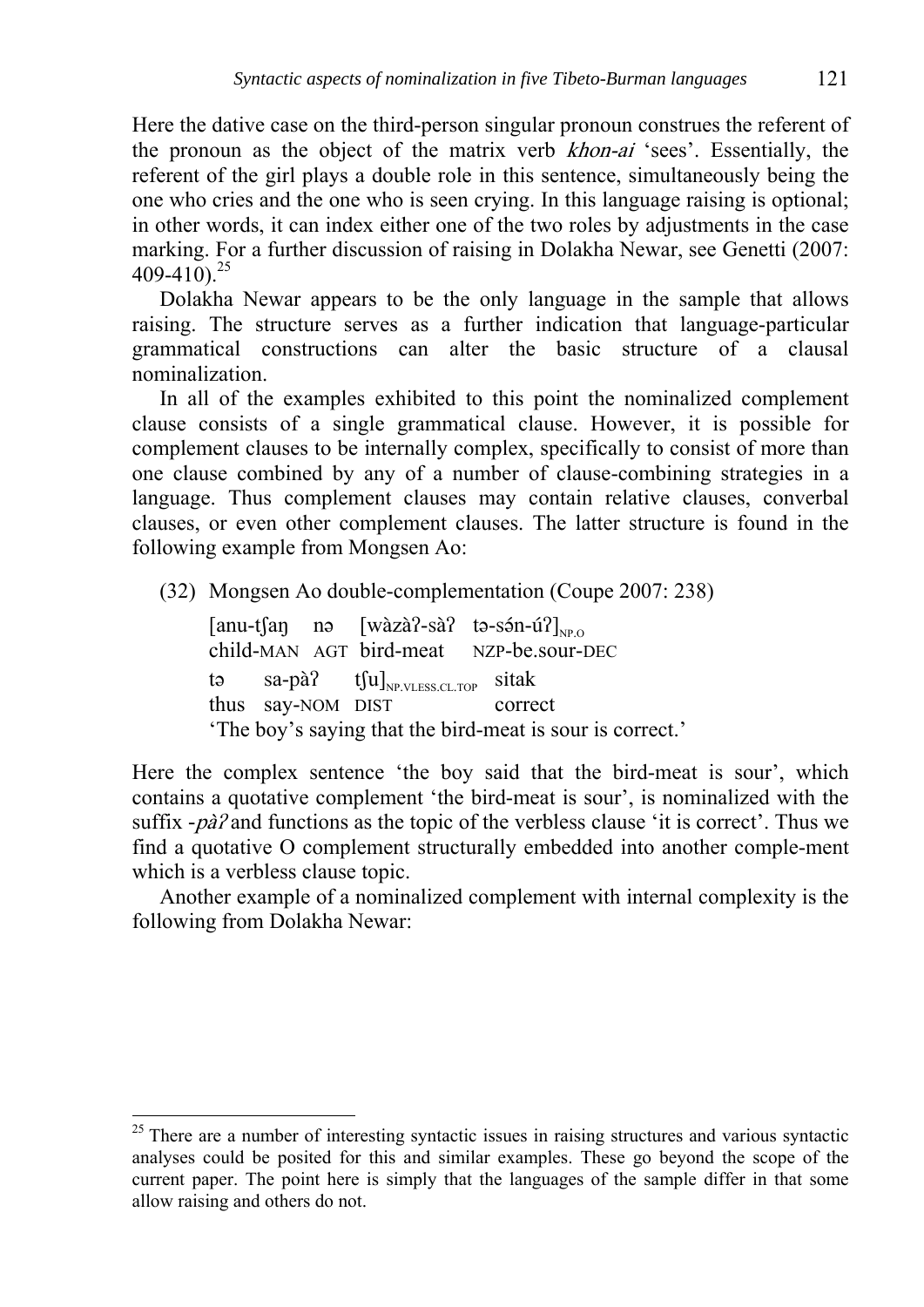(33) Dolakha Newar clause chain inside a complement (Genetti 2007: 411- 412)

 [sācā cumṭu ṭikre-ke bwaŋ-an bwaŋ-an calf tail straight-CAUS.PART run-PART run-PART kho dupān swaṭṭa morlu-en ye-ene dudu toŋ-a]<sub>NP-O</sub> river inside EXPR bathe-PART come-PART milk drink-NOM2 bathe-PART come-PART khon-ju see-3sPST '(They) saw the calf run and run with its tail sticking out, bathe inside the river, come out, and drink milk.'

Here a sequence of three clauses combined into a clause chain with the participial construction are embedded as a single unit as grammatical object complement of *khon*- 'see'. From this we see another way in which the basic structure  $\lceil \text{ clause} \rceil_{\text{NP}}$ may be modified; it may be expanded into a multi-clausal constituent. We may represent this as  $[clause_n]_{NP}$ . This structure can be found in any syntactic environment where nominalized clauses are used; thus clausal nominalization is a highly flexible and powerful syntactic mechanism that allows for an infinite number of embedded structures.

# *6.2. Converbal clauses*

The languages of this study, like most languages of the area, exhibit a set of dependent clause types which are typically non-finite and bear affixes that indicate a dependency relationship with the final clause in the chain, but which do not function as noun phrases or refer to participants (i.e. complements or headless relatives). Most of the affixes specify the semantic relationship which holds between clauses (e.g. conditional, immediate sequential). Other affixes are vague in their meanings and allow for a range of semantic interpretations based upon the semantics of the predicates and pragmatic processes. Clauses whose verbs bear these general affixes are frequently combined into strings, which are referred to as **clause chains**.

The linguistic terminology for the morphological and syntactic distinctions that are made in combining clauses with such affixes is variable, complex, and sometimes contradictory. Probably the most common terminological tradition in the region refers to clauses with semantically-specific affixes as **adverbial (**sometimes **subordinate) clauses** and those with semantically-vague affixes as **medial clauses**, **(conjunctive) participial clauses**, or **non-final clauses**. The term **converb** has come into the general typological literature relatively recently (Haspelmath and König 1995, Bickel 1998, Genetti 2005). As with other linguistic terminology, the term is interpreted differently by different practitioners. Most would agree that both the semantically-specific and the semantically-vague affixes would qualify as converbal; the former are given labels that reflect their semantic content (e.g. **conditional converb**) and the latter are given the label **general converbs**. In the works surveyed for this paper, both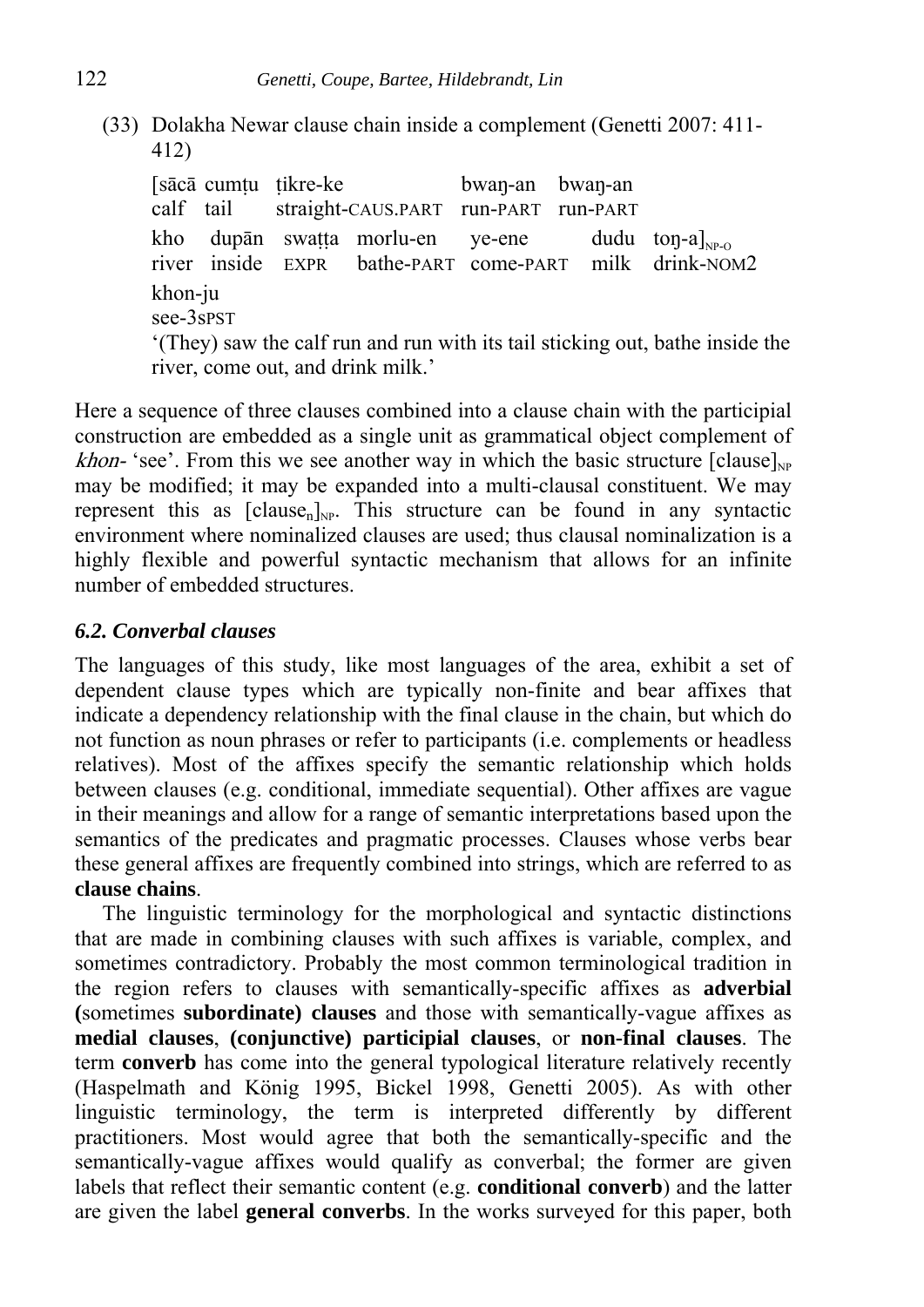sets of terminology are used; to simplify here, we will refer to all dependent clauses which are not arguments of verbs as converbal clauses.  $^{26}$ 

It is important to note that converbal clauses are **syntactically dependent**, that is, they must be linked to a following clause ("distributional dependency"),  $27$  and they depend on a following clause for the specification of tense, aspect, or other categories signaled by finite verbs in the language ("morphological dependency"). $^{28}$ 

The question for the current study is the extent to which clausal nominalization interacts with clause-linkage of this type. For Dongwang Tibetan, there is no evidence that any of the converbal affixes are synchronically or historically related to a nominalizer. In the remaining languages, nominalized clauses (either alone or affixed) may be used for this type of clause linkage.

One language which uses nominalization converbally in the absence of further affixation is Manange. There, a causal converb is formed by simply suffixing the verb with the nominalizer  $-pA$ :

(34) Manange nominalized causal converb (Hildebrandt 2004: 83)

 $[\text{y}$ <sub>A</sub> = tse<sup>22</sup> mwi<sup>42</sup> phr<sub>A</sub><sup>42</sup> ky<sub>A</sub> = ri<sup>52</sup> pim-p<sub>A</sub><sup>22</sup>]<sub>CNV.CL</sub><br>1=ERG money 100 2s=LOC give-NOM  $1 = ERG$  money  $100$ nese<sup>22</sup> kv $\Lambda^{52}$  kola<sup>52</sup> kvu-p $\Lambda^{52}$ tomorrow 2s clothes buy-NOM 'Because I gave you 100 rupees, you will buy a dress tomorrow.'

Another example of a nominalized clause being used converbally without further affixation is found in Mongsen Ao. There the agentive nominalizer  $-\partial J$ functions as a sequential converb (glossed  $\text{SEQ}$ ):<sup>29</sup>

<u>.</u>

 $26$  The term "converbal clause" thus subsumes Genetti's "adverbial" and "participial" clauses (but cf. Genetti 2005), the "non-final" clauses of Bartee, and the "chained" clauses of Hildebrandt. Coupe uses the term "converb clause" throughout his work. Lin has yet to write on this construction and glosses such clauses simply as "nominalized".

 $27$  It is possible for a single utterance to consist only of a converbal clause, however, the presence of another proposition is inferred. For example, once when a Dolakha Newar speaker was about to tell a story for my tape recorder, she picked up the microphone and said: u jon-an [this hold-PART] 'holding this?' It was easy to discern the inferred proposition, something like "shall I tell it?".

<sup>&</sup>lt;sup>28</sup> The extent to which they are also considered to be "subordinate" or "cosubordinate" varies by language and by linguist. See Genetti (2005) for discussion.

<sup>&</sup>lt;sup>29</sup> An interesting question that arises in both the Manange and the Mongsen case is how particular nominalizers, in the absence of further affixation, come to take on their particular meanings. Why should the general nominalizer signal a causal interpropositional relationship in Manange and the agentive nominalizer signal a sequential relationship in Mongsen? To what extent do language-particular details, such as the presence of a unique set of competing forms, influence the interpretation of such constructions? We leave these questions open for future consideration. See Coupe (in prep.), which explores the diachronic development of converb suffixes from nominalizers and case markers in Mongsen Ao and related languages.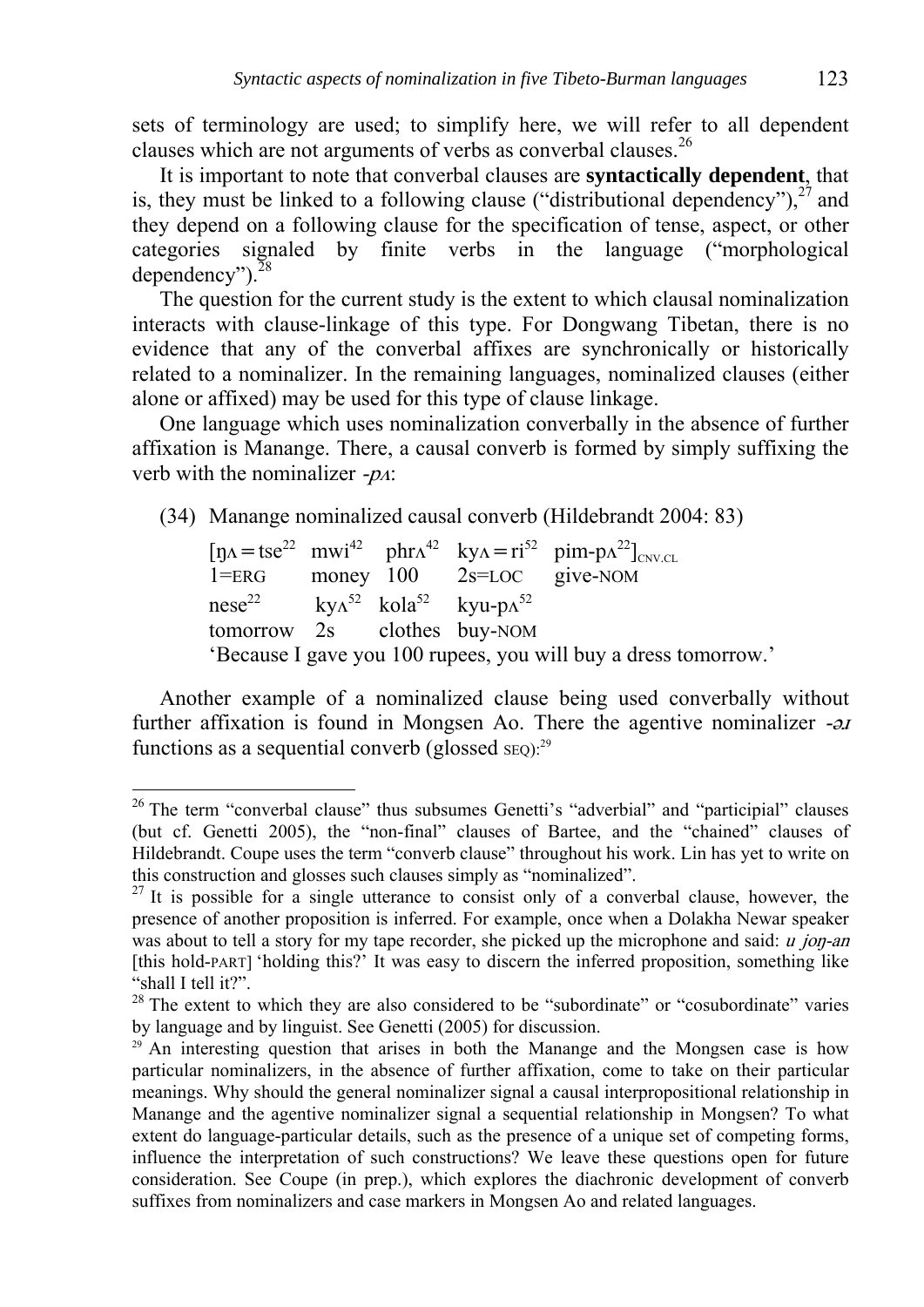(35) Mongsen Ao sequential converb clause with -*ai* suffix (Coupe 2007: 423)

 $[t\delta-t]$ hà-ə. $t$  t∫huwa-ə. $I]_{CN,CL}$  a-ki thùn thus-do-SEQ emerge-SEQ NRL-house reach.PST 'And then, [he] came out [of the jungle] and reached home.'

Simple nominalized clauses also function as chained converb clauses in Zhuokeji rGyalrong. Zhuokeji places nominalized clauses into chains when they express a semantically coherent set of ideas. The tense-aspect of the entire chain is conveyed by the final finite verb. Thus in the following chain, the past imperfective meaning of the finite verb extends to both of the nominalized clauses:

(36) Zhuokeji rGyalrong clause chain with nominalized verbs

 $\ldots$  [fəkp<sup>h</sup>û spo-j ptʂerǝ kǝ-gô  $]_{\text{CNV CL}}$  ptʂerǝ … tree bottom-LOC then NOM-go.eastwards then [wǝ-spo-s stô=mǝnaŋorǝ famdu kǝ-lɐ̂t]<sub> CNV.CL</sub> ptʂe<br>3spos-bottom-ABL upward=TOP gun NOM-put<sub>1</sub> then  $3$ spos-bottom-ABL upward=TOP gun NOM-put<sub>1</sub> then wətəpsôk fô te-rwek kə-pa na-nôs  $that.$ way usually N-hunting NOM-do IPV.PST-COP<sub>2</sub> 'He used to go under the tree then shoot upward from the bottom; in that way he usually hunted.'

Chained nominalized clauses in Zhuokeji are not semantically specific, but allow for a wide range of interpropositional meanings. In example (36), the first clause is in a sequential relationship to the second, but the third serves as a summary of the other two. Thus in this language the nominalizer is functioning as a general converb.

More common than the use of bare nominalizers for converbal clauses is the use of a nominalizer which carries an additional affix, usually related to a nominal case marker or topic marker. An example of this is found in Dolakha Newar, which, like Manange, uses nominalized clauses for causal converbs. However, in Dolakha Newar the nominalized verb carries an additional suffix, -lagin, which explicitly encodes the causal meaning:

(37) Dolakha Newar causal converbal clause (Genetti 2007: 475-476)

 $[mula=ku$  tuŋ khĩga-e-lāgin] $_{CNCCL}$ road=LOC FOC dark-NOM-because ām thi-gur chẽ=ku bās con-da on-a 3s one-CL house=LOC shelter stay-PURP go-3sPST 'Because it was dark on the road, he went to a house to shelter.

The suffix  $-l\bar{a}g\bar{a}h$  is syncretic with the postposition 'for the sake of", e.g. santān  $=e$  lāgin [heir=GEN sake.of] 'for the sake of heirs' (Genetti 2007: 463).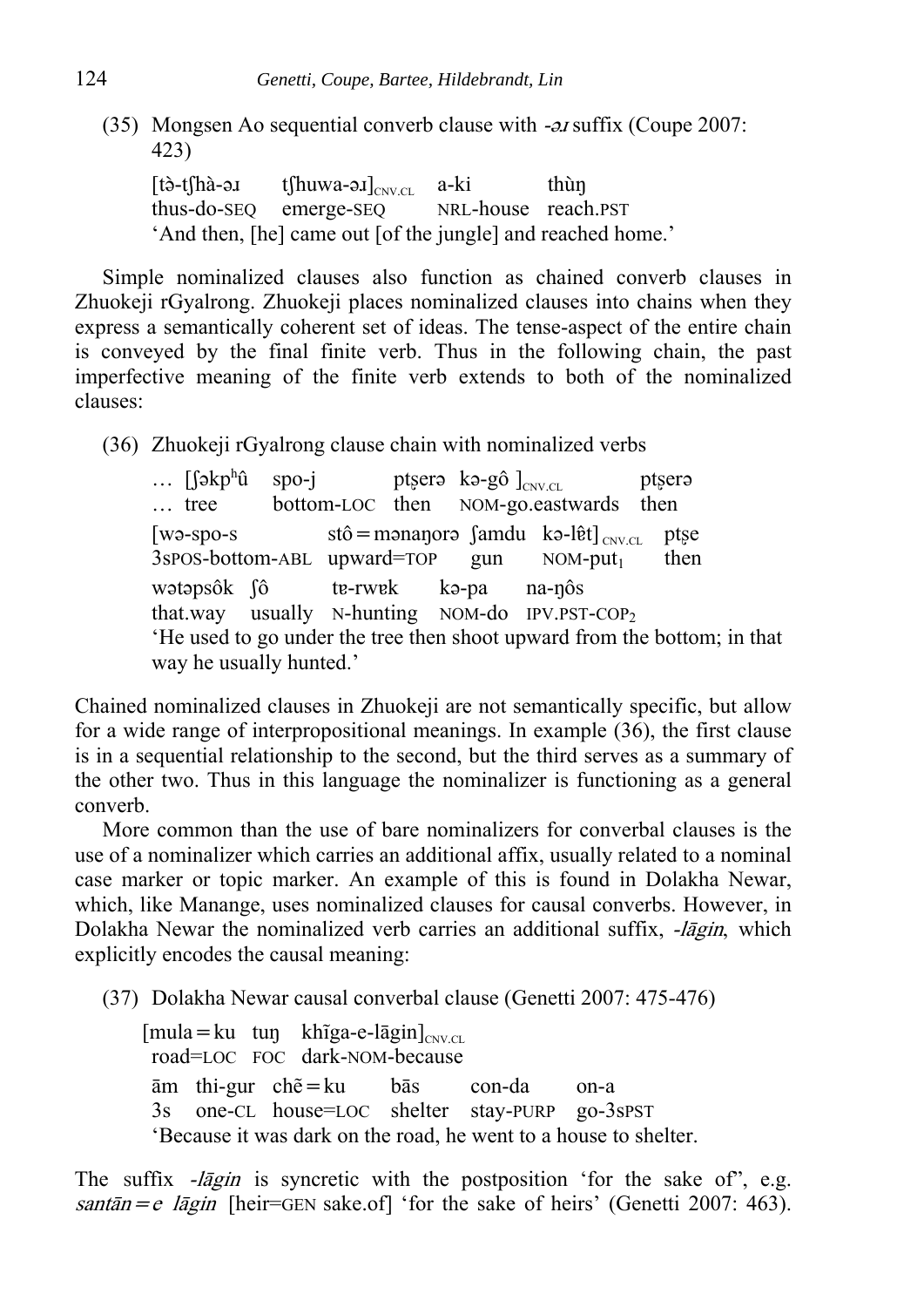This pattern of grammaticalization, whereby affixes marking converbal clauses are historically derived from case markers bound to nominalized verb forms, is found in a number of Tibeto-Burman languages (Genetti 1986, 1991, Chelliah 1997, LaPolla 2006, Matisoff 1972, Herring 1991, Noonan 1997, 2005), as well as in other parts of the world (Aikhenvald 2008).

This process is also seen in the derivation of converbal affixes in Mongsen Ao. As noted by Coupe (2007), the Mongsen general nominalizer  $-p\hat{a}$  is etymologically part of three converbal suffixes: the causal -pàna (from the nominalizer plus the instrumental case marker  $n\vartheta$ ); the conditional -*pàla* (from the nominalizer plus the topic marker *la*); and the concessive  $-\frac{p\hat{a}}{k}$  from the nominalizer plus the locative case marker ku plus the final syllable of *anukà?* 'also, even, yet').<sup>30</sup> An example follows:

(38) Mongsen Ao causal converbal clause (Coupe 2007: 443)

[pa tə-ləm ku tsə̀-pànə] $_{\text{CNV,CL}}$  tə-ləm t $\int$ u apak-t $\int$ uk 3SG RL-head LOC peck-CAUSAL RL-head DIST flat-PFV.PST 'Because [the other birds] pecked on her head, [Owl's] head became flat.'

The basic morphosyntactic structure which allows for the affixation of clauses by nominal case or topic markers is  $\lceil \text{clause} \rceil_{\text{NP}}$ , the simple structure underlying clausal nominalization. Since case markers (and topic markers) are NP-level enclitics, they directly follow the noun phrase. If the noun phrase consists of a clause, then the clitic will be bound to the final element, which in these languages is consistently the verb in dependent clauses, allowing for affixation and grammaticalization. $31$ 

An interesting question is the extent to which converbal clauses are still syntactically noun phrases. While it is clear that historically we can trace these constructions to old nominalized clauses, frequently combined with a case marker, to what extent is it appropriate to posit this structure synchronically? It is clear that these clauses function as converbal clauses, to signal semantic and rhetorical relations that occur between propositions. It is also clear that these clauses work within a larger set of clause-linkage morphemes and structures, and that it is partly the paradigmatic role of the (sometimes case-marked) nominalizers with respect to other affixes that allow them to take on their specialized meanings. Thus on both functional and systemic grounds, these

<u>.</u>

 $30$  For full discussion of the semantic aspects of this development, see Coupe (2007: 446-447).<br><sup>31</sup> Coupe (2007: 443-444) presents an alternative scenario for the morphosyntactic development

of the Mongsen Ao nominalizer plus instrumental clitic into the marker of a causal adverbial clause. In Mongsen, the nominalizer and the instrumental are not entirely fused; it is possible to separate them and interpose a nominal demonstrative. This suggests that this particular concatenation is derived from a noun phrase with a post-nominal relative clause. See Coupe (2007) for a full discussion.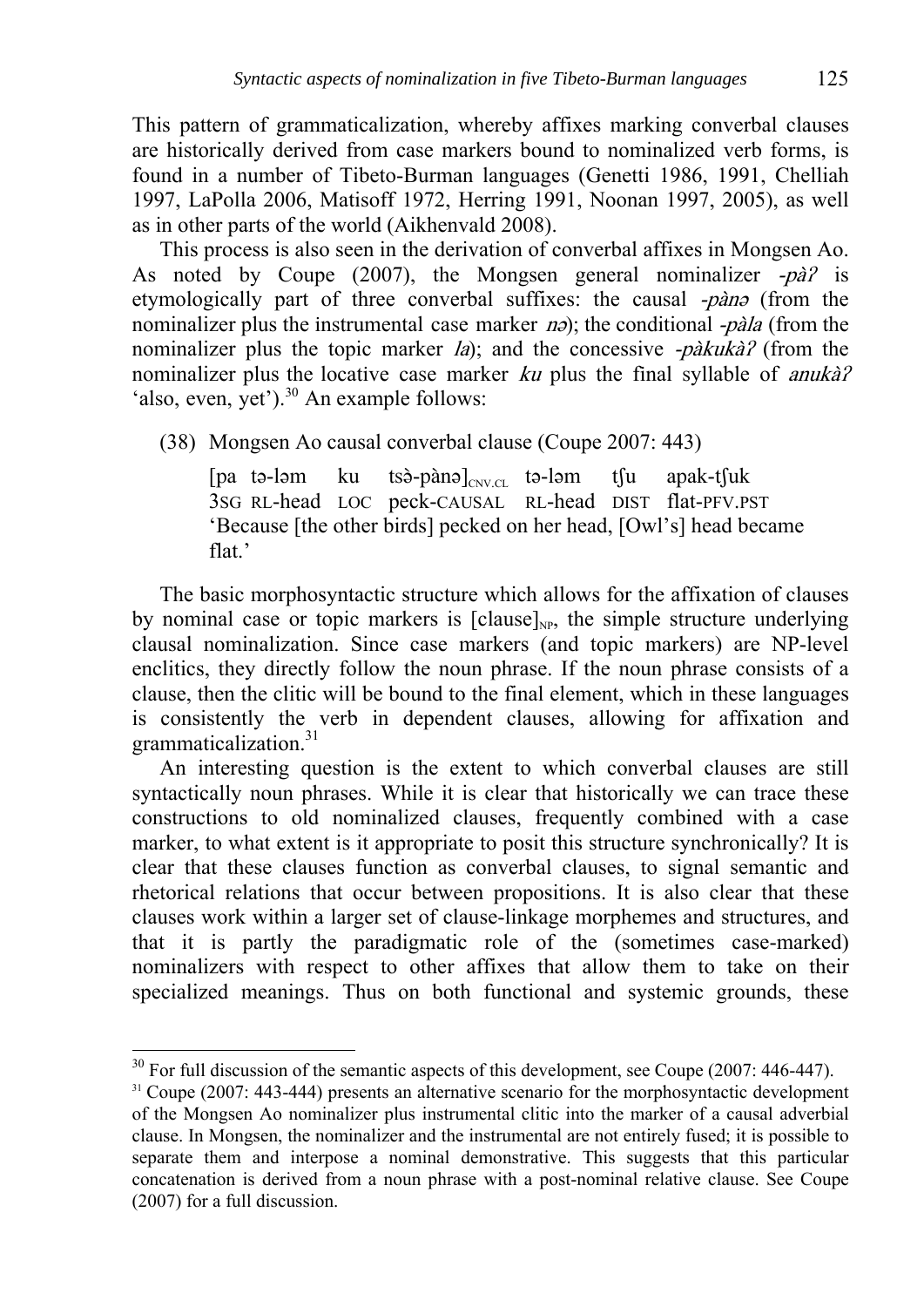clauses are converbal. The question is whether they have been reanalyzed as such syntactically.

To answer this, we can consider the morphology itself. In Mongsen, the case markers have fused with the nominalizer to create a set of independent suffixes; they are no longer analyzable as carrying case clitics. This reanalysis of the clitics into affixes must have co-occurred with the reanalysis of the clausal nominalizations from noun phrases into dependent clauses. This type of argument cannot be applied to cases where the nominalizer remains as a clitic, as in Dolakha Newar, where at least some speakers are clearly aware of the syncretism between the nominal and clausal functions of <sup>l</sup>āgin. In this case, speakers are aware that the nominalized clause co-occurs with noun-phrase level morphology, so it seems justifiable to consider it a noun phrase. To our knowledge, there are no clear syntactic arguments that can be used to answer this question definitively.

Thus the syntactic structure underlying the use of nominalized clauses in converbal structures can be seen as either (39) or (40). The latter represents the case of a language with a grammaticalized converbal affix and the former a true converbal clause:

- $(39)$   $[(NP)... V-NOM]_{NP} (=CASE)$
- $(40)$   $[(NP)... V-NOM/CNV]_{CNVCL}$

#### *6.3 Nominal complement and relative clauses*

In all of the languages of this study, nominalized clauses can be embedded into noun phrases in order to modify nouns.<sup>32</sup> There are two related but syntacticallydistinct constructions of this type: nominal complement clauses and relative clauses.

In **nominal complement clauses**, a nominalized clause can be embedded directly into a noun phrase without any further alterations of its structure. These can be thought of as "gapless adnominal clauses" (Jackson Sun, personal communication). The nominalized clause may have all of its arguments present, and the head noun does not have an argument role in the nominal complement clause:

(41) Dolakha Newar nominal complement clause (Genetti 2007: 388) [[kwākerbeŋ = na kisi na-e]<sub>NOM.COMP</sub> khã ]<sub>NP</sub> frog=ERG elephant eat=NOM2 talk elephant eat=NOM2 talk 'The talk of the frog eating/that ate an elephant.'

As in this example, heads of nominal complement constructions are usually abstract, referring to elements that are spoken or understood (e.g. news, story, fact, idea, plan). It is clear that this structure simply involves the embedding of a

<sup>&</sup>lt;sup>32</sup> There are some examples from Dongwang Tibetan of relative clauses where the verbs are not nominalized; however these seem to be rare.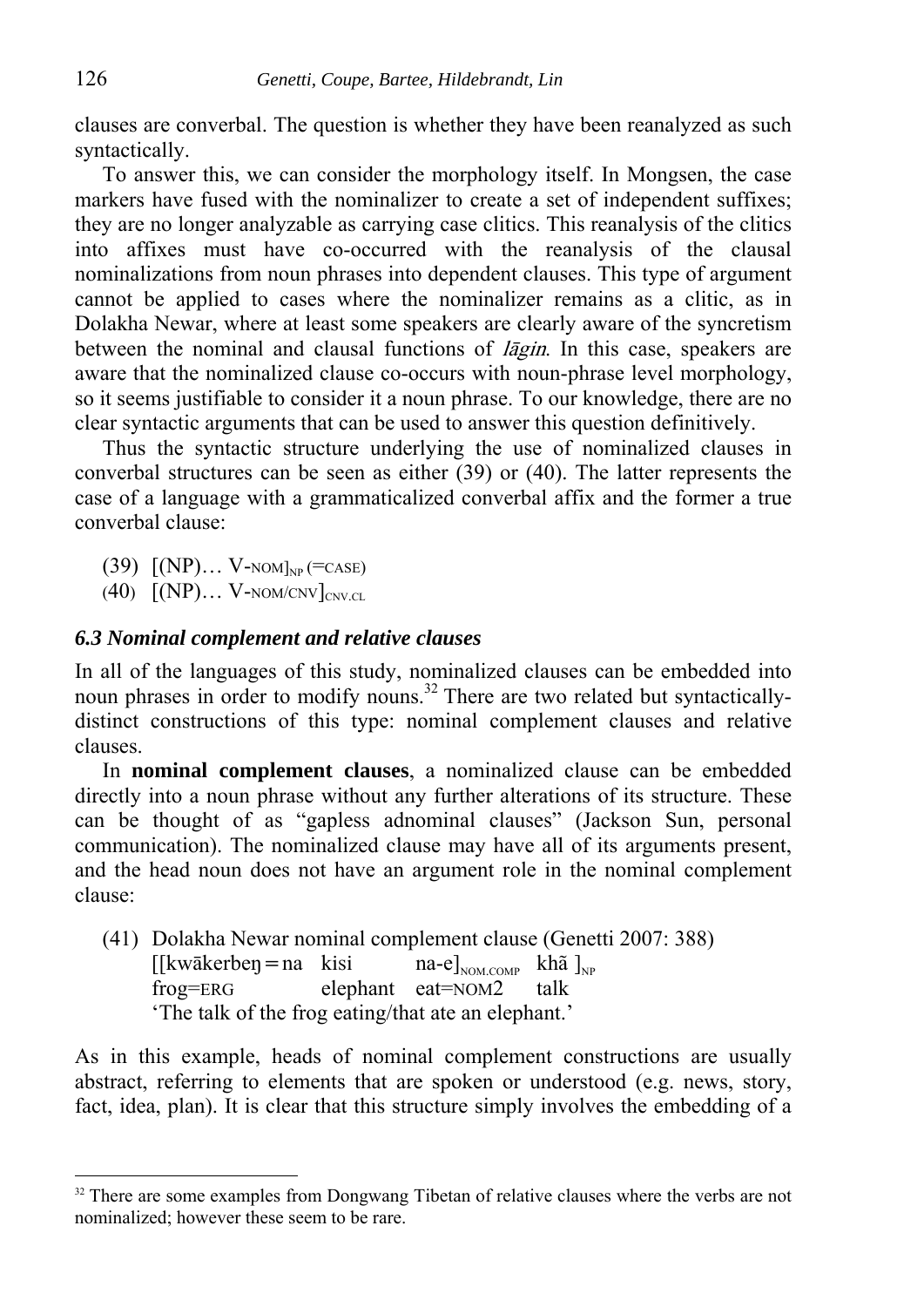clause into a noun phrase, e.g.  $[[clause]_{NP} N]_{NP}$ ; no further syntactic adjustments are necessary.

Gapping-type **relative clauses,** which are most commonly attested in these languages**,** have a quite distinct syntactic property that differentiates them from nominal complement clauses as well as other types of clausal nominalizations, since gapping relative clauses, like some complement clauses, undergo syntactic adjustments in the process of relativization and noun-phrase-internal embedding.<sup>33</sup>

The defining feature of a relative clause is the existence of a shared (coreferential) argument between the relative and matrix clauses. In pre-head relative clauses, this argument is obligatorily absent from the relative clause, creating a gap in the structure, and is controlled by the head noun. This structure is represented in (42):



Internally-headed relative clauses are more complicated. Probably the simplest analysis is to posit a constraint against the presence of two heads in a single noun phrase. The presence of the head inside the internally-headed relative clause then prohibits the presence of another specification of the head external to the clause. The head noun is obligatorily absent or "gapped", and then controlled by the NP within the relative:

(43) 
$$
[[(NP) NP... V]_{REL} \oslash ]_{NP}
$$
control

<u>.</u>

In both cases the resulting structure is syntactically complex and highly integrated.

There are several typological dimensions which differentiate relative clauses in these languages: ordering with respect to the head noun, headedness, and the indexation of the relative as a dependent element, either by a genitive affix or by possessive marking on the head noun. The languages also differ in the semantic distinctions made by different nominalizers. As these distinctions do not have ramifications for the syntactic analysis, they will not be fully described.

There are three logically-possible orderings for the head noun and the relative clause: the relative clause may precede the head noun, forming a **pre-head relative clause**; the relative clause may follow the head noun, forming a **posthead relative clause**; and the head noun may be placed in a position internal to

 $33$  For the remainder of the discussion all relative-clause structures discussed will be of the gapping type, so the term "gapping" will not be overtly expressed. It should be assumed.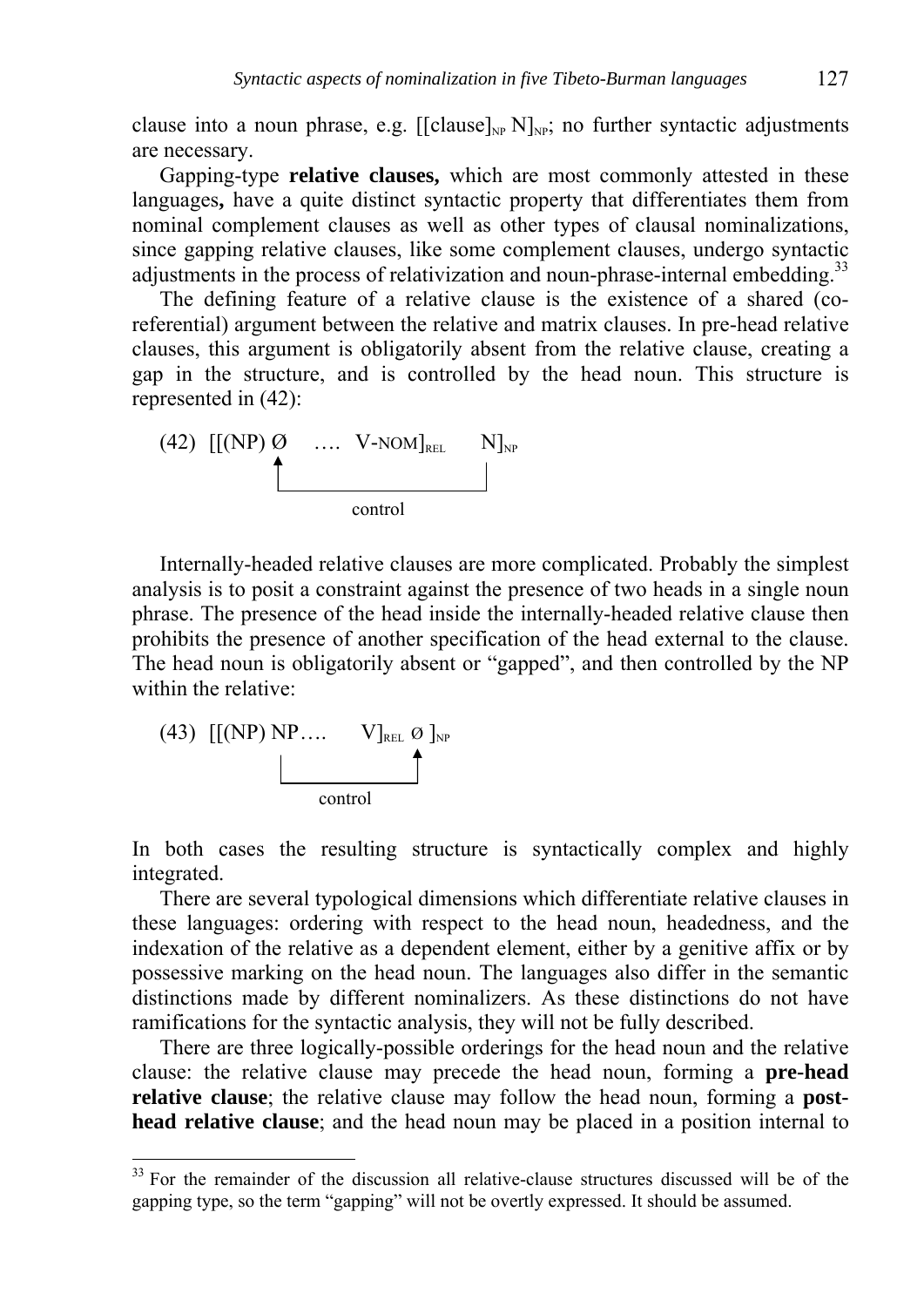the relative clause, forming an **internally-headed relative clause**. All three types are found in Mongsen Ao, as the following examples illustrate (the head noun is represented in bold throughout this section):

(44) Mongsen Ao pre-head relative clause (Coupe 2007: 225)

 $[[\text{sonti-pà? no } \text{hon-pà?}]_{\text{RFL}}$  kákét t $[u]_{\text{NP}}$  Senti-M AGT carry-NOM book DIST 'The book that Senti carried'

(45) Mongsen Ao post-head relative clause (Coupe 2007: 225)

[**kákét** [sənti-pà? nə hən-pà?]<sub>REL</sub> tʃu]<sub>NP</sub> book Senti-M AGT carry-NOM DIST AGT carry-NOM DIST Idem.

(46) Mongsen Ao internally-headed relative clause (Coupe 2007: 225)

[[sənti-pà? nə kákət hən-pà?]<sub>REL</sub> tʃu]<sub>NP</sub> Senti-M AGT book carry-NOM DIST Idem.

While all three types of ordering are attested in Mongsen, there are significant differences in the relative frequency of the orders. Coupe (2007: 223) reports that internally-headed relative clauses are quite rare, and that post-head relative clauses frequently have a non-restrictive meaning. For further discussion, see Coupe (2007: 219–229).

Both Dongwang Tibetan and Zhuokeji rGyalrong also allow internally-headed relative clauses. Bartee observes that these are relatively infrequent in Dongwang and that they are semantically restricted to relative clauses where the head noun is coreferential with the patient of the relative clause:

(47) Dongwang internally-headed relative clause (Bartee 2007)

 $[k^{\text{h}}ui^{53}$  kui<sup>13</sup> ş $\tilde{\mathfrak{B}}^{33}$  k<sup>h</sup>ə de-nə]<sub>REL</sub> = kĩ<br>3sERG clothes wear V2 CONT-NOM = PL wear  $V2$  CONT-NOM  $=$ PL  $ne^{13}$   $z\tilde{e}^{13}$  re 1sGEN belonging COP.OTHR 'The clothes she is wearing are mine.' (literally, 'are my belongings')

It should be noted that relative clauses are frequently headless in all of the languages except Manange,  $34$  as the following examples illustrate:  $35$ 

<sup>&</sup>lt;sup>34</sup> An interesting point, made by Randy LaPolla, is that the lack of headless relatives in Manange is likely to be directly tied to the lack of lexical nominalizations in this language (§5.1), as the headless relative structure is the most common historical source for lexical nominalization.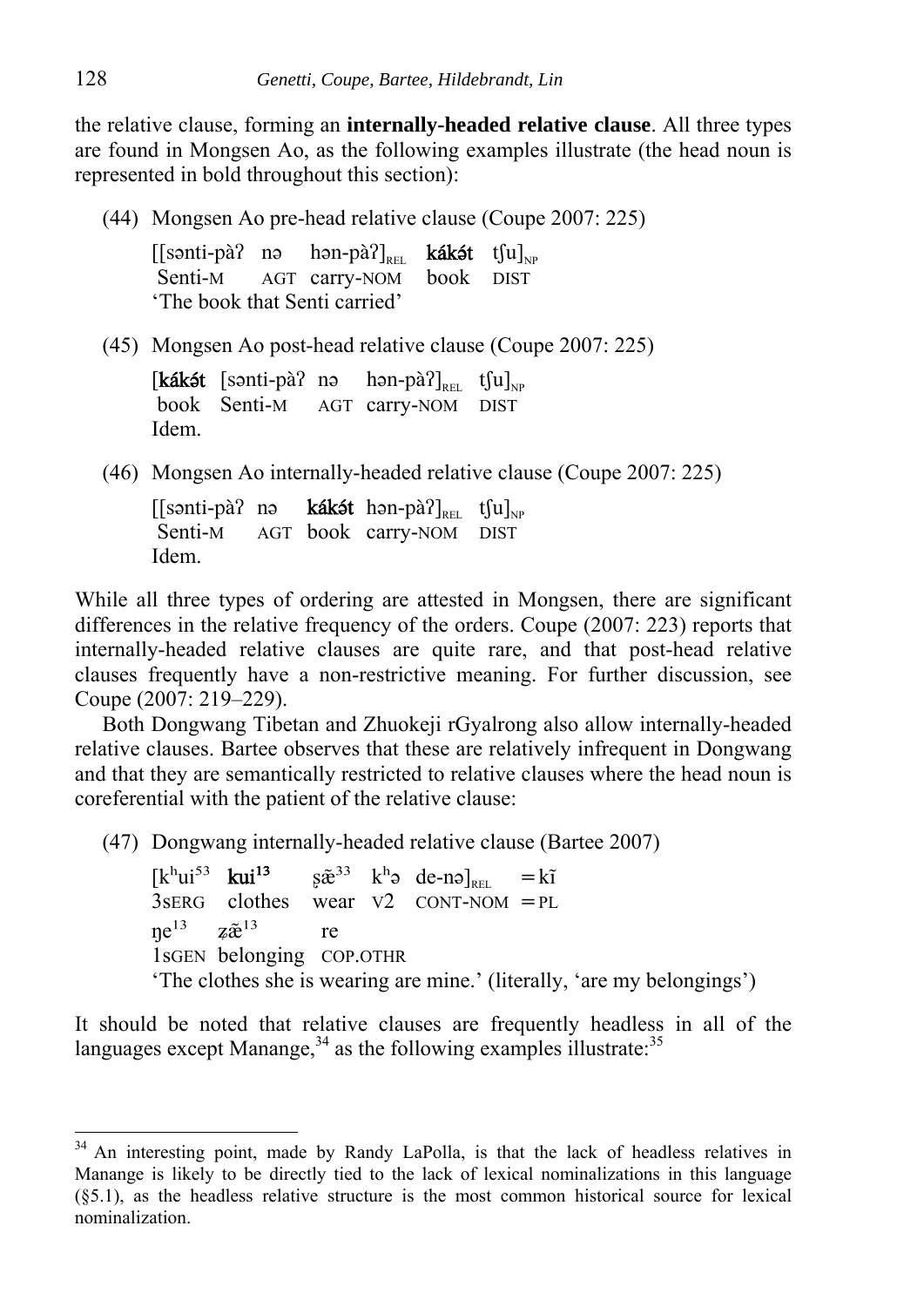(48) Zhuokeji rGyalrong headless relative clause

[[kɐrtsʰɐs sɐ-dô-j] $_{\texttt{REL}}$  Ø]<sub>NP</sub> = tə deer NOM.OBL-there.be-LOC = TOP 'At (the place) where there are deer'

(49) Dongwang Tibetan headless relative clause (Bartee 2007: 455)

 $[[wu^{11}]Y^{55} = ji \text{ tçha}^{13} - mi^{53}]_{REL} \mathcal{O}]_{NP}$ <br>cat=ERG eat-NOM '(the place) where the cat ate'

(50) Mongsen Ao headless relative clause (Coupe 2007: 228)

tè-ə $I$  [zə̀k-pà $\Omega$ <sub>REL</sub> Ø]<sub>NP</sub> ənti- $I$ əm ku sə-t $\int u$ k thus-SEQ send-NOM path-middle LOC die-PFV.PST 'And then, [the one who was] sent died in the middle of the road.'

(51) Dolakha Newar headless relative clause (Genetti 2007: 393)

[kār-a oŋ-gu ]<sub>REL</sub>  $\varnothing$ ]<sub>NP</sub> = pen  $take-PURP$   $go-NOM1$  =PL '(The ones) who went to take (it)'

Perhaps the most interesting syntactic distinction that one finds in the relative structures attested in the five languages is whether or not relative clauses can or must be explicitly marked as dependent elements within the noun phrase, either through the affixation of the genitive case marker, or through the cross-indexing of the relative clause by possessive affixes on the head noun.<sup>36</sup> The appearance of genitive case marking on relative clauses is especially well known for dialects of Tibetan (DeLancey 1999), and is also attested in some Tamangic languages, such as varieties of Gurung (Glover 1974: 99-100; Hildebrandt in preparation).<sup>37</sup> Therefore it is not surprising to find that this pattern is most strongly attested in Dongwang Tibetan and that there is a suggestion that such a structure was present historically in Manange. Cross-indexing of the relative clause by a possessive

 $35$  It is worth noting that in some languages nominal complement clauses may also be headless, e.g. Dolakha Newar: gõgar khẽja tho-e [rooster egg lay-NOM2] '(The one about) the rooster who laid an egg'.

<sup>36</sup> In some Tibeto-Burman languages, e.g. Lahu (Matisoff 1972), the nominalizer itself functions independently as a genitive case marker. In Mongsen, syncretism between the genitive case marker and the agentive nominalizer suggest they come from the same etymological source (Coupe 2007: 252–256); however, they are distinct synchronically. Clearly the syntactic implications will be different if the nominalizer is the actual genitive case marker (as in Lahu) than if a nominalized element is case-marked as genitive.

 $37$  There are also complex relationships between nominalizers and the genitive in the Kathmandu dialect of Newar; however, these do not affect relative clauses. See Kölver 1977, DeLancey 1986, 1990.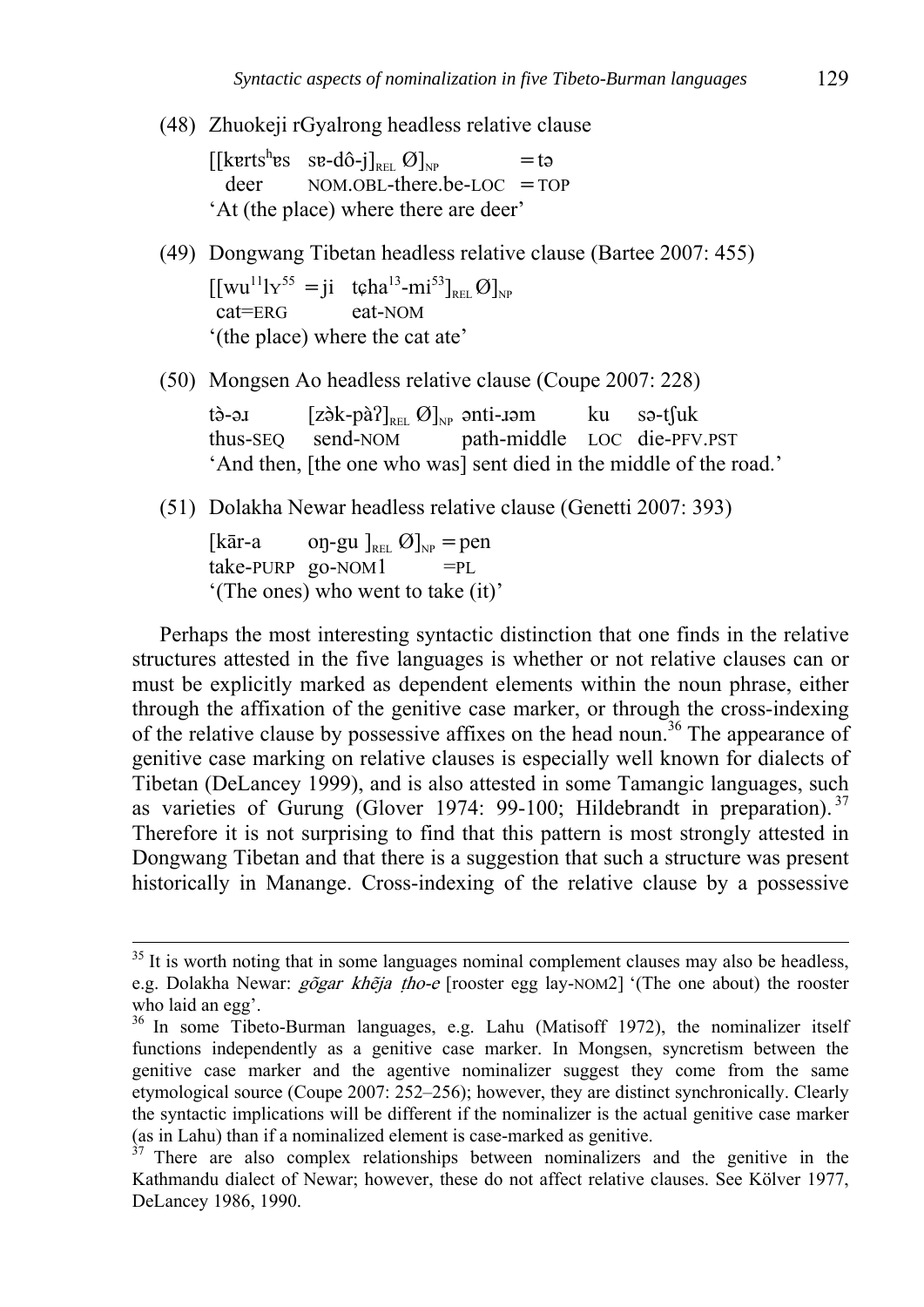prefix on the head noun is found in Zhuokeji rGyalrong. There is no evidence of explicit marking of dependency in either Dolakha Newar or Mongsen.<sup>38</sup>

Beginning with Dongwang Tibetan, pre-head relative clauses constructed with any nominalizer may be suffixed by the genitive case marker, but only if the head noun is present. In this environment, the genitive case marker is optional. Examples (52) and (53) illustrate Dongwang relative clauses with and without the genitive suffix respectively:

(52) Dongwang relative clause with *-sa* nominalizer

 $[[\text{shi}^{35}\text{hui}^{55} \quad \text{sa}^{53}\text{-}\text{sa}]_{\text{REL}} = \text{ji}$  dong<sup>13</sup>  $]_{\text{NP}}$  $l$  limestone burn-NOM =GEN hole 'The hole where limestone is burned'

(53) Dongwang pre-head relative clause (Bartee 2007: 247)

 $\left[\left[\mathsf{p}\mathsf{o}^{11}\mathsf{s}\mathsf{o}^{55}\ \ \ \mathsf{t}\mathsf{s}^{\mathsf{h}}\mathsf{i}^{53}\text{-}\mathsf{n}\mathsf{o}\right]_{\mathtt{REL}}\ \ \ \mathsf{p}\mathsf{a}^{13}\right]_{\mathtt{NP}}$ spouse lead-NOM man 'The man (my parents) brought to be a husband'

Bartee notes that there are differences across speakers in their acceptance of examples with and without the genitive, and that some speakers clearly prefer or disprefer it in certain contexts. In addition, speakers state that there is no meaning difference contingent on the presence or absence of the genitive.

Turning to Manange, the single nominalizer  $-\rho A$  is used in the formation of relative clauses. However, Hildebrandt (2002: 113) notes: "At times in relativised contexts the quality of  $\Lambda$  fronts and sounds like [pe] or [pœ]. This phonetic alternation does not appear to correlate with any functional difference, however". DeLancey (2002) attributes this fronting to the presence of an old genitive marker *-i*, however, as Noonan (2005) points out, the modern Manange genitive is *-*<sup>l</sup>ʌ. DeLancey's postulation of the *-*i is based on the presence of a genitive *-*<sup>e</sup> in the related language Gurung and the genitive *-*<sup>i</sup> found in some dialects of Tibetan. Given the pattern of genitive marking of relative clauses in Gurung (DeLancey 2002: 63), this seems like a plausible hypothesis. However, what we find in modern Manange is at best the dim remnants of an old historical pattern. The fact that the current genitive marker has a very different form argues that from a synchronic viewpoint, Manange relative clauses do not carry the genitive case marker.

In Zhuokeji rGyalrong, a different syntactic pattern, but with a similar functional basis, is attested. Zhuokeji is typologically different from the other languages of this study in that it has a strong tendency towards head-marking morphology. This difference can be seen by comparing the dependent-marking pattern found in the possessive construction of Dongwang (the same structure

As suggested in footnote 36, this assumes that the syncretism between the agentive nominalizer and the genitive morpheme is historical and not synchronic.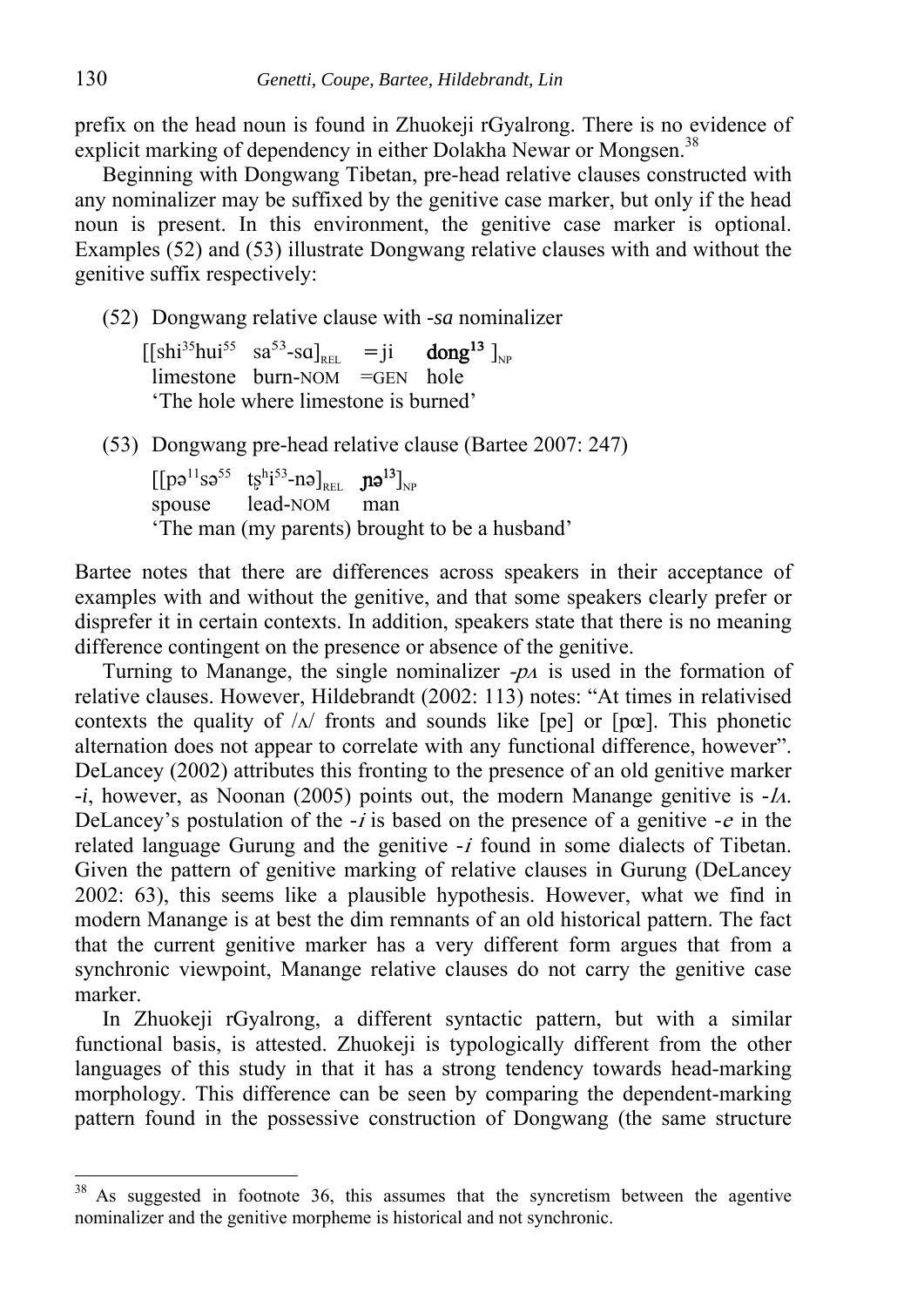would be found with the other three languages), with the head-marking pattern found in the possessive construction of Zhuokeji:

(54) Dongwang Tibetan possessive construction with dependent marked by genitive

 $a^{11}ka^{53} = i$  ba<sup>353</sup> child =GEN father 'the child's father'

(55) Zhuokeji rGyalrong possessive construction with head marked by possessive prefix ta-pu wɐ-pɐ̂ NPR-child 3sPOS-father 'the child's father'

In both languages, the possessed noun 'father' is the syntactic head of the noun phrase, while the possessor 'child' is the dependent element. The languages differ in whether the semantic relationship of possession and the syntactic dependency of the possessor is indicated by a genitive clitic on the dependent noun (Dongwang Tibetan) or the possessive prefix on the head (Zhuokeji rGyalrong).

It is interesting that the same syntactic patterns are found with relative clauses. In Dongwang Tibetan, relative clauses are marked with the genitive, while in Zhuokeji rGyalrong, head nouns obligatorily carry the third-person-singular possessive prefix which indexes the relative clause:

(56) Dongwang Tibetan relative clause with genitive clitic (Bartee 2007: 247)

 $[[\varphi^{55} \text{ na}^{13} \text{ te}^{53} \text{ -nə}]_{\text{REL}} = ji \text{ ta}^{11} \text{ki}^{55} \text{ h}{\tilde{u}}^{55} \text{h}{\tilde{u}}^{11} \text{ wo}^{55} \text{ta}^{11}]_{\text{NP}}$ 2SERG 1SABS give NOM =GEN coat blue that 'That blue coat you gave to me'

(57) Zhuokeji rGyalrong relative clause with possessive marking on head

 $[[k^{\text{h}}\text{ab}3i \ \text{kə-pa}]_{\text{\tiny{REL}}}$  wə-mi  $]_{\text{\tiny{NP}}}$ song NOM-do 3spos-woman<sup>39</sup> 'The woman who sings'

<u>.</u>

The fact that both languages use identical structures for nominal possession and relative clauses, despite the fact that the structures are typologically distinct, suggests that there is an intrinsic structural connection between the syntax of possession and that of relativization. This intrinsic connection can be found in the fact that in both constructions a noun phrase is put into a dependent relationship with a following head noun. In both Dongwang and Zhuokeji, the dependency can be explicitly encoded, with the genitive clitic in Dongwang and with the third-

 $39$  Note that, unlike many other Tibeto-Burman languages, the noun *mi* in Zhuokeji rGyalrong indicates a female, woman or girl. The generic noun for person is rmi.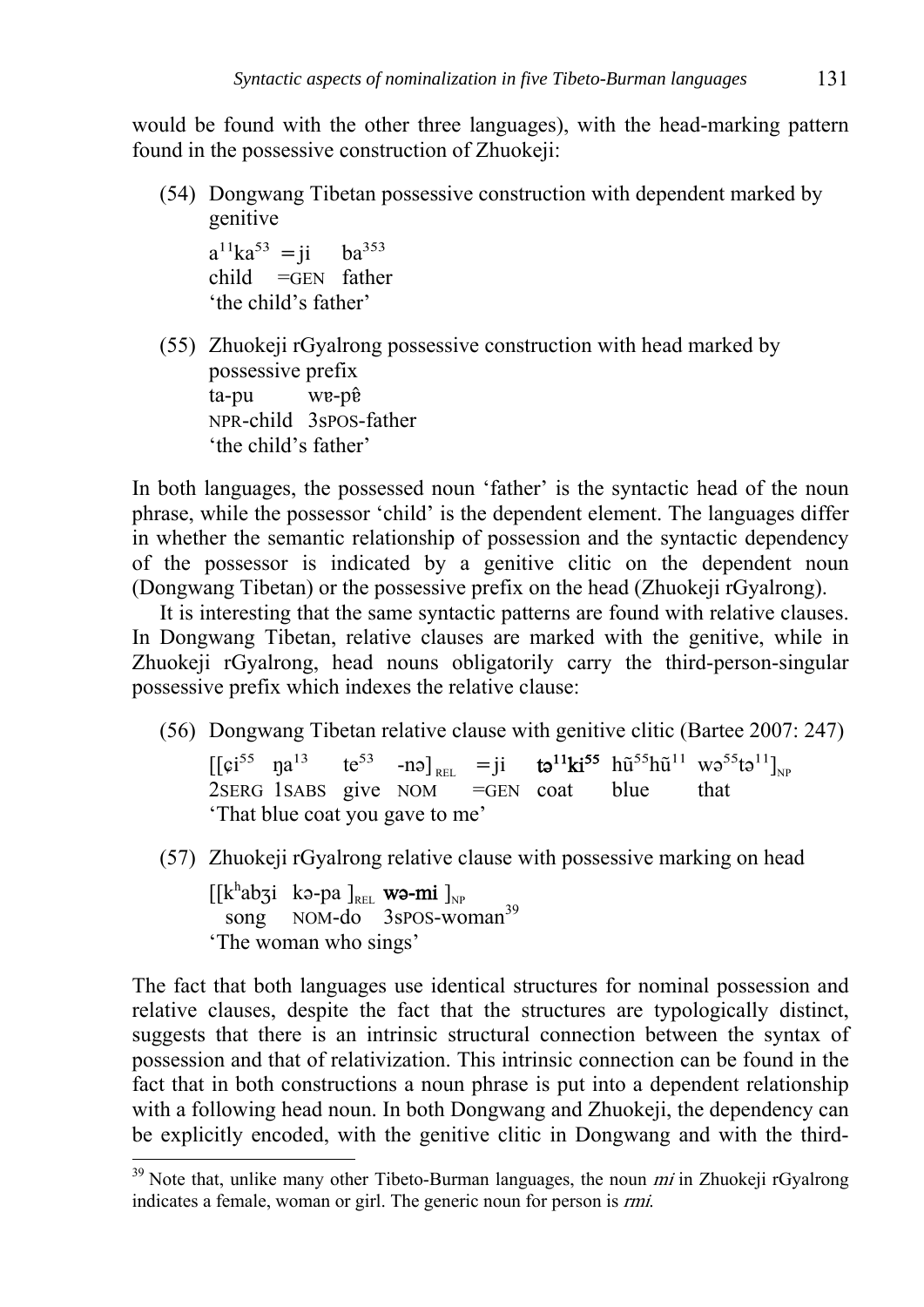person-singular possessive prefix in Zhuokeji. These structures are represented in (58) and (59) respectively:

- (58) Dongwang:  $\lceil NP \rceil =$ GEN N  $\vert_{NP}$
- (59) Zhuokeji:  $\lceil NP \rceil$  POS-N  $\rceil_{N}$

The fact that a noun phrase can contain a nominalized clause allows for the embedding of the clause within a noun phrase. This basic analysis of the genitive marking of relative clauses has been presented in the work of DeLancey (1986, 1999, 2002) Noonan (1997, 2005), and LaPolla (2008). However, it is important to recognize that this analysis, while nicely capturing the parallelism between the syntax of possession and the syntax of relativization, does not fully capture the syntactic complexities of relative clauses. This is because it does not recognize the integration of the head noun and the relative clause that results from the obligatory shared argument, the gap in the structure, and the control relationship which exists. Diagrams representing the full syntactic structure, including the necessary syntactic adjustments involved in relativization, are given below. Again we can see the highly integrated nature of such noun phrases.

(60) Dongwang: 
$$
\left[\begin{array}{cc} \text{[(NP)}...\oslash\text{V-NOM}\end{array}\right]_{\text{REL}}=\text{GEN N}\right]_{\text{NP}}
$$
control

(61) Zhuokeji: 
$$
\begin{bmatrix} [(NP) \dots \emptyset \text{ V-nom}]_{\text{REL}} & \text{pos-N} \\ \downarrow & \downarrow & \downarrow \\ \text{control} & \end{bmatrix}_{NP}
$$

What then of the relative clauses in Dongwang and the other languages that do not carry a genitive clitic or other explicit marking of dependency? DeLancey (1986, 1999, 2002) and Noonan (1997, 2005), both argue for an appositional analysis of such cases. In other words, they argue that a relative clause that lacks genitive marking is simply a nominalized clause, followed by a coreferential noun. What neither makes clear is the syntactic status of the elements in such a construction. The heart of the problem is the term "apposition", which refers to the juxtaposition of two elements at the same level of structure which are coreferential (Matthews 1997: 22). If the nominalization of a clause produces a syntactic noun phrase, then, if the following element is in apposition, it must too be a noun phrase and the two would co-refer. This can be illustrated as in (62):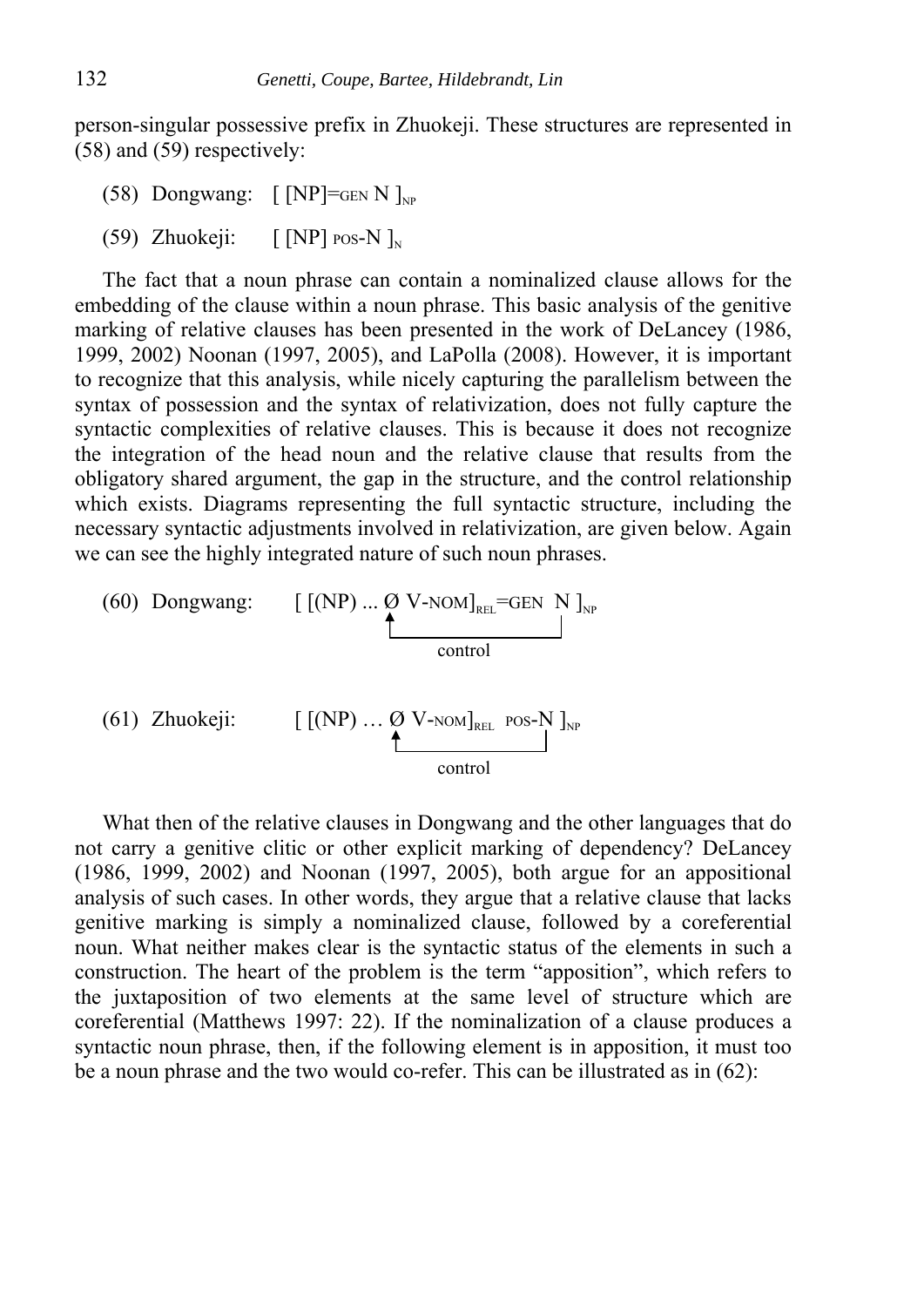(62) An analysis of apposition for relative clauses  $\left[\text{clause}\right]_{NP}$   $\left[\text{noun}\right]_{NP}$ co-reference

The most serious problem for this analysis is that the syntactic structure created through relativization constitutes only one noun phrase. This can be seen in the fact that relative clauses are often positioned between the head noun and other NP elements:

(63) Dolakha Newar noun phrase with quantifier and relative clause

 $\left[\text{dokhunun} \left( \bar{\text{a}} \text{mu } \text{c} \text{ i} \right]_{\bar{\text{a}}} = \text{n} \quad \text{bi-e}\right]_{\text{ref}}$  cij $=$  pen  $\left.\right]_{\text{NP}}$  all that goat=ERG give-NOM2 thing=PL 'All the things that the goat gave.'

The relative clause in this example is clearly embedded into the noun phrase, and is not placed in linear sequence in a structure of apposition. A second problem with the apposition analysis is that apposition is considered to be distinct from modification "in that there is no true tendency for either element to qualify the other" (Matthews 1997: 22). Clearly relative clauses modify (usually by restricting the reference of) the head noun. Finally, the apposition analysis does nothing to capture the criterial features of relative clauses, the gapped argument and the control relationship with a head noun.<sup>40,41</sup>

It is preferable to recognize that relative clauses are dependent elements of the noun phrase, whether or not the language encodes them as such with explicit morphology, such as a genitive affix or a cross-reference to a possessive morpheme on the head noun. Languages vary in whether such explicit marking of dependency is possible and/or required. The structure of noun phrases with relative clauses that lack any such marking is best represented as in (42) above.

1

 $40$  It is worth noting that both DeLancey (2002) and Noonan (1997, 2005) were significantly concerned with the historical motivations for the use of nominalized clauses in relatives and, given the propensity for nominalizers to develop from nouns, apposition may have been a structure which contributed historically to this pattern. Fuller discussion of this point is provided below.

 $41A$  reviewer has pointed out that post-head relative clauses in Tibetan are not marked with the genitive and suggests that this might imply that these are in apposition. In our view, the inability of genitive-marked elements to follow the head noun is more likely to be due to wordorder constraints on noun-phrase structures (genitive elements necessarily precede the noun). The only language of our study that has post-head relatives is Mongsen Ao. (Dongwang does not, even though it is Tibetan.) We note that post-head relative clauses in Ao can be followed by the demonstrative, indicating a tightly integrated noun phrase structure. Post-head relatives do tend to be non-restrictive, but it does not necessarily follow that they are also nondependent.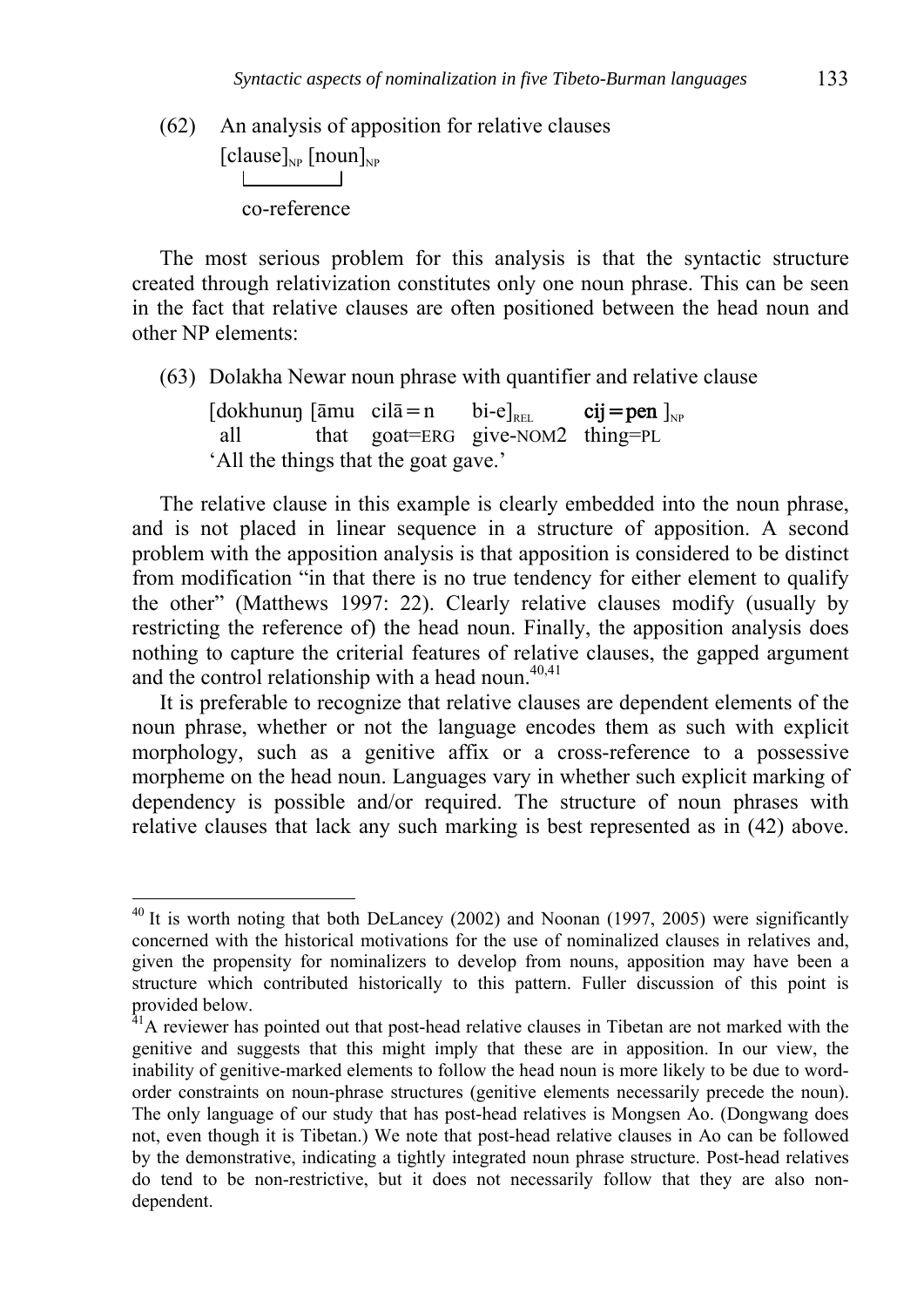This structure clearly entails a nominalized clause, but with further important structural modifications.

### **7. SUMMARY AND DISCUSSION**

This study has shown that nominalization in these languages involves four separate syntactic structures and two separate derivational structures. These are represented in Table 5. It should be kept in mind that all of the clausal nominalizations can be expanded into multi-clause combinations:

| Clausal Nominalizations: Domain is clause or clause combination [clause $\int_{N_P}$ |                                  |  |  |
|--------------------------------------------------------------------------------------|----------------------------------|--|--|
| $\left[\text{(NP)}\right]_{\text{N.P.}}$ V-NOM $\right]_{\text{NP}}$                 | Complementation                  |  |  |
| $[(NP) V-NOM]_{NP} (=CASE)$<br>OR.<br>$[(NP) V-NOM/CNV]_{CNV CL}$                    | Converbal clauses                |  |  |
| $[[(NP)V-NOM]_{NP}] N]_{NP}$                                                         | Nominal complement clauses       |  |  |
| $[[(NP) \quad \emptyset \quad  \quad V-NOM]_{REL} \quad N]_{NP}$<br>control          | Relative clauses                 |  |  |
| Derivational Nominalization: Domain is verb or predicate                             |                                  |  |  |
| $[V-NOM]_{N}$ / [NP V-NOM] <sub>N</sub>                                              | Derivation of lexical nouns      |  |  |
| $[V-NOM]_{ADI}$                                                                      | Derivation of lexical adjectives |  |  |

*Table 5: Structures underlying clausal and derivational nominalization* 

The first four of these structures clearly arise from variations on the basic structure  $\lceil \text{clause} \rceil_{\text{NP}}$ . The differences between the structures result from the external syntactic contexts into which nominalized clause are put and to historical changes that may allow for the reinterpretation of a nominalized clause into another category, such as a converbal clause.

Derived nouns have two representations, depending on whether the domain is the single verb root or the predicate. In the latter case, the noun indicating the patient can be compounded with the nominalized verb, e.g. Dongwang  $na^{13}k^b\sigma^{33}sa^{11}$  [fish catch-NOM] 'fishnet, fishing-tool'. In Zhuokeji, on the other hand, derived nouns can occur in constructions with two nominal arguments, indexed as dependents on the nominalized verb, in a structure reminiscent of an action nominal construction. This construction takes the clause as its domain, yet still produces a derived noun with adjuncts.

The most complex structures are also the most prevalent, the most discussed, and the most debated. These are the clausal structures embedded into the noun phrase, especially relative clauses. To begin with, it is clear that the domain of nominalization in such constructions is the clause, as these structures can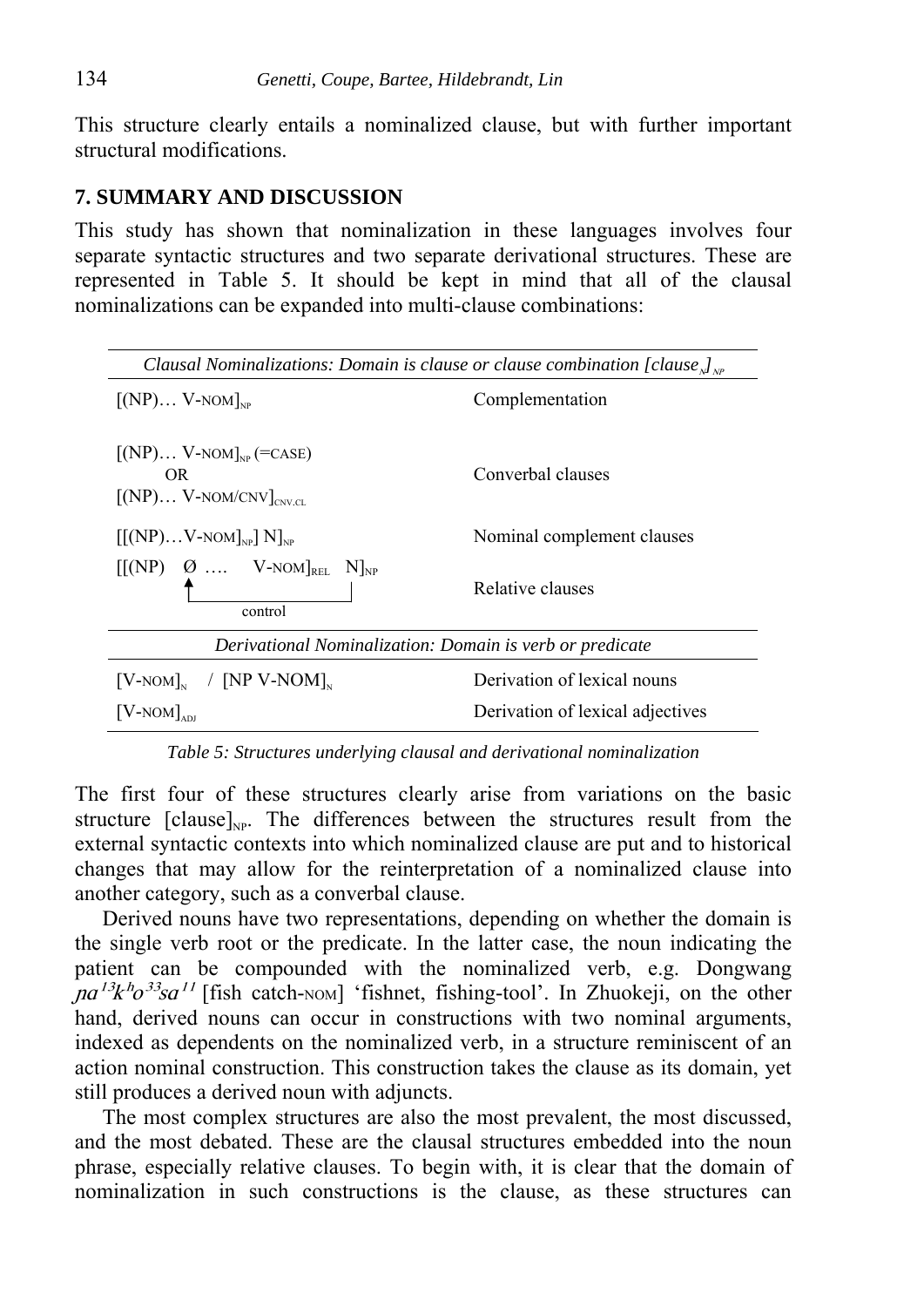frequently involve the overt expression of case-marked arguments and adverbial elements. They can also be larger than the clause, and involve clause combinations. The syntactic question is whether, once they are embedded as dependents of nouns, they are really noun phrases themselves or some other type of structure. The answer to this question can be found in the parallelism between the syntax of possession and the syntax of nominal complement and relative clauses. This parallelism can be easily explained if we posit that NP-internal clauses have the same syntactic status as possessed nouns, in that they are both dependent noun phrases embedded within a noun phrase as dependents to a head (DeLancey 2002, *inter alia*, Noonan 1997, 2005). Since nominal complement clauses do not share an argument with a head noun, no further adjustments to their structure is needed in the process of embedding. However, the embedding of a relative clause involves the formal integration of the two, resulting in the complex structure schematized in Table 5. This is true whether or not the language requires the relative to be formally marked as a dependent.

We have suggested that clausal nominalization structures can be historically prior to derivational nominalization. This was seen in the fact that both derived nouns and derived adjectives can arise from the reanalysis of headless relativeclause structures. The opposite direction, from derivational to clausal nominalization, will be demonstrated, with data from Zhuokeji rGyalrong, below.

We turn now to the question of whether providing an analysis of the synchronic structures underlying nominalization can contribute to our understanding of their historical development. In the recent literature on the topic, there have been what at first appear to be conflicting opinions about whether nominalization is historically prior to relativization or *vice versa*. According to DeLancey, "the nominalization function is chronologically and systematically prior to relativization … merely one specialized function of nominalization" (2002: 66). On the other hand, LaPolla states that "we reconstruct … a relative clause structure, not a nominalization structure … as it is the former that developed the function of the latter" (2006: 17). The two are, however, talking about different historical stages, as DeLancey is discussing cases where there is already an established nominalizer and LaPolla is discussing the rise of nominalizers from nouns (see below).

We would like to address the historical relationships of these structures that we can find evidence for in the languages of this study. In this endeavour we will continue to differentiate clausal and derivational nominalization, as general statements about "nominalization" mask the significant syntactic variation across nominalized constructions and the fact that distinct historical processes give rise to them.

Let's begin with derivational nominalization. We have already seen that relative clause structures underlie terms which function as derived nouns in Dolakha Newar. Note that in this case it is relative structures with established nominalizers which give rise to derivational nominalization. Thus DeLancey's comment that nominalization is "chronologically and systematically prior to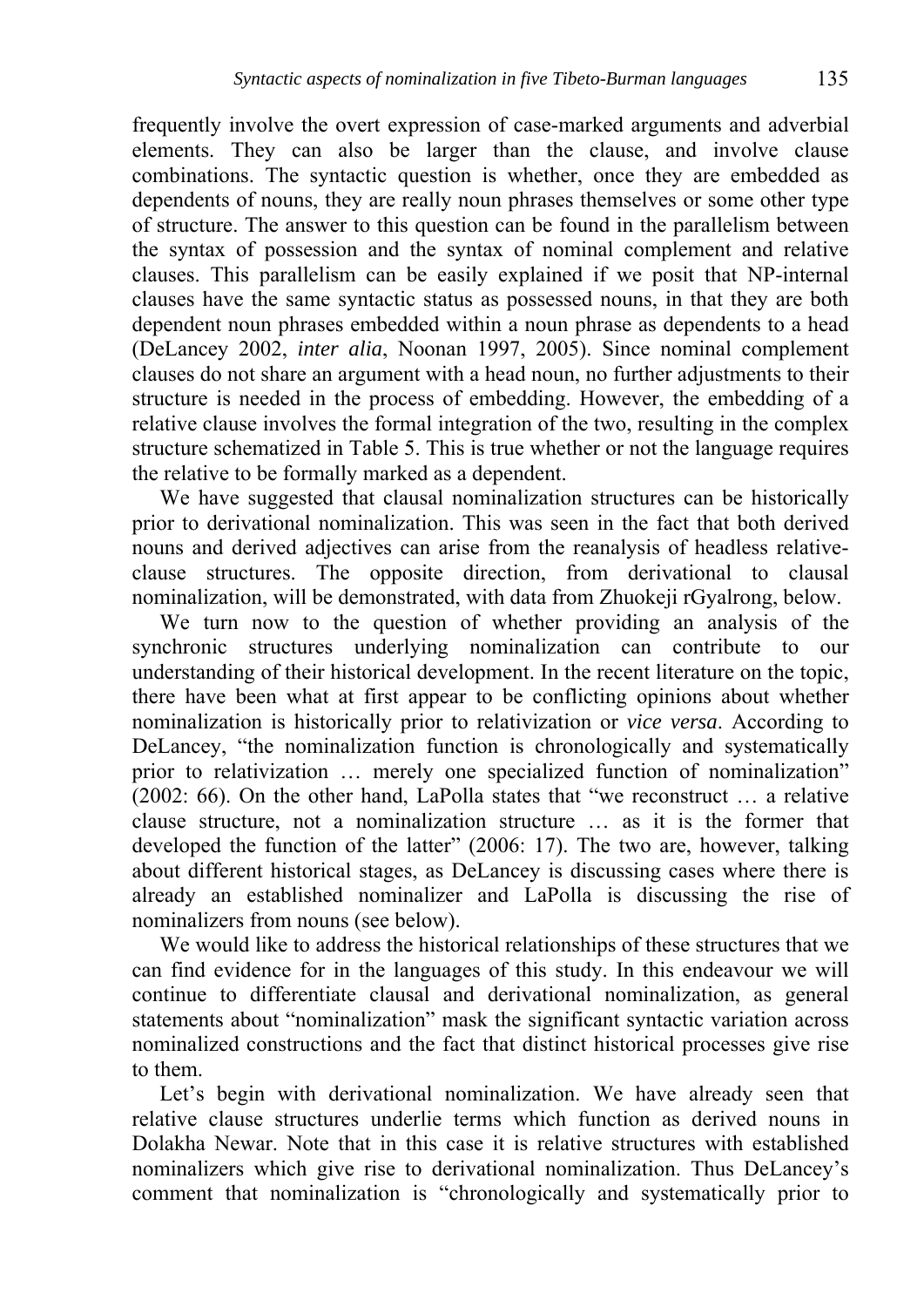relativization" does not always hold. Established relativization patterns can give rise to derivational structures.

There is also evidence that relative clauses allow for the development of nominalizers, as seen in the noted tendency for Tibeto-Burman nominalizers to be derived from lexical nouns (Matisoff 1972, DeLancey 1986, *inter alia*, Noonan 1997, 2005, LaPolla 2003, 2006, Coupe 2007). Oft cited etymons for Tibeto-Burman nominalizers include \*pa 'father' or 'male', mi 'man', and \*sa 'earth, ground; place'.<sup>42</sup> All three of these appear to be attested in the current study:  $*_{pa}$ in Manange, Dongwang Tibetan, and Mongsen Ao, \*mi in Dongwang Tibetan <myi> *-*n<sup>ǝ</sup>, and \*sa in Dongwang Tibetan and Zhuokeji rGyalrong. Note that we can't assume that these all started their journeys into nominalizers as full nouns in each language in which they are attested. It is possible that they became nominalizers at some earlier stage of the language and were inherited into the daughter languages as such (e.g. the case of the ubiquitous -pa in modern Tibetan dialects, which can be reconstructed for Proto-Bodic (Noonan 2005)), or that they had other functions, e.g. as classifiers (Simpson 2005), at the time they began to function as nominalizers.

However it is clear that for such nouns to have grammaticalized as nominalizing verbal affixes, then at some point in their history they must have been directly adjacent to verbs. Relative clause structures are one structure that would allow for such adjacency. LaPolla (2003: 223-227; 2006) suggests that nouns develop into nominalizers in just such structures, when they occur adjacent to relative verbs.<sup>43</sup> He argues that a semantically-general head noun in such a position would be used with sufficient frequency in this construction to allow it to develop into a derivational affix, creating an actor nominalization. Once such a reanalysis took place, the form could then be used to modify another noun (LaPolla 2003: 223–227; 2006; 2008). Presumably the fact that the derived noun had a verb as its core would then allow for reanalysis and the expansion of the domain of nominalization from a verb stem to a full clause, and the incorporation of other arguments and adverbials. Without this step, full clausal nominalizations would never be attested and we wouldn't find relative clauses with multiple internal arguments and adjuncts. These steps can be represented schematically as follows:

 $42$  Other nominalizers, however, derive from other sources such as demonstratives, copulas, or classifiers (LaPolla 2006). The Dolakha Newar individuating clitic, discussed in §5.2, is another source.

<sup>43</sup> LaPolla (2003: 430, fn 96) asserts: "Cross-linguistic comparison points to the original Sino-Tibetan relative clause structure being of this type, that is, a clause directly modifying a noun without nominalization or relative marking." However he does not provide comparative evidence to justify this claim.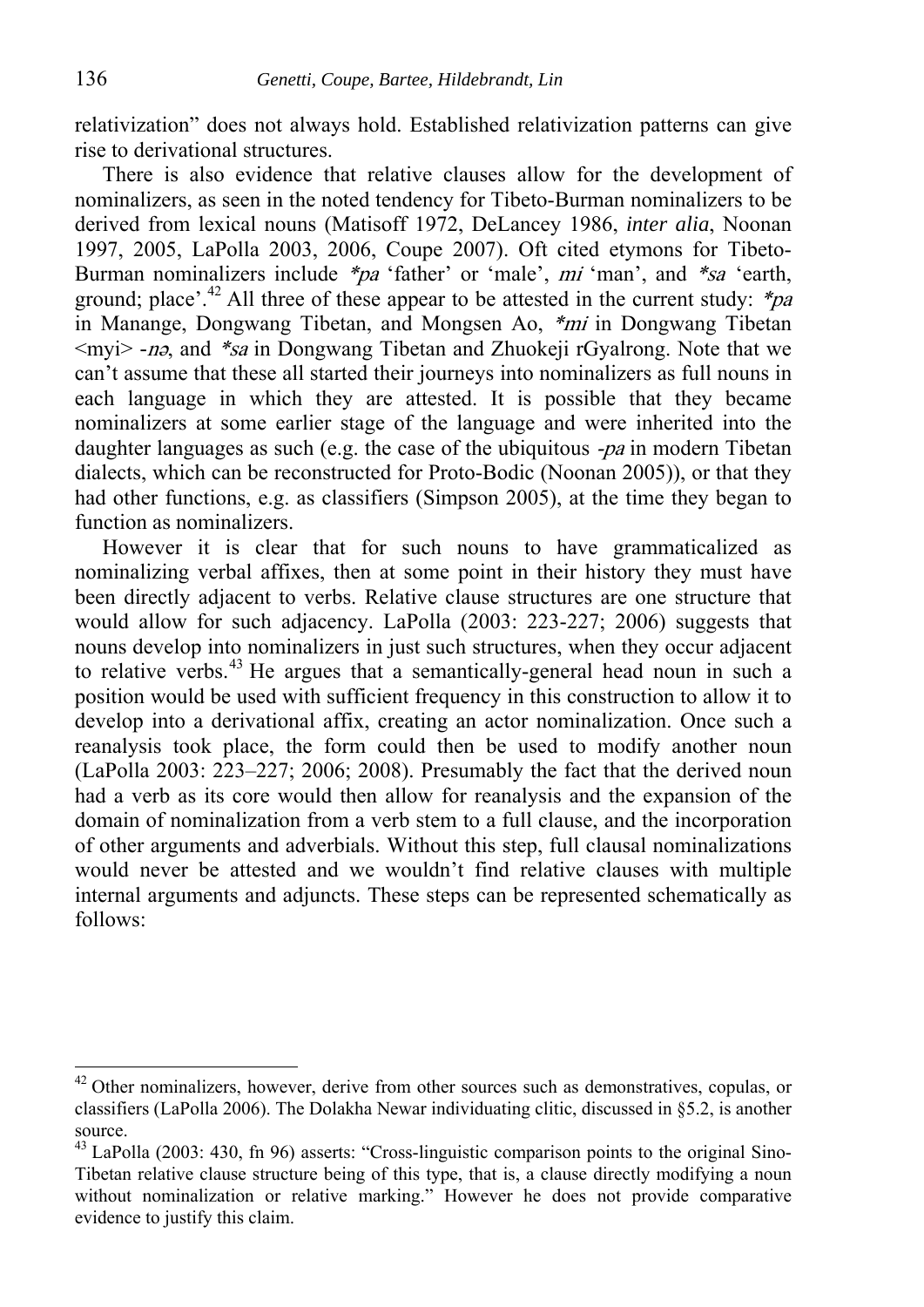(64) Noun to nominalizer via relative clause

| a. $[NP 0  V]_{REL} N$                            | Relative clause (w/ bare verb?); general head noun      |
|---------------------------------------------------|---------------------------------------------------------|
| b. $\left[\text{(NP)}\right]$ V-NOM $\left]_{NP}$ | Derivational nominalization (e.g. actor nominalization) |
| c. $[NP)V-NOM]_{REL}N$                            | Relativization; 'the one who CLAUSE'                    |

Another possibility would be to see the first step as a compounding structure, where a generic noun such as *man*, *thing,* or *place* would be compounded with a verb. Under the right conditions, this could be reinterpreted as a structure of verb root plus derivational affix, producing, for example, 'V-man', 'V-thing', 'Vplace'. At this point the structure would be one of derivational nominalization. Given that it is the nature of verbs to take arguments and adjuncts, the domain of nominalization could then be expanded from verb to clause. This result would be something like 'one/thing/place who X-ed' which could then modify a noun. These steps are schematized in (65):

(65) Noun to nominalizer via compounding and derivation

| a. $[V \ N]$ | Compound (grammatical word)                                            |
|--------------|------------------------------------------------------------------------|
| $b.$ [V-NOM] | Derivation (phonological word) 'V-NOM': 'V-one'                        |
|              | c. $[(NP) \dots V-NOM]_{REL}$ (N) Relativization; 'the one who CLAUSE' |

The two scenarios are identical in steps b and c, but differ in their postulation of the initial structure. Most importantly for our current purposes, both analyses posit derivational nominalization leading to relativization.

It seems likely that this occurred with the Dongwang nominalizer *-*n<sup>ǝ</sup>, Written Tibetan  $\langle myi \rangle$ , from the noun  $\langle myi \rangle$  'man'. This morpheme is used narrowly for agentive nominalization when used derivationally, but is semantically general when forming relative clauses; it can be used with patientive and even locative head nouns. If it was a general relativizer first, then there is no reason for it to specialize into an agentive nominalizer specifically. However, if it started out narrowly as an agentive nominalizer, then was used with relative clauses, its extension to other relative-clause types would entail semantic bleaching, a common component of grammaticalization. Thus this appears to be a specific instance where derivational nominalization preceded relativization.

Another example is found in Zhuokeji rGyalrong. Recall that in this language, the prefix sɐ- is one of three nominalizing prefixes that create deverbal nouns. Semantically, it is used to indicate a place or instrument involved in the state or activity denoted by the verb, e.g.  $se-rtf/2$  [NOM-wash] 'soap'. It is, however, possible to index an argument of the nominalized verb with the third-person singular possessive prefix, as in (66):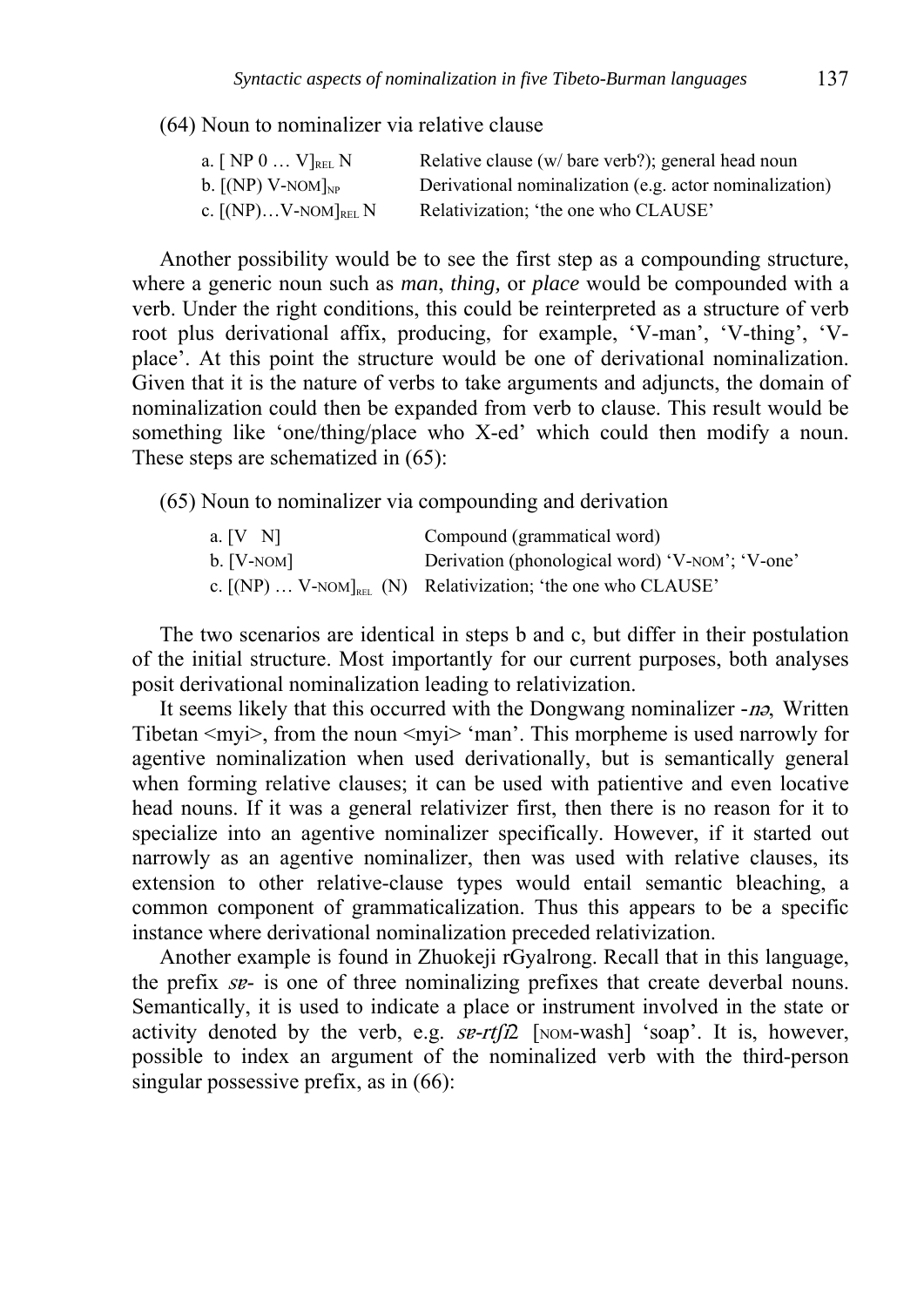(66) Zhuokeji rGyalrong derived nominal with possessive prefix referencing argument

 $\begin{bmatrix} ji-wv \\ \end{bmatrix}$  wə-se-rt $\begin{bmatrix} i \\ \end{bmatrix}$ 1pPOS-clothes 3sPOS-NOM-wash 'Soap of/for our clothes'; 'what we wash our clothes with'

It turns out that this entire nominal can then modify a noun, such as the Chinese borrowing *féizào* 'soap', resulting in a relative clause, both functionally (it restricts the reference of 'soap') and structurally (as with other relative clauses, the head noun carries the possessive prefix that indexes the modifying clause):

(67) Zhuokeji rGyalrong relative clause with derived nominal

 $[ii-we$  wə-se-rt $[i]_{\text{RET}}$  wə-fejtsaw=tə 1pPOS-clothes 3sPOS-NOM-wash 3sPOS-soap=TOP 'The soap applied to wash our clothes'

That the embedded clause is based on derivational nominalization can be seen in the use of the sɐ- prefix and the cross-indexing of the argument 'clothes'. Normally Zhuokeji relative clauses are formed with the  $k\sigma$ - prefix and do not have cross-referencing. The fact that it is a relative clause in this example can be seen from its NP-internal embedding, the cross-referencing of the relative by the possessive prefix on the head noun, and the fact that it shares an argument with the head noun which is absent from the embedded clause. Thus we can see that a structure based on derivational nominalization has been drafted into a relativeclause construction. Hence derivational nominalization is here historically and systematically prior to relativization.

So far, we have seen that relative clause structures appear to underlie derivational nominalization in Dolakha Newar and that derivational nominalizations appear to have given rise to relative clauses in Dongwang Tibetan and in Zhuokeji rGyalrong. Thus, when we limit ourselves to derivational nominalization, it appears that nominalization and relative clauses can each give rise to the other. But what of clausal nominalizations? How does either a relative clause or a derivational nominalization get extended to mark nominalized clauses more generally, so they may be used as complement clauses, converbal clauses, or even non-embedded clauses?

We have one piece of evidence that suggests that relative clauses may give rise to this type of nominalization as well. This would require a functional reanalysis from referring to a participant in the nominalized clause to referring to the action of the clause more broadly. Again we turn to Dongwang Tibetan, where the morpheme *-*sa, originally a noun meaning 'place, earth' is used for oblique relative clauses. It is also used for complements of perception verbs, as exemplified in (26) above, repeated here as (68):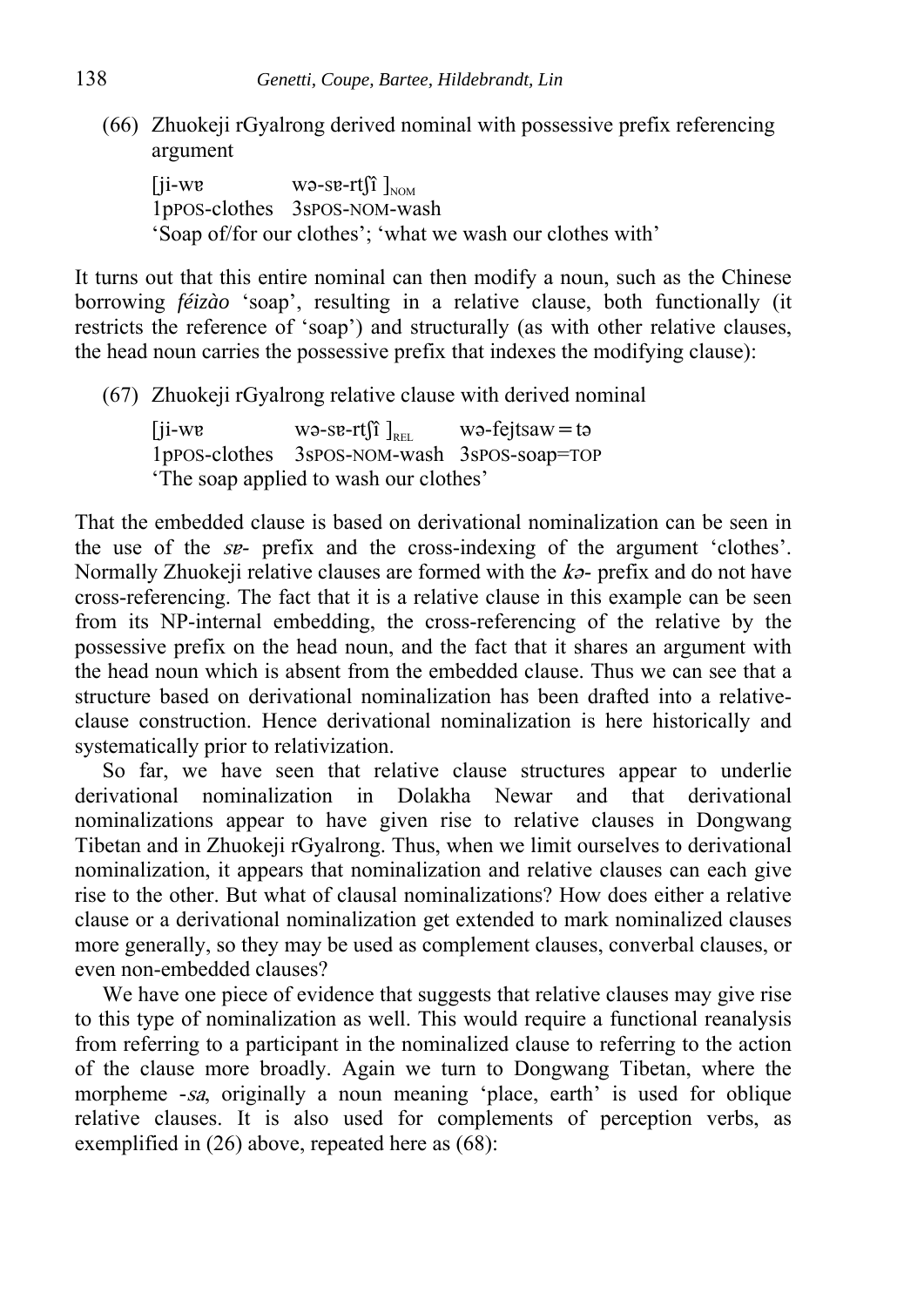(68) Dongwang Tibetan complement of  $t^h \tilde{u}^{353}$  'see'

 $[k^h\mathfrak{u}^{55} \quad k\mathfrak{h}\mathfrak{d}^{55} \quad d\tilde{\sigma}^{353}$ -sa]<sub>NP.O</sub>  $\mathfrak{y}e^{13} \quad t^h\tilde{\mathfrak{u}}^{353}$  sõ 3sERG 3sABS hit-NOM 1sERG see EGO 'I saw him hit him.'

This sentence is actually syntactically and semantically ambiguous. It could mean 'I saw (the place) he hit him', where the nominalized is a headless relative, or 'I saw him hit him', where the nominalized clause is a complement. The semantic extension from the place of an action to an action itself is a matter of metonymic extension, a common semantic process in grammaticalization. So it appears that relativization can give rise to a more general type of clausal nominalization. This grammaticalization path has been attested cross-linguistically (e.g. Lehmann 1980; Heine and Kuteva 2002: 254).

This study has illustrated a variety of structures created by nominalizations in Tibeto-Burman languages of the Himalayas. By providing an explicit characterization of the syntax of such structures, we have been able to more clearly assess and further claims about how they may be related. Specifically, we have provided evidence that derivational nominalization can both arise from and give rise to relativization and that relativization can give rise to at least one more general nominalizing structure: complementation.

#### **Contacts:**

Carol Genetti [a.coupe@latrobe.edu.au] University of California, Santa Barbara [ellen bartee@sil.org] Department of Linguistics [khildeb@siue.edu] Santa Barbara, CA 93106-3100 [youjing@mail.ucsb.edu] (805) 893-3574 [cgenetti@linguistics.ucsb.edu]

#### **ABBREVIATIONS**

| 1              | first person            | CAUS.PART   | participial form of causative |
|----------------|-------------------------|-------------|-------------------------------|
| 1(SG)          | first person singular   | CL          | classifier                    |
| 1 <sub>P</sub> | first person plural     | <b>CNV</b>  | converb                       |
| 1s             | first person singular   | <b>CONT</b> | continuative                  |
| 1 <sub>S</sub> | first personal singular | <b>COP</b>  | copula                        |
| $\overline{2}$ | second person           | COP.OTHR    | copula other                  |
| 2s             | second person singular  | COP.SELF    | copula self                   |
| 2SG            | second person singular  | DAT         | dative                        |
| 3s             | third person singular   | <b>DEC</b>  | declarative                   |
| 3SG            | third person singular   | <b>DIST</b> | distal demonstrative          |
| <b>ABS</b>     | absolutive              | <b>DUAL</b> | dual                          |
| ABL            | ablative                | EGO         | egodeictic                    |
| ADJ            | adjective               | ERG         | ergative                      |
| <b>ADV</b>     | adverb                  | <b>EVID</b> | evidential                    |
| AGT            | agentive case           | <b>EXPR</b> | expressive vocabulary         |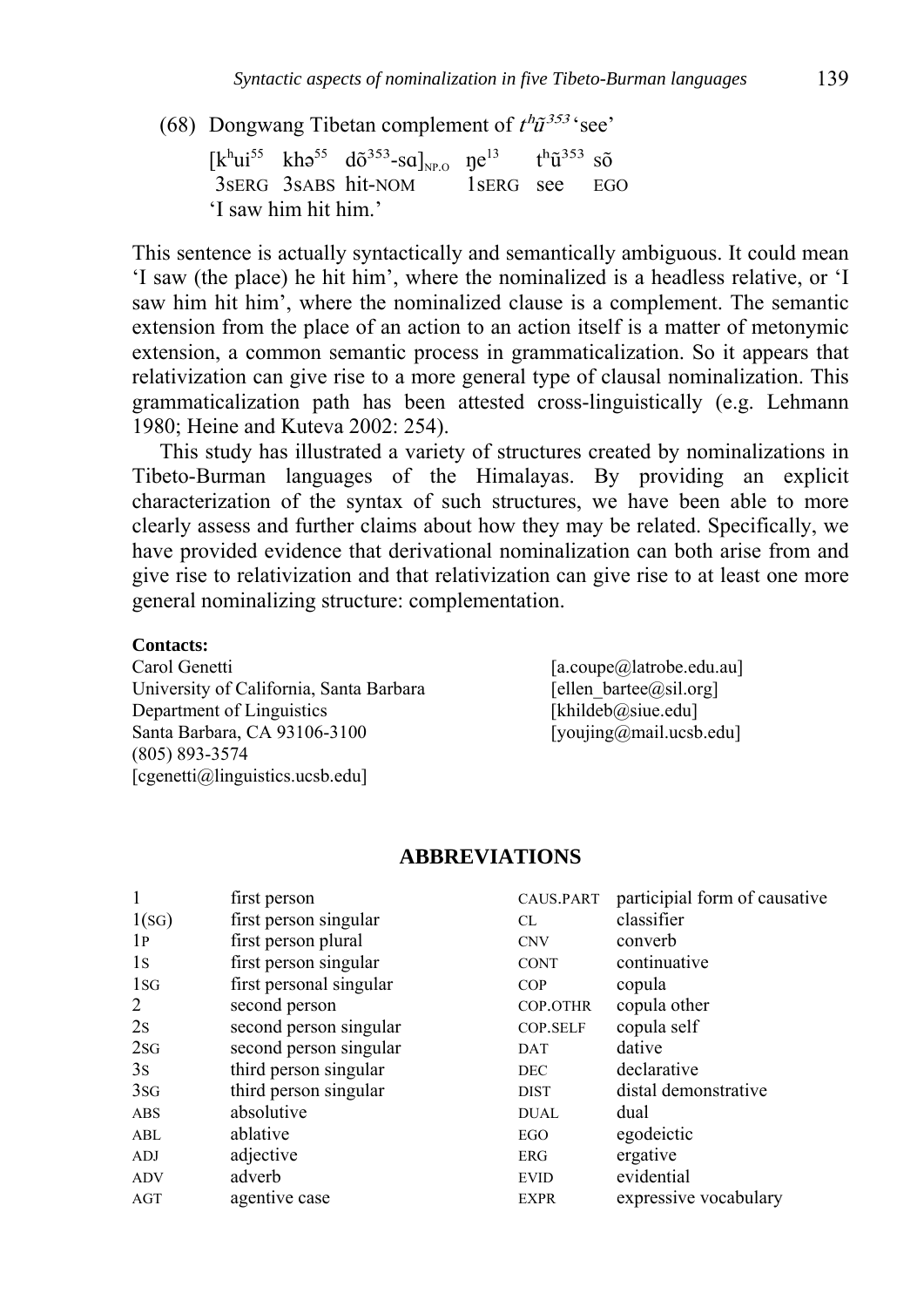| <b>FOC</b>  | focus particle             | PL             | plural                       |
|-------------|----------------------------|----------------|------------------------------|
| <b>GEN</b>  | genitive                   | <b>POS</b>     | possessive                   |
| <b>LOC</b>  | locative                   | PR             | present                      |
| <b>MAN</b>  | 'MAN' agentive nominalizer | <b>PST</b>     | past                         |
| M           | masculine gender           | <b>PURP</b>    | purpose                      |
| N           | noun                       | PV.            | perfective                   |
| <b>NEG</b>  | negative                   | REL            | relativizer                  |
| <b>NOM</b>  | nominalizer                | RL             | relational prefix            |
| NOM.OBL     | nominalizer.oblique        | <b>SEQ</b>     | sequential converb           |
| NP          | noun phrase                | <b>TOP</b>     | topicalizer                  |
| NRL         | non-relational prefix      | TR.            | transitive                   |
| <b>NPR</b>  | noun prefix                | V              | verb                         |
| NZP         | nominalizing prefix        | V <sub>2</sub> | secondary verb               |
| <b>PART</b> | participle                 | VBZR           | verbalizer                   |
| PFV.PST     | perfective past            | VIS.PFV        | perfective visual evidential |
|             |                            |                |                              |

#### **REFERENCES**

- Aikhenvald, Alexandra. 2008. Versatile cases. *Journal of Linguistics* 44(3): 565– 603.
- Bartee, Ellen. 2007. *A Grammar of Dongwang Tibetan*. Santa Barbara: University of California, Santa Barbara PhD dissertation.
- Bickel, Balthasar. 1995. Relatives à antécédent interne, nominalisation et focalisation: Entre syntaxe et morphologie en Bélharien. *Bulletin de La Société de Linguistique de Paris* XC (1): 391–427.
- Bickel, Balthasar. 1998. Converbs in cross-linguistic perspective. *Linguistic Typology* 2: 381–397.
- Bickel, Balthasar. 1999. Nominalization and focus in some Kiranti languages. In Yogendra P. Yadava and Warren W. Glover (eds.), *Topics in Nepalese Linguistics*, 271–296. Kamaladi, Kathmandu: Royal Nepal Academy.
- Bradley, David. 1997. Tibeto-Burman languages and classification. In David Bradley (ed.), *Papers in Southeast Asian Linguistics No*. *14: Tibeto-Burman Languages of the Himalayas*, 1–72. Canberra: Pacific Linguistics Research School of Pacific and Asian Studies, Australian National University.
- Chalise, Krishna Prasad. 2005. Nominalized verb forms in Tamang. In Yogendra Yadava, Govinda Bhattarai, Ram Raj Lohani, Balaram Prasain and Krishna Parajuli (eds.), *Contemporary Issues in Nepalese Linguistics,* 479–484. Kathmandu: Linguistic Society of Nepal.
- Chelliah, Shobhana. 1997. *A Grammar of Meithei*. (*Mouton Grammar Library 17*). Berlin, New York: Mouton de Gruyter.
- Comrie, Bernard, and Sandra A. Thompson. 1985. Lexical nominalization. In Timothy Shopen (ed.), *Language typology and Syntactic description, Volume III: Grammatical Categories and the Lexicon*, 349–398. Cambridge: Cambridge University Press.
- Coupe, A.R. 2007. *A grammar of Mongsen Ao. (Mouton Grammar Series 39)*. Berlin and New York: Mouton de Gruyter.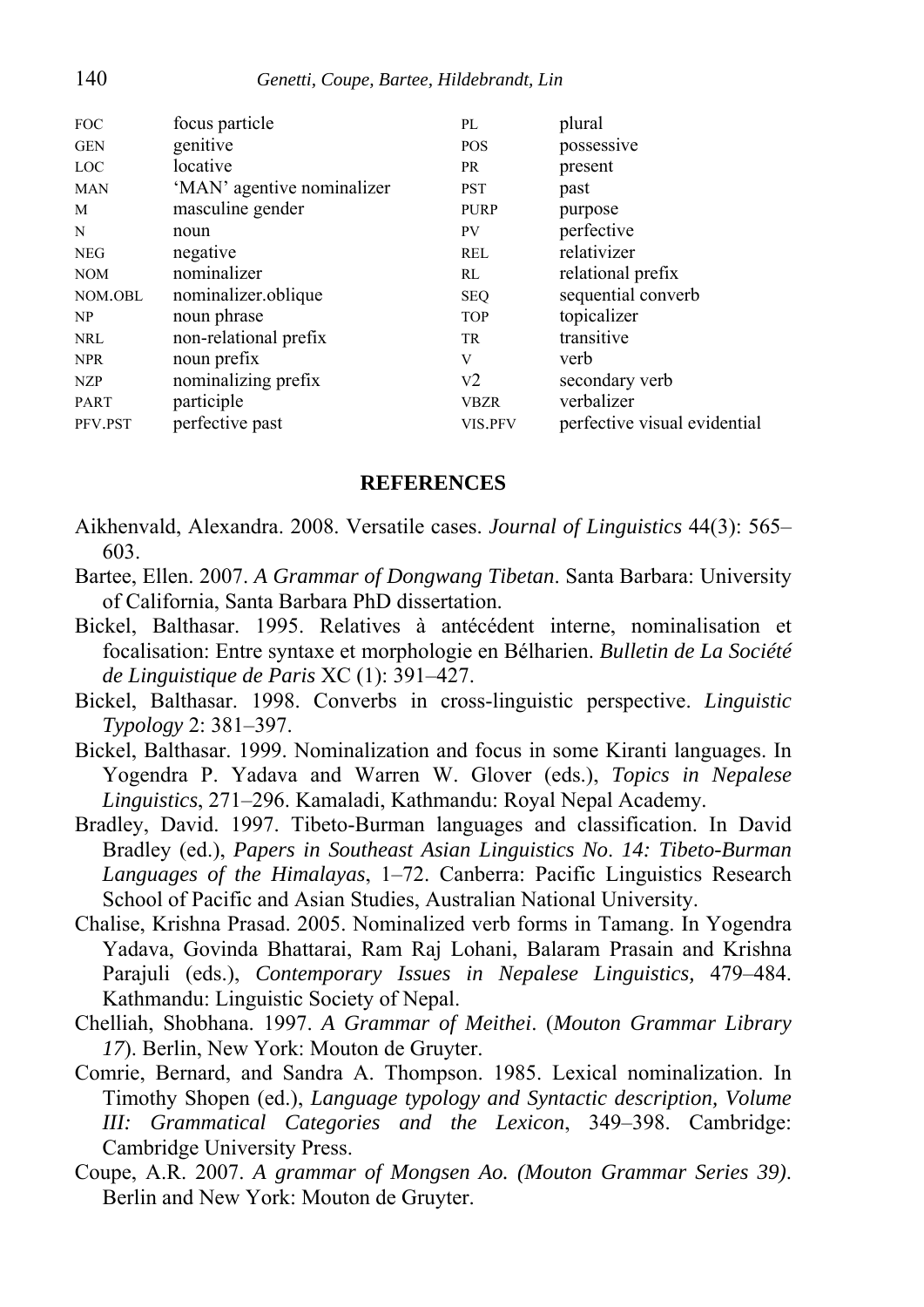Coupe, A.R. In preparation. The multifunctional nominalizers of Mongsen Ao.

- DeLancey, Scott. 1986. Relativization as nominalization in Tibetan and Newari. Paper presented at the 19<sup>th</sup> International Conference on Sino–Tibetan Languages and Linguistics, Ohio State University, 1986.
- DeLancey, Scott. 1990. Relativization and nominalization in Tibeto-Burman. Manuscript, University of Oregon.
- DeLancey, Scott. 1999. Relativization in Tibetan. In Yogendra P. Yadava and Warren W. Glover (eds.), *Topics in Nepalese Linguistics*, 231–249. Kamaladi, Kathmandu: Royal Nepal Academy.
- DeLancey, Scott. 2002. Relativization and nominalization in Bodic. In Patrick Chew (ed.), *Proceedings of the 28th Annual Meeting of the Berkeley Linguistics Society, Parasession on Tibeto-Burman and Southeast Asian Linguistics*, 55–72. Berkeley: Berkeley Linguistic Society.
- Ebert, Karen. 1994. *The Structure of Kiranti Languages*. Zürich: ASAS-Verlag.
- Fabb, Nigel. 2001. Compounds. In Andrew Spencer and Arnold Zwicky (eds.), *The Handbook of Morphology*, 66–83. *(Blackwell Handbooks in Linguistics.)* London: Blackwell.
- Foley, William A., and Robert D. Van Valin, Jr. 1984. *Functional Syntax and Universal Grammar*. Cambridge: Cambridge University Press.
- Genetti, Carol. 1986. The grammatical development of postpositions to subordinators in Bodic languages. *Proceedings of the 12th Annual Meeting of the Berkeley Linguistics Society* 12: 387–400.
- Genetti, Carol. 1991. From postposition to subordinator in Newari. In Elizabeth Traugott and Bernd Heine (eds.), *Approaches to Grammaticalization*, 227– 256. Philadelphia: John Benjamins.
- Genetti, Carol. 1992. Semantic and grammatical categories of relative-clause morphology in the languages of Nepal. *Studies in Language* 16(2): 405–427.
- Genetti, Carol. 2005. The participial construction in Dolakha Newar: Syntactic implications of an Asian converb. *Studies in Language* 29(1): 35–87.
- Genetti, Carol. 2006. Complementation in Dolakha Newar. In Robert M. W. Dixon and Alexandra Y. Aikhenvald (eds.), *Complementation: A Cross-Linguistic Typology*, 137–158. *(Explorations in Linguistic Typology 3.)* Oxford: Oxford University Press.
- Genetti, Carol. 2007. *A grammar of Dolakha Newar*. *(Mouton Grammar Library, 40.)* Berlin, New York: Mouton de Gruyter.
- Genetti, Carol. 2008. A Note on the history of adjectival verbs in Newar. *Bulletin of the School of Oriental and African Studies.* 71 (3): 475–492.
- Genetti, Carol. To appear. Nominalization in Tibeto-Burman languages of the Himalayan area: A typological perspective. *Nominalization in Asian Languages: Diachronic and typological perspectives,* ed. by Yap Foong Ha and Janick Wrona. (*Typological Studies in Language*. Amsterdam: John Benjamins.
- Genetti, Carol, and Kristine Hildebrandt. 2004. The two adjective classes in Manange. In Robert M. W. Dixon and Alexandra Aikhenvald (eds.), *Adjective*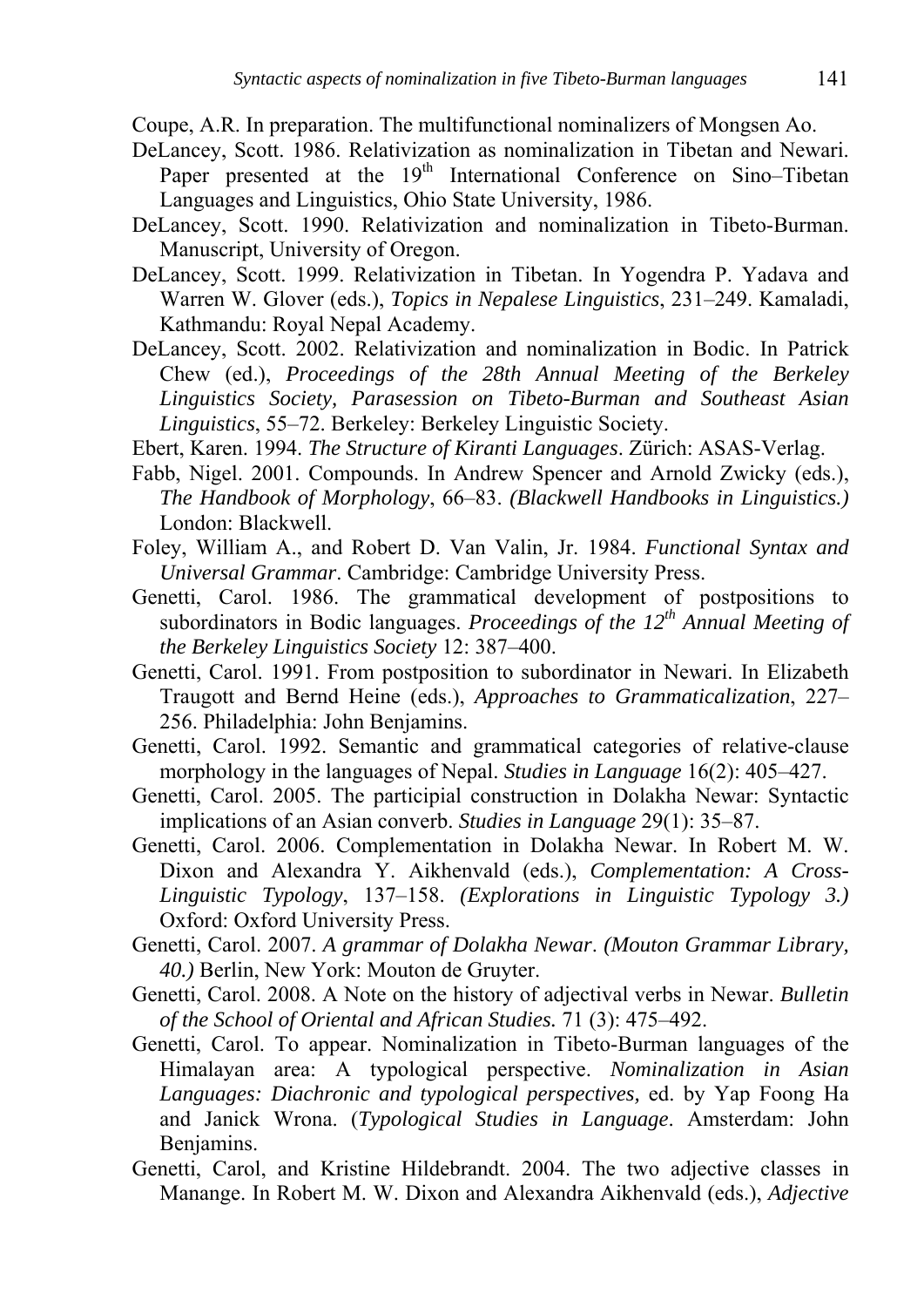*Classes: A Cross-Linguistic Typology*, 74–97. Oxford: Oxford University Press.

- Givón, Talmy. 1980. The binding hierarchy and the typology of complements. *Studies in Language* 4(3): 33–77.
- Glover, Warren. 1974. *Sememic and Grammatical Structures in Gurung (Nepal).* Norman, Oklahoma: Summer Institute of Linguistics.
- Haspelmath, Martin, and Ekkehard König (eds.). 1995. *Converbs in Cross-Linguistic Perspective: Structure and Meaning of Adverbial Verb Forms*. Berlin: Mouton de Gruyter.
- Heine, Bernd, and Tania Kuteva. 2002. *World Lexicon of Grammaticalization.*  Cambridge: Cambridge University Press.
- Herring, Susan C. 1991. Nominalization, relativization, and attribution in Lotha, Angami, and Burmese. *LTBA* 14.1: 55–72.
- Hildebrandt, Kristine. 2003. *Manange tone: Scenarios of retention and loss in two communities.* Santa Barbara: University of California PhD dissertation.
- Hildebrandt, Kristine. 2004. A grammar and glossary of the Manange language. In Carol Genetti (ed.), *Tibeto-Burman languages of Nepal: Manange and Sherpa*. Canberra: Pacific Linguistics.
- Hildebrandt, Kristine. In preparation. *A Grammar of Manang-Gurung*.
- Kölver, Ulrike. 1977. *Nominalization and Lexicalization in Modern Newari*. Köln: Arbeiten des Kölner Universalien-Projekts.
- Koptjevskaja-Tamm, Maria. 1993. *Nominalizations.* Oxford, New York: Routledge.
- Lahaussois, Aimée. 2002. Nominalization, relativization, and genitivization in Thulung Rai. In Patrick Chew (ed.), *Proceedings of the28th Annual Meeting of the Berkeley Linguistics Society, Parasession on Tibeto-Burman and Southeast Asian Linguistics*, 87–98. Berkeley: Berkeley Linguistic Society.
- Lahaussois, Aimée. 2003. Nominalization and its various uses in Thulung Rai. *LTBA* 26: 33–57.
- LaPolla, Randy J. 2000. Subgrouping in Tibeto-Burman: Can an individualidentifying standard be developed? How do we factor in the history of migrations and language contact? Paper presented at the 33<sup>rd</sup> International Conference on Sino-Tibetan Languages and Linguistics, Bangkok and Trang, October 2000.
- LaPolla, Randy J. 2006. Sino-Tibetan Languages. In Brown, Keith (ed.), *Encyclopedia of languages and linguistics, 2nd Edition*, 393–396. Boston, MA: Elsevier.
- LaPolla, Randy J. 2006. Nominalization in Rawang. Paper presented at the  $39<sup>th</sup>$ International Conference on Sino-Tibetan Languages and Linguistics, University of Washington, October 2006.
- LaPolla, Randy J. 2008. Relative clause structures in the Rawang language. *Language and Linguistics* (Special issue on relative clause structures.) 9.4: 797–812.